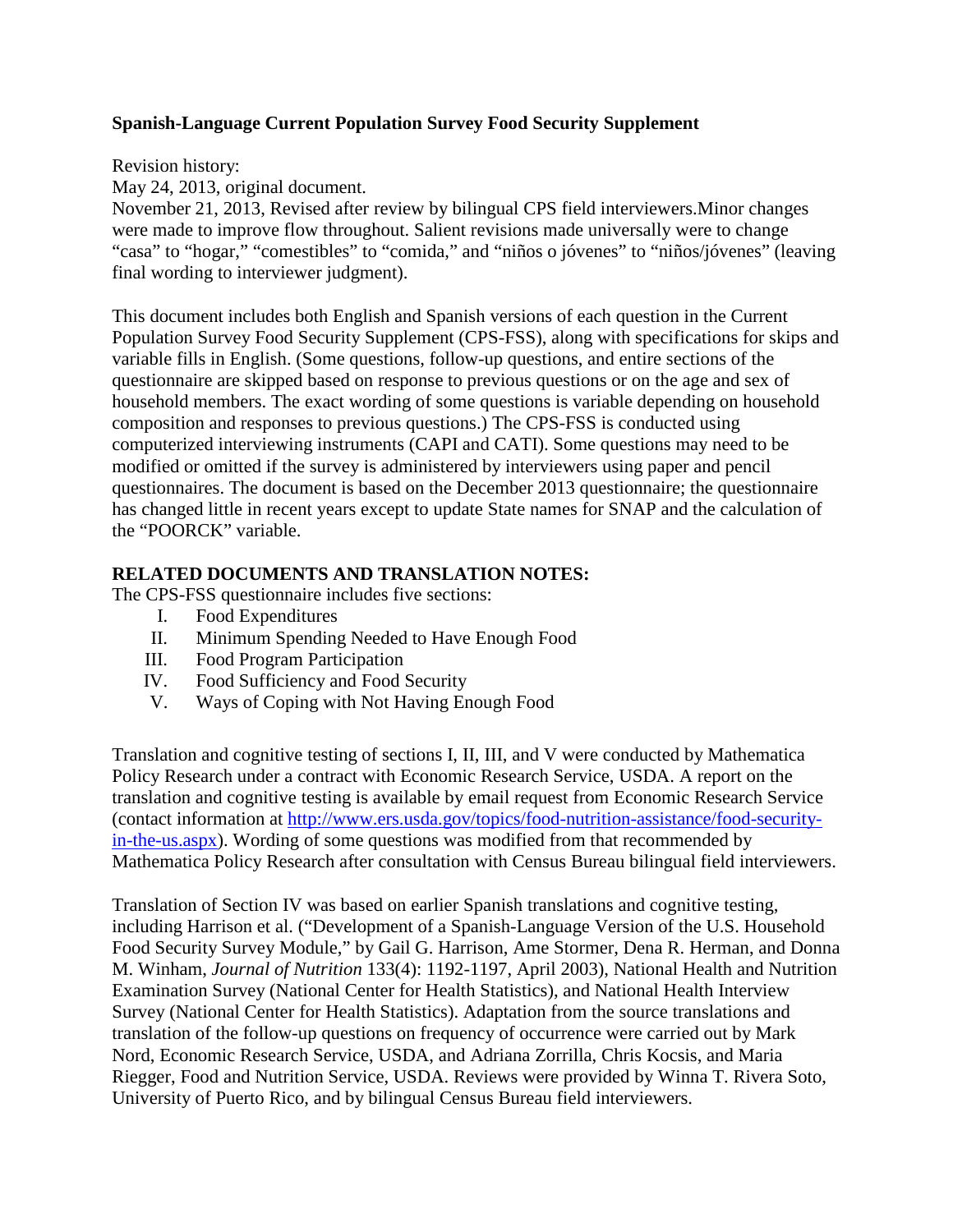English and Spanish versions of the core food security module—the questions used to assess the food security of households—are available at: [http://www.ers.usda.gov/topics/food-nutrition](http://www.ers.usda.gov/topics/food-nutrition-assistance/food-security-in-the-us/survey-tools.aspx)[assistance/food-security-in-the-us/survey-tools.aspx.](http://www.ers.usda.gov/topics/food-nutrition-assistance/food-security-in-the-us/survey-tools.aspx)

# **SPECIFICATIONS**

<SNAPNAME1> and <SNAPNAME2> are State-specific names for the SNAP/Food Stamp Program. These are updated each year if States change the name they use for this program. If a State uses a name other than "Food Stamp" or "SNAP," then <SNAPNAME1> and <SNAPNAME2> include both the State's name for the program and "SNAP."

POORCK identifies households with income that may be below 185 percent of the Federal poverty line (POORCK=1). It is based on the number of individuals in the household and income range (HUFAMINC) and is updated each year for inflation.

**[LEAD for one-person households] This month we are asking some questions about food used in your household and the ways you are managing to meet your food needs.**

**Este mes estamos haciendo algunas preguntas sobre la comida usada en su hogar y lo que está haciendo para satisfacer sus necesidades de comida.**

**[Lead for two or more person households] This month we are asking some questions about food used in your household and the ways you are managing to meet your food needs.** (/**The best person to answer would be the adult most knowledgeable about food shopping and meal preparation. Would that be you or someone else?)**

**Este mes estamos haciendo algunas preguntas sobre la comida usada en su hogar y lo que (está/están) haciendo para satisfacer sus necesidades de comida. ( /La mejor persona para contestar sería el adulto con mayor conocimiento acerca de las compras de comida y preparación de comida. ¿Esa persona sería usted o alguna otra persona?**

[Change respondent if needed and available, otherwise continue with current respondent] [If group quarters, go to S9]

# **I. FOOD EXPENDITURES**

S1A If more than one HHMEM=1 has an AGE equal to or greater than 10 fill with second option else fill with first option.

> **These first questions are about all the places at which you bought food LAST WEEK. By LAST WEEK, I mean from Sunday through Saturday.**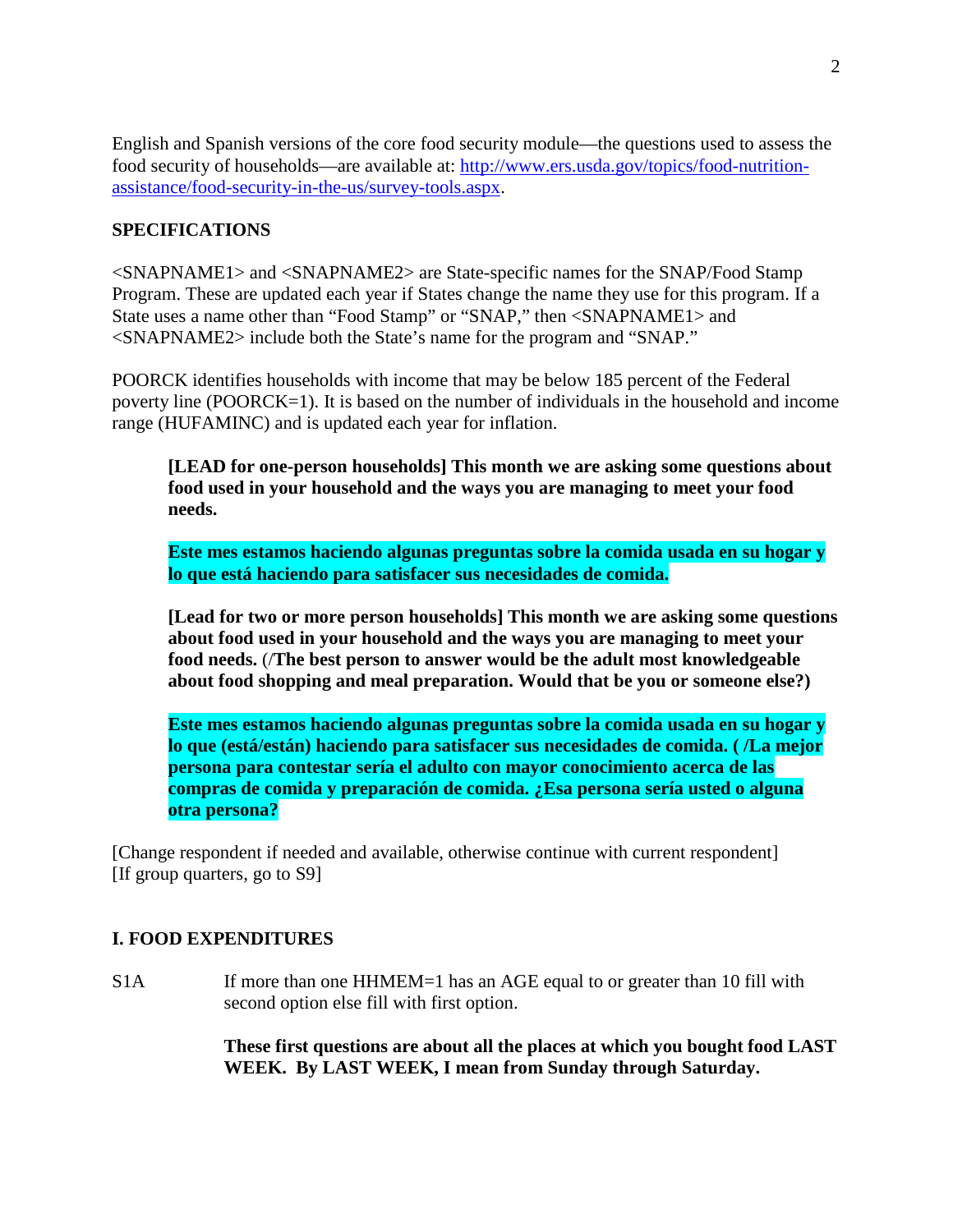**First, did (you/anyone in your household) shop for food at a supermarket or grocery store LAST WEEK?**

<1> Yes  $\langle 2 \rangle$  No

Blind  $\langle D \rangle$  or  $\langle R \rangle$ 

**Las primeras preguntas son acerca de todos los lugares donde (compró/compraron) comida LA SEMANA PASADA. Cuando digo LA SEMANA PASADA, quiero decir de domingo a sábado.**

**Primero, ¿compró (usted/su hogar) comida en un supermercado, bodega o tienda de comida LA SEMANA PASADA?**

 $\langle 1 \rangle$  Si  $\langle 2 \rangle$  No

- SCOMPL If onpath entry, D or R in S1A then set SCOMPL=1 otherwise set SCOMPL=0
- S1B If more than one HHMEM=1 has an AGE equal to or greater than 10 fill with second option else fill with first option.

 **Think about other places where people buy food, such as meat markets, produce stands, bakeries, warehouse clubs, and convenience stores. Did (you/anyone in your household) buy food from any stores such as these LAST WEEK?**

<1> Yes <2> No

Blind  $\langle D \rangle$  or  $\langle R \rangle$ 

**Piense en otros lugares donde la gente compra comida, tal como carnicerías, verdulerías, panaderías, clubes de almacenes, y tiendas de conveniencia. ¿Compró (usted/su hogar) comida de alguna de estas tiendas LA SEMANA PASADA?**



S1C If more than one HHMEM=1 has an AGE equal to or greater than 6 fill with second option else fill with first option else fill with first option in first parenthetical.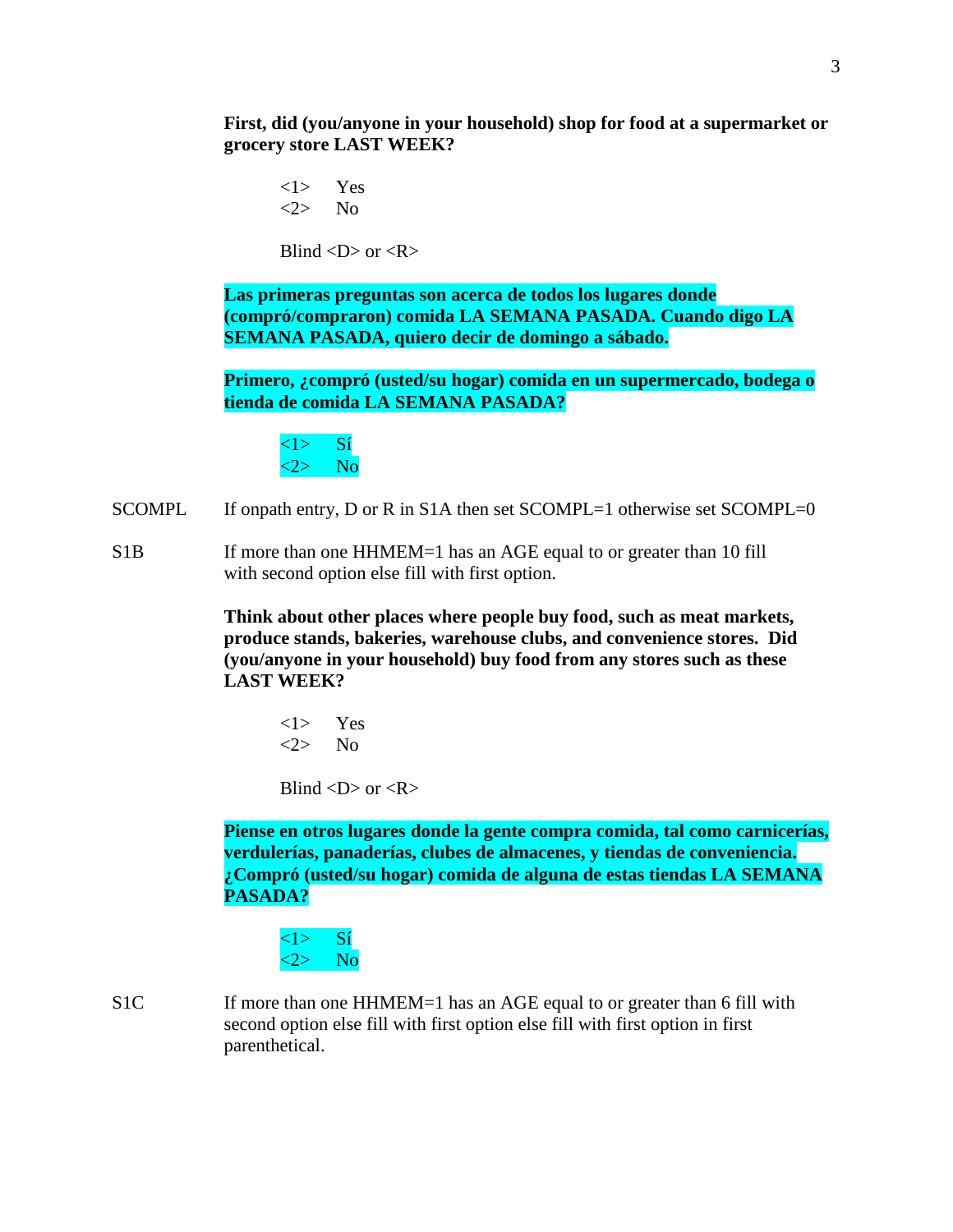If one or more HHMEM=1 with AGE between 6 and 18 then fill second parenthetical else fill blank.

**LAST WEEK, did (you/anyone in your household) buy food at a restaurant, fast food place, cafeteria, or vending machine? (Include any children who may have bought food at the school cafeteria).**

<1> Yes <2> No

Blind  $\langle D \rangle$  or  $\langle R \rangle$ 

**LA SEMANA PASADA, ¿compró (usted/su hogar) comida en un restaurante, lugar de comida rápida, cafetería, o de una máquina expendedora? ( /Incluya a cualquier niño que pueda haber comprado comida en la cafetería de la escuela.)**



S1D If more than one HHMEM=1 has an AGE equal to or greater than 10 fill with second option else fill with first option.

## **Did (you/anyone in your household) buy food from any other kind of place LAST WEEK?**

<1> Yes <2> No

Blind  $\langle D \rangle$  or  $\langle R \rangle$ 

# **¿ LA SEMANA PASADA, (compró/compraron) comida en cualquier otro tipo de lugar?**

 $\langle 1 \rangle$  Si  $\langle 2 \rangle$  No

- SCKA If onpath entry of  $\langle 2 \rangle$ ,  $\langle D \rangle$  or  $\langle R \rangle$  in S1A, S1B, S1C and S1D then skip to S8 else go to SLEAD.
- SLEAD **Now I'm going to ask you about the ACTUAL amount you spent on food LAST WEEK in all the places where you bought food. Then, since LAST WEEK may have been unusual for you, I will ask about the amount you USUALLY spend.**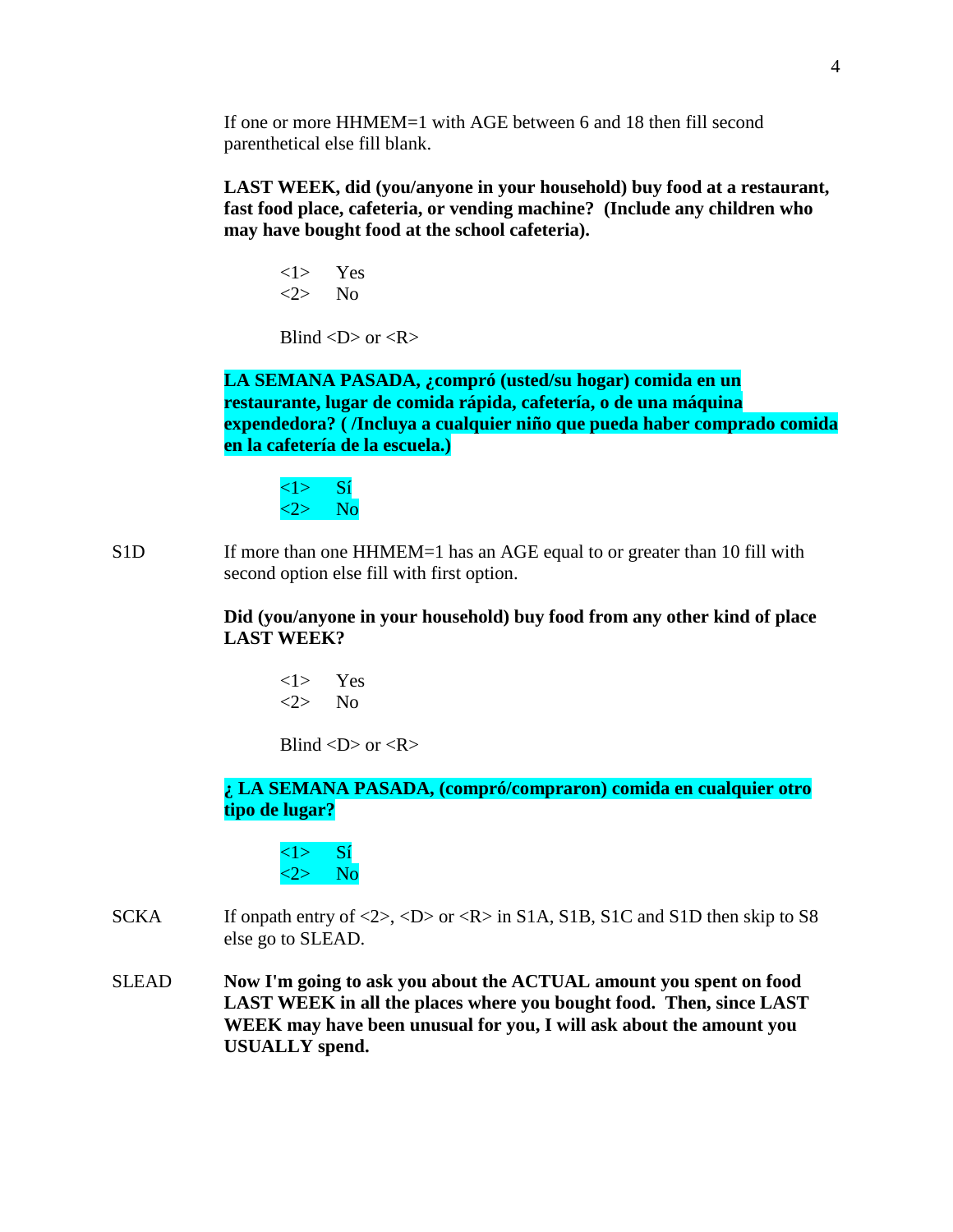**Ahora le voy a preguntar sobre la cantidad EXACTA que gastó en comida LA SEMANA PASADA en todos los lugares donde compró comida. Tal vez LA SEMANA PASADA puede haber sido inusual para usted; después, le preguntaré acerca de la cantidad que gasta USUALMENTE.** <P> Proceed SCKB If onpath entry of  $\langle 1 \rangle$  in S1A then ask S2 else skip to SCKC. S2 If more than one HHMEM=1 has an AGE equal to or greater than 10 fill with second option else fill with first option. If POOR=1 then fill second parenthetical else fill blank. **How much did (you/anyone in your household) ACTUALLY spend at supermarkets and grocery stores LAST WEEK (including any purchases made with <SNAPNAME1> or food stamp benefits)? ¿Cuánto gastó (usted/su hogar) en supermercados bodega o tiendas de comida en LA SEMANA PASADA ( /incluyendo compras hechas con beneficios de <STATE NAME FOR SNAP> o de cupones para alimentos)?** ENTER <0> IF RESPONDENT CAN ONLY GIVE RANGE  $$ 00$ S2CK If entry of <0> in S2 goto S2CK1A else store entry in S2O. If S2O is between \$1.00 and \$450.00 goto S3A else if S2O is equal to D or R go to SCKC otherwise go to S2RC. S2CK1A \*\*\*\*\*\*\*\*\*\*\*\*\*\*DO NOT READ TO RESPONDENT \*\*\*\*\*\*\*\*\*\*\*\*\*\*\*\*\*\*\* Enter range reported by respondent  $\sim .00$ If entry is D or R, store in S2O <1-999> GOTO S2CK1B <D, R> GOTO SCKC S2CK1B Enter range reported by respondent  $\sim .00$ 

If entry is D or R, store in S2O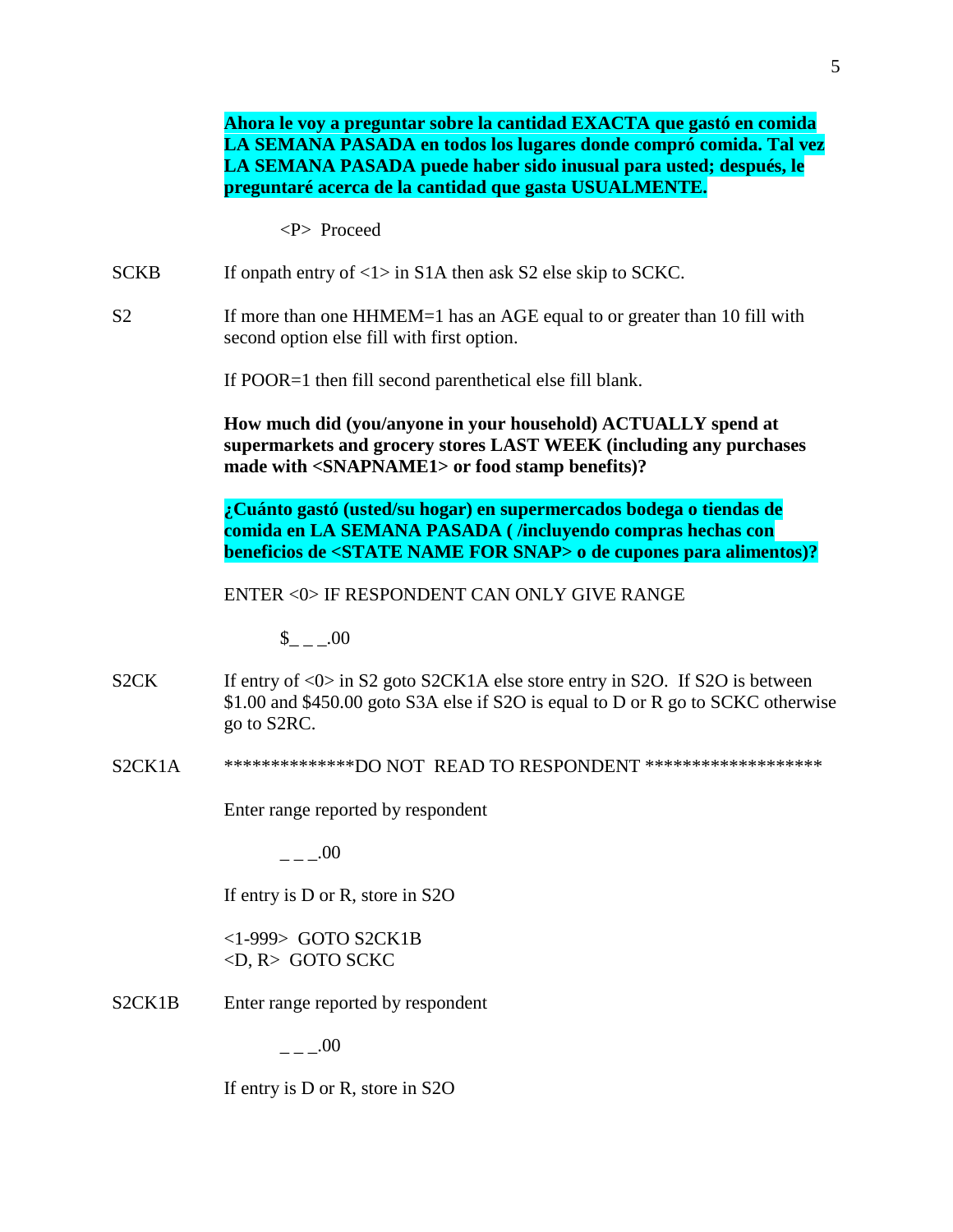|                   | $<$ 1-999> GOTO S2RG<br>$\langle D, R \rangle$ GOTO SCKC                                                                                                                      |  |  |  |  |
|-------------------|-------------------------------------------------------------------------------------------------------------------------------------------------------------------------------|--|--|--|--|
| S2RG              | Add the entries in S2CK1A and S2CK1B and divide by 2. Store the answer in<br>S2O. If S2O is between \$1.00 and \$450.00 go to S3A otherwise go to S2RC.                       |  |  |  |  |
| S <sub>2</sub> RC | ******************DO NOT ASK THE RESPONDENT********************                                                                                                               |  |  |  |  |
|                   | Amount spent recorded as: (entry in S2O) Is this entry correct?                                                                                                               |  |  |  |  |
|                   | $\langle 1 \rangle$ YES (GO TO S3A)<br>$\langle 2 \rangle$ NO (GO TO S2COR)                                                                                                   |  |  |  |  |
| S2COR             | ****************DO NOT ASK THE RESPONDENT*****************                                                                                                                    |  |  |  |  |
|                   | Incorrect entry was recorded as:<br>(entry in S2O)<br>Correct entry is:                                                                                                       |  |  |  |  |
|                   | $\_{$ _ _ .00 (store entry in S2O)                                                                                                                                            |  |  |  |  |
| S3A               | How much of the (fill with S2O) was for non-food items, such as pet food,<br>paper products, alcohol, detergents, or cleaning supplies?                                       |  |  |  |  |
|                   |                                                                                                                                                                               |  |  |  |  |
|                   | De estos (fill with S2O), ¿qué cantidad fue para artículos no comida, tal como<br>comida para mascotas, productos de papel, alcohol, detergentes, o productos<br>de limpieza? |  |  |  |  |
|                   | Enter $\langle 1 \rangle$ for whole dollar amount (GOTO S3)<br>Enter $\langle 2 \rangle$ if respondent can only give range (GOTO S3CK2A)                                      |  |  |  |  |
|                   | $_{--.00}$                                                                                                                                                                    |  |  |  |  |
|                   | Blind <d> or <r> <math>(R &gt; 0</math> (GOTO SCKC)</r></d>                                                                                                                   |  |  |  |  |
| S3                | Enter whole dollar amount<br>$\$\quad .00$                                                                                                                                    |  |  |  |  |
|                   | Store amount in S3O                                                                                                                                                           |  |  |  |  |
|                   | $<$ 1-100 $>$ GOTO SCKC<br>$<$ 0, ge 101> GOTO S3RC                                                                                                                           |  |  |  |  |

S3CK2A \*\*\*\*\*\*\*\*\*\*\*\*\*\*\*\*\*\*\*\*DO NOT READ TO ESPONDENT\*\*\*\*\*\*\*\*\*\*\*\*\*\*\*\*\*\*\*\*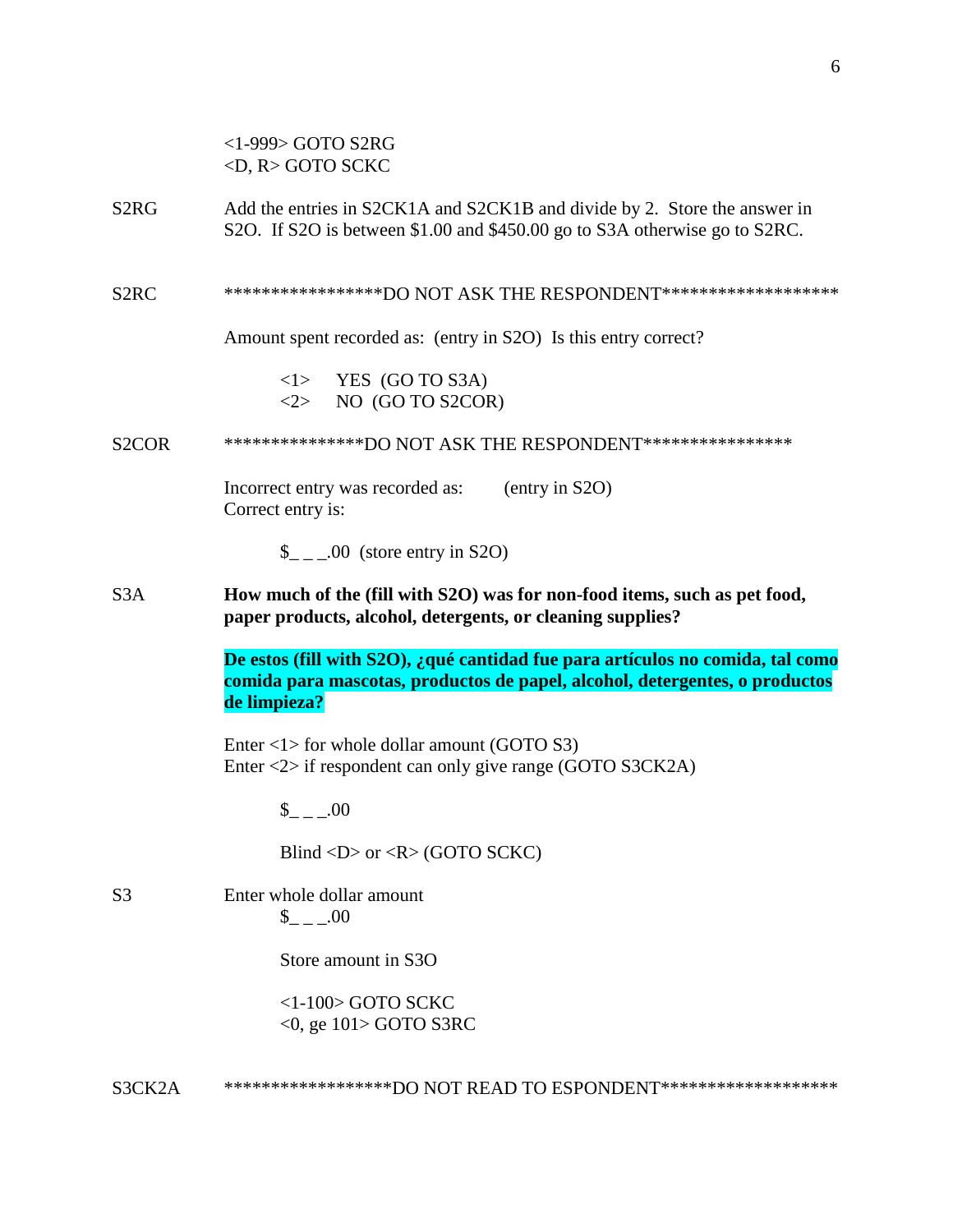Enter range reported by respondent

 $- -00$ 

If entry is D or R, store in S3O

<1-999> GOTO S3CK2B <D, R> GOTO SCKC

S3CK2B Enter range reported by respondent

 $.00$ 

If entry is D or R, store in S3O

<1-999> GOTO S3RG <D, R> GOTO SCKC

- S3RG Add the entries in S3CK2A and S3CK2B and divide by 2. Store the answer in S3O. Do not allow entry in S3O to be greater than entry in S2O. If S3O is between \$1.00 and \$100.00 go to SCKC otherwise go to S3RC.
- S3RC \*\*\*\*\*\*\*\*\*\*\*\*\*\*DO NOT ASK THE RESPONDENT\*\*\*\*\*\*\*\*\*\*\*\*\*\*\*\*\*\*\*\*\*\*\*

Amount spent recorded as: (entry in S3O) Is this entry correct?

> <1> YES (GO TO SCKC)  $\langle 2 \rangle$  NO (GO TO S3COR)

S3COR \*\*\*\*\*\*\*\*\*\*\*\*\*\*\*\*DO NOT ASK THE RESPONDENT\*\*\*\*\*\*\*\*\*\*\*\*\*\*\*\*\*\*\*

Incorrect entry was recorded as: (entry in S3O) Correct entry is:

 $\frac{1}{2}$  \_ \_.00 (store entry in S3O)

Do not allow entry in S3O to be greater than entry in S2O.

- SCKC If onpath entry of  $\langle 1 \rangle$  in S1B then ask S4 else skip to SCKD.
- S4 If more than one HHMEM=1 has an AGE equal to or greater than 10 fill with second option else fill with first option.

If POOR=1 then fill second parenthetical with first option else fill with blank.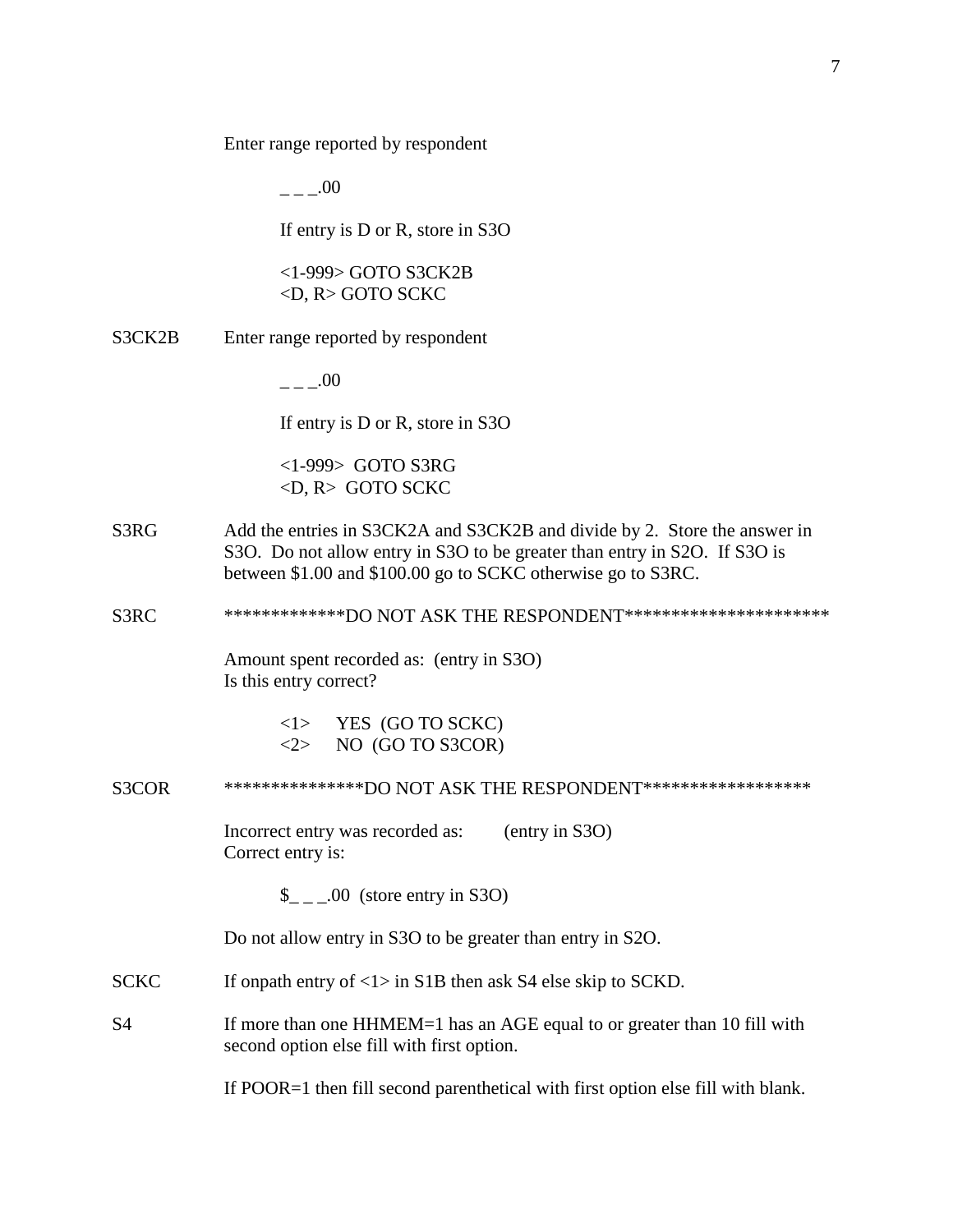**How much did (you/your household) spend at stores such as meat markets, produce stands, bakeries, warehouse clubs, and convenience stores LAST WEEK (including any purchases made with <SNAPNAME1> or food stamp benefits)?**

**¿Cuánto gastó (usted/su hogar) en tiendas como carnicerías, verdulerías, panaderías, clubes de almacenes, y tiendas de conveniencia LA SEMANA PASADA ( /incluyendo compras hechas con beneficios de <SNAPNAME1> o de cupones para alimentos)?**

Enter whole dollar amount Enter <0> if respondent can only give range

 $$ 00$ 

Blind <D> or <R> (GO TO SCKD)

- S4CK If entry of <0> in S4 go to S4CK1A else store entry in S4O. If S4O is between \$1.00 and \$300.00 go to S5 else if S4O is D or R go to SCKD otherwise go to S4RC.
- S4CK1A \*\*\*\*\*\*\*\*\*\*\*\*\*\*\*DO NOT READ TO RESPONDENT\*\*\*\*\*\*\*\*\*\*\*\*\*\*\*\*\*\*\*\*

Enter range reported by respondent

 $- -00$ 

If entry is D or R, store in S4O

<1-999> GOTO S4CK1B <D, R> GOTO SCKD

S4CK1B Enter range reported by respondent

 $.00$ 

If entry is D or R, store in S4O

<1-999> GOTO S4RG <D, R> GOTO SCKD

- S4RG Add the entries in S4CK1A and S4CK1B and divide by 2. Store the answer in S4O. If S4O is between \$1.00 and \$300.00 go to S5A otherwise go to S4RC.
- S4RC \*\*\*\*\*\*\*\*\*\*\*\*\*\*\*\*\*\*\*DO NOT READ TO RESPONDENT\*\*\*\*\*\*\*\*\*\*\*\*\*\*\*\*\*\*\*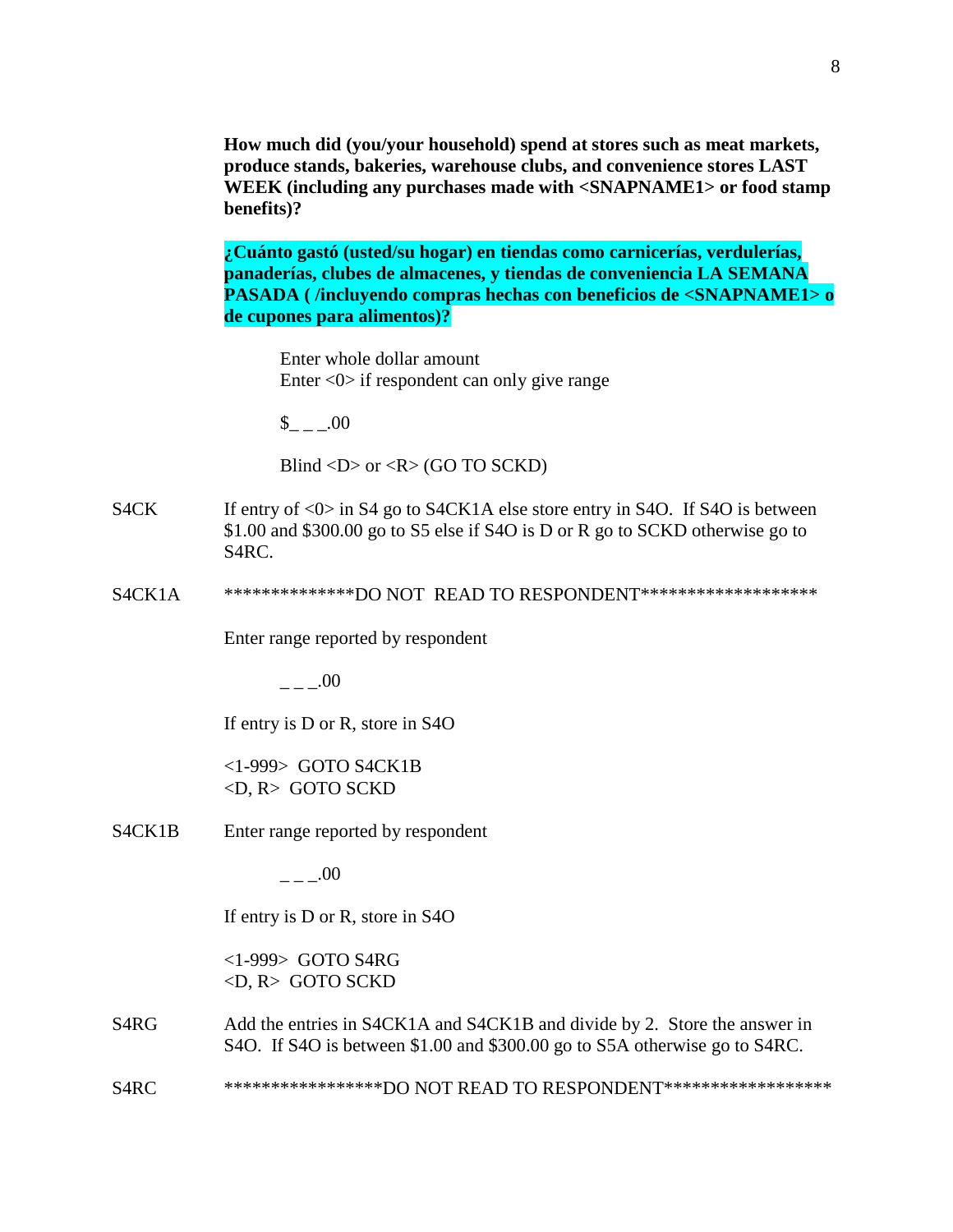|                    | Amount spent recorded as: (entry in S4O)<br>Is this entry correct?                                                                                                          |
|--------------------|-----------------------------------------------------------------------------------------------------------------------------------------------------------------------------|
|                    | $\langle$ 1> Yes (GO TO S5A)<br>$\langle 2 \rangle$ No (GO TO S4COR)                                                                                                        |
| S <sub>4</sub> COR | ****************DO NOT READ TO RESPONDENT*********************                                                                                                              |
|                    | Incorrect entry was recorded as: (entry in S4O)<br>Correct entry is:                                                                                                        |
|                    | $\_{\_ \_ \_ \_}$ .00 (store entry in S4O)                                                                                                                                  |
| S <sub>5</sub> A   | How much of the \$(fill with S4O) was for non-food items, such as pet food,<br>paper products, alcohol, detergents, or cleaning supplies?                                   |
|                    | De estos \$(fill with S4O), ¿qué cantidad fue para artículos no comida, como<br>comida para mascotas, productos de papel, alcohol, detergentes, o productos<br>de limpieza? |
|                    | Enter $\langle 1 \rangle$ for whole dollar amount (GOTO S5)<br>Enter $\langle 2 \rangle$ if respondent can only give range (GOTO S5CK1A)                                    |
|                    | $_{--.00}$                                                                                                                                                                  |
|                    | Blind < $D$ > or < $R$ > (GOTO SCKD)                                                                                                                                        |
| S5                 | Enter whole dollar amount<br>$_{--.00}$                                                                                                                                     |
|                    | Store amount in S5O                                                                                                                                                         |
|                    | $<$ 1-100 $>$ GOTO SCKD<br>$\langle D, R, 0, ge 101 \rangle$ GOTO S5RC                                                                                                      |
| S5CK1A             | ********************DO NOT READ TO ESPONDENT********************                                                                                                            |
|                    | Enter range reported by respondent                                                                                                                                          |
|                    | $- -100$                                                                                                                                                                    |
|                    | If entry is D or R, store in S5O                                                                                                                                            |
|                    | <1-999> GOTO S5CK1B                                                                                                                                                         |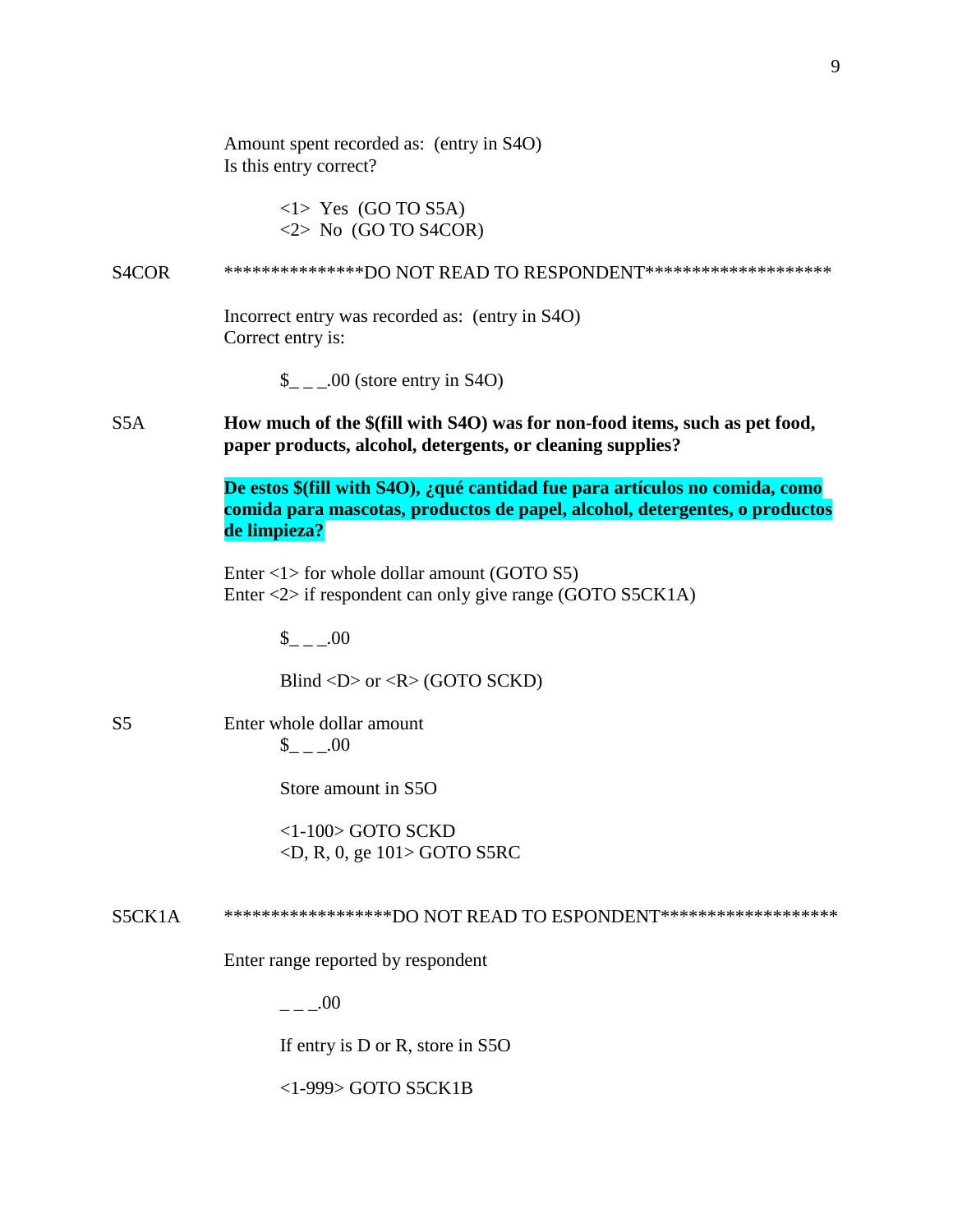# <D, R> GOTO SCKD

|        | ¿Cuánto gastó (usted/su hogar) en comida en restaurantes, lugares de comida<br>rápida, cafeterías, o máquinas expendedoras LA SEMANA PASADA, sin                                                                |  |  |  |
|--------|-----------------------------------------------------------------------------------------------------------------------------------------------------------------------------------------------------------------|--|--|--|
|        | How much did (you/your household) spend for food at restaurants, fast food<br>places, cafeterias, and vending machines LAST WEEK, not including alcohol<br>purchases?                                           |  |  |  |
| S6     | If more than one HHMEM=1 has an AGE equal to or greater than 10 fill with<br>second option else fill with first option.                                                                                         |  |  |  |
| SCKD   | If entry of $\langle 1 \rangle$ in S1C then ask S6 else skip to SCKE                                                                                                                                            |  |  |  |
|        | Do not allow entry in S5O to be greater than entry in S4O.                                                                                                                                                      |  |  |  |
|        | $\_{$ _ _ .00 (store entry in S5O)                                                                                                                                                                              |  |  |  |
|        | Incorrect entry was recorded as:<br>(entry in S5O)<br>Correct entry is:                                                                                                                                         |  |  |  |
| S5COR  | ****************DO NOT ASK THE RESPONDENT********************                                                                                                                                                   |  |  |  |
|        | $\langle$ 1> Yes (GO TO SCKD)<br>No (GO TO S5COR)<br><2>                                                                                                                                                        |  |  |  |
|        | Amount spent recorded as : (entry in S5O)<br>Is this entry correct?                                                                                                                                             |  |  |  |
| S5RC   | ****************DO NOT ASK THE RESPONDENT****************                                                                                                                                                       |  |  |  |
| S5RG   | Add the entries in S5CK1A and S5CK1B and divide by 2. Store the answer in<br>S50. Do not allow entry in S50 to be greater than entry in S40. If S50 is<br>between \$1.00 and 100.00 go to SCKD else go to S5RC. |  |  |  |
|        | $<$ 1-999> GOTO S5RG<br>$\langle D, R \rangle$ GOTO SCKD                                                                                                                                                        |  |  |  |
|        | If entry is D or R, store in S5O                                                                                                                                                                                |  |  |  |
|        | .00                                                                                                                                                                                                             |  |  |  |
| S5CK1B | Enter range reported by respondent                                                                                                                                                                              |  |  |  |

**incluir compras de bebidas alcohólicas?**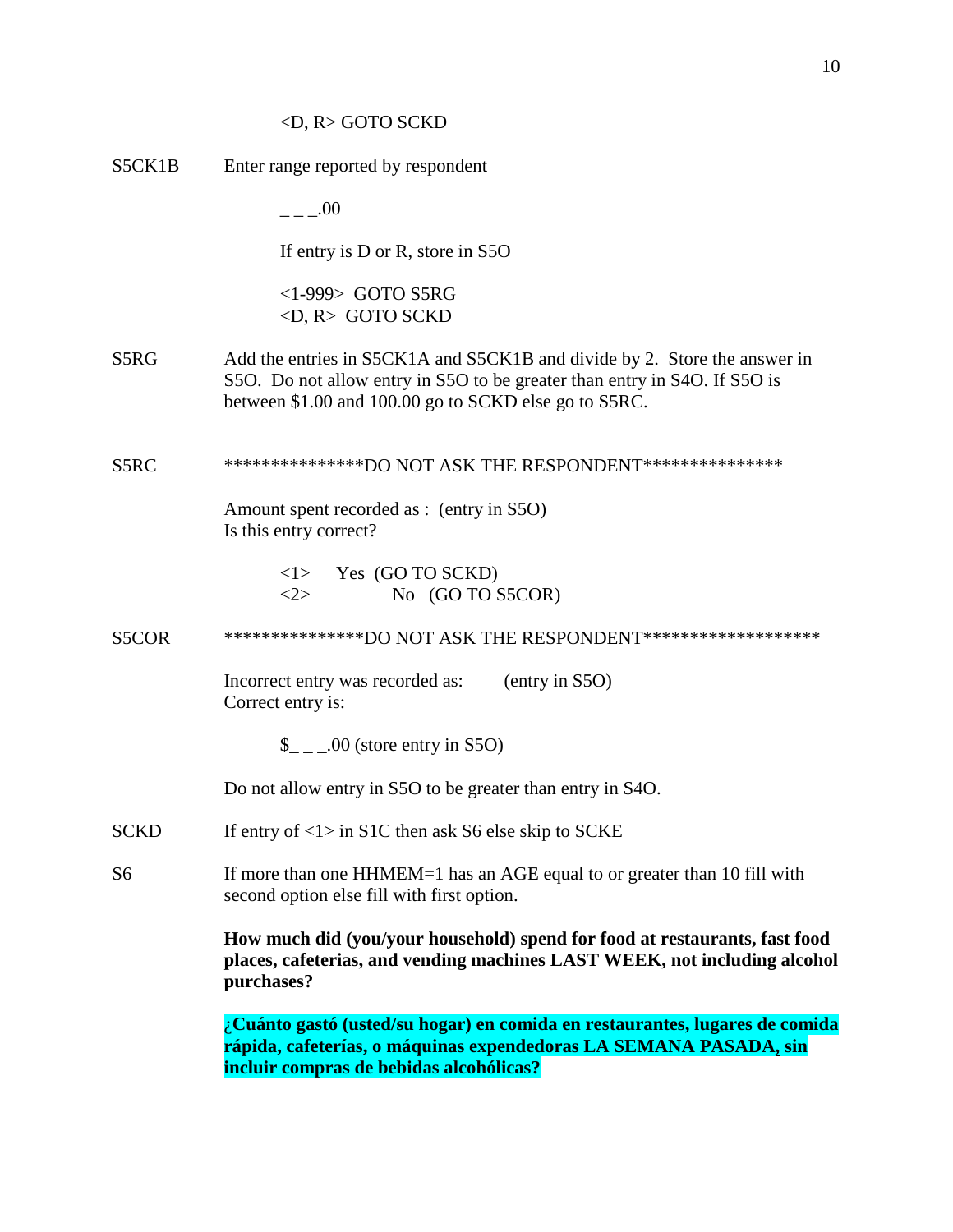Enter whole dollar amount Enter <0> if respondent can only give range

 $_{- -1.00}$ 

Blind  $\langle D \rangle$  or  $\langle R \rangle$ If entry is 1-999, D, or R store in S6O

<0> GOTO S6CK1A <1-200, D, R> GOTO SCKE <ge 201> GOTO S6RC

S6CK1A \*\*\*\*\*\*\*\*\*\*\*\*\*\*\*DO NOT READ TO RESPONDENT \*\*\*\*\*\*\*\*\*\*\*\*\*\*\*\*\*\*\*\*

Enter range reported by respondent

 $- - -00$ 

If entry is D or R, store in S6O

<1-999> GOTO S6CK1B <D, R> GOTO SCKE

S6CK1B Enter range reported by respondent

 $---00$ 

If entry is D or R, store in S6O

<1-999> GOTO S6RG <D, R> GOTO SCKE

S6RG Add the entries in S6CK1A and S6CK1B and divide by 2. Store the answer in S6O. If S6O is between \$1.00 and \$200.00 go to SCKE else go to S6RC.

S6RC \*\*\*\*\*\*\*\*\*\*\*\*\*\*\*\*DO NOT ASK THE RESPONDENT\*\*\*\*\*\*\*\*\*\*\*\*\*\*\*\*\*\*

Amount spent recorded as : (entry in S6O) Is this entry correct?

> <1> Yes (GO TO SCKE)  $\langle 2 \rangle$  No (GO TO S6COR)

S6COR \*\*\*\*\*\*\*\*\*\*\*\*\*\*\*DO NOT ASK THE RESPONDENT\*\*\*\*\*\*\*\*\*\*\*\*\*\*\*\*\*\*\*\*\*

Incorrect entry was recorded as: (entry in S6O)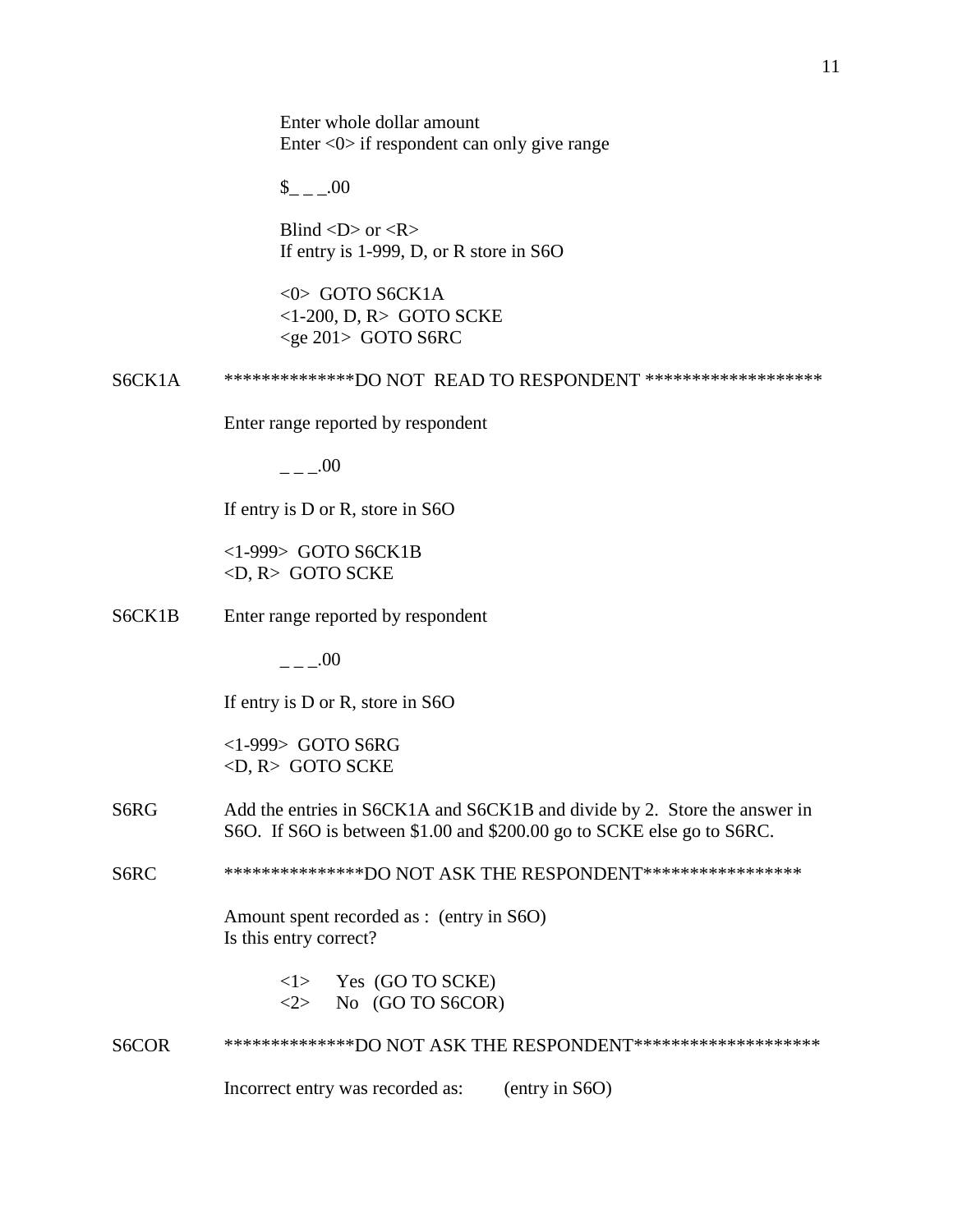$\frac{\S_{-}}{\S_{-}}$ .00 (store entry in S6O)

- SCKE If entry of  $\langle 1 \rangle$  in S1D then ask S7 else skip to SCKF.
- S7 If more than one HHMEM=1 has an AGE equal to or greater than 10 fill with second option else fill with first option.

# **How much did (you/your household) spend for food at any other kind of place LAST WEEK?**

# **¿Cuánto (gastó/gastaron) en comida en cualquier otro tipo de lugar LA SEMANA PASADA?**

Enter whole dollar amount Enter <0> if respondent can only give range

 $_{--.00}$ 

Blind  $\langle D \rangle$  or  $\langle R \rangle$ If entry is 1-999, D, or R store in S7O

<0> GOTO S7CK1A <1-150> GOTO SCKF <ge 151> GOTO S7RC <D, R> GOTO SCKF

S7CK1A \*\*\*\*\*\*\*\*\*\*\*\*\*\*\*DO NOT READ TO RESPONDENT \*\*\*\*\*\*\*\*\*\*\*\*\*\*\*\*\*\*\*\*\*

Enter range reported by respondent

 $- -00$ 

If entry is D or R, store in S7O

<1-999> GOTO S7CK1B <D, R> GOTO SCKF

S7CK1B Enter range reported by respondent

 $---00$ 

If entry is D or R, store in S7O

<1-999> GOTO S7RG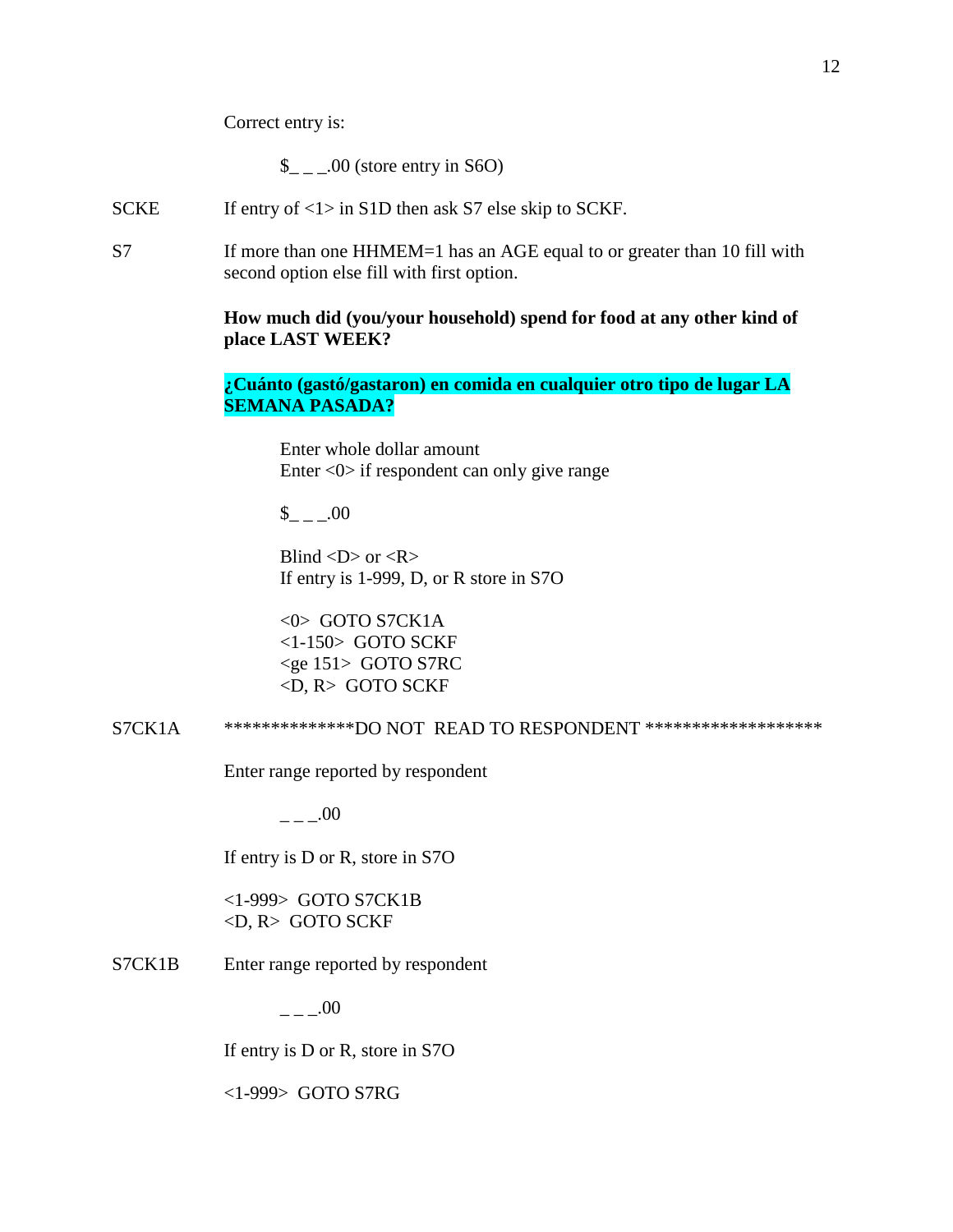<D, R> GOTO SCKF

- S7RG Add the entries in S7CK1A and S7CK1B and divide by 2. Store the answer in S7O. If S7O is between \$1.00 and \$150.00 go to SCKF otherwise go to S7RC.
- S7RC \*\*\*\*\*\*\*\*\*\*\*\*\*\*\*\*\*DO NOT ASK THE RESPONDENT\*\*\*\*\*\*\*\*\*\*\*\*\*\*\*\*\*\*\*\*\*\*

Amount spent recorded as: (entry in S7O) Is this entry correct?

| $<$ 1 $>$           | YES (GO TO SCKF) |
|---------------------|------------------|
| $\langle 2 \rangle$ | NO (GO TO S7COR) |

### S7COR \*\*\*\*\*\*\*\*\*\*\*\*\*\*DO NOT ASK THE RESPONDENT\*\*\*\*\*\*\*\*\*\*\*\*\*\*\*\*\*\*\*

Incorrect entry was recorded as: (entry in S7O) Correct entry is:

\$ .00 (store entry in S7O)

- SCKF If any amounts 0 or over in S2O, S4O, S6O or S7O then add together and store in SFDAMT. If any amounts 0 or over in S3O or S5O, then add these together and store in SNFAMT. Subtract SNFAMT from SFDAMT and store the result in S8O.
- S8A If (entry of D or R in S2, S4, S6, and S7) or (S8O equals 0) or (onpath entry of  $\langle 2 \rangle$ ,  $\langle D \rangle$ , or  $\langle R \rangle$  in S1A, S1B, S1C and S1D) then fill first parenthetical with first option else fill with second option.

If more than one HHMEM=1 has an AGE equal to or greater than 10 fill remaining parentheticals with second option else fill with first.

If POOR= 1 fill last parenthetical with first option else fill with blank.

**(Let's see, it seems that (you/your household) did not buy any food LAST WEEK. / Let's see, (you/your household) spent about (fill with S8O) on food LAST WEEK.) Now think about how much (you/anyone in your household) USUALLY (spend/spends). How much (do you/does your household) USUALLY spend on food at all the different places we've been talking about IN A WEEK? (Please include any purchases made with <SNAPNAME1> or food stamp benefits). Do not include non-food items such as pet food, paper products, detergent or cleaning supplies.**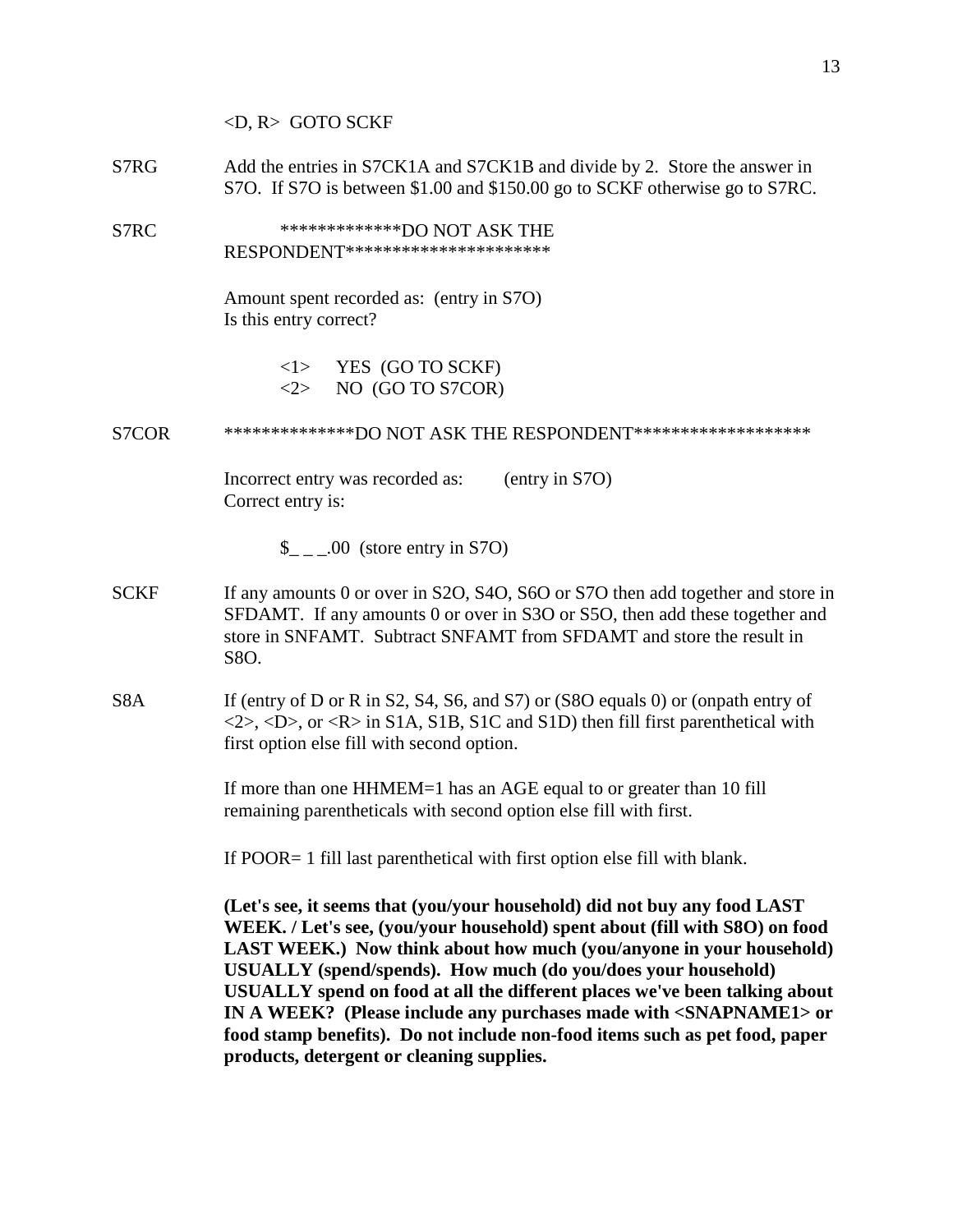**(Veamos, parece que (usted/su hogar) no compró ningún comestible LA SEMANA PASADA. / Veamos, (usted/su hogar) gastó unos (fill with S8O) en comida LA SEMANA PASADA.) Ahora piense en cuánto gasta (usted/su hogar) USUALMENTE. ¿Cuánto gasta (usted/su hogar) USUALMENTE en comida en todos los lugares diferentes que hemos mencionado EN UNA SEMANA? (Por favor incluya cualquier compra hecha con su beneficios de <STATE NAME FOR SNAP> o de cupones para alimentos). No incluya productos no comida tal como comida para mascotas, productos de papel, detergentes o productos de limpieza.**

Enter  $\langle 1 \rangle$  for whole dollar amount Enter <2> if respondent can only give range Blind  $\langle D \rangle$  or  $\langle R \rangle$ 

If entry is D or R store in S8OU

<1> GOTO S8 <2> GOTO S8CK1A  $\langle D, R \rangle$  GOTO S9

S8 Enter whole dollar amount  $_{\sim -1.00}$ 

Store amount in S8OU

<0> GOTO S8ZA <1-450> GOTO S8B <ge 451> GOTO S8RC  $\langle$ D, R $>$  GOTO S9

S8CK1A \*\*\*\*\*\*\*\*\*\*\*\*\*\*DO NOT READ TO RESPONDENT \*\*\*\*\*\*\*\*\*\*\*\*\*\*\*\*\*\*\*

Enter range reported by respondent

 $_{-\,-}.00$ 

If entry is D or R, store in S8OU

<1-999> GOTO S8CK1B  $\langle D, R \rangle$  GOTO S9

S8CK1B Enter range reported by respondent

 $- -00$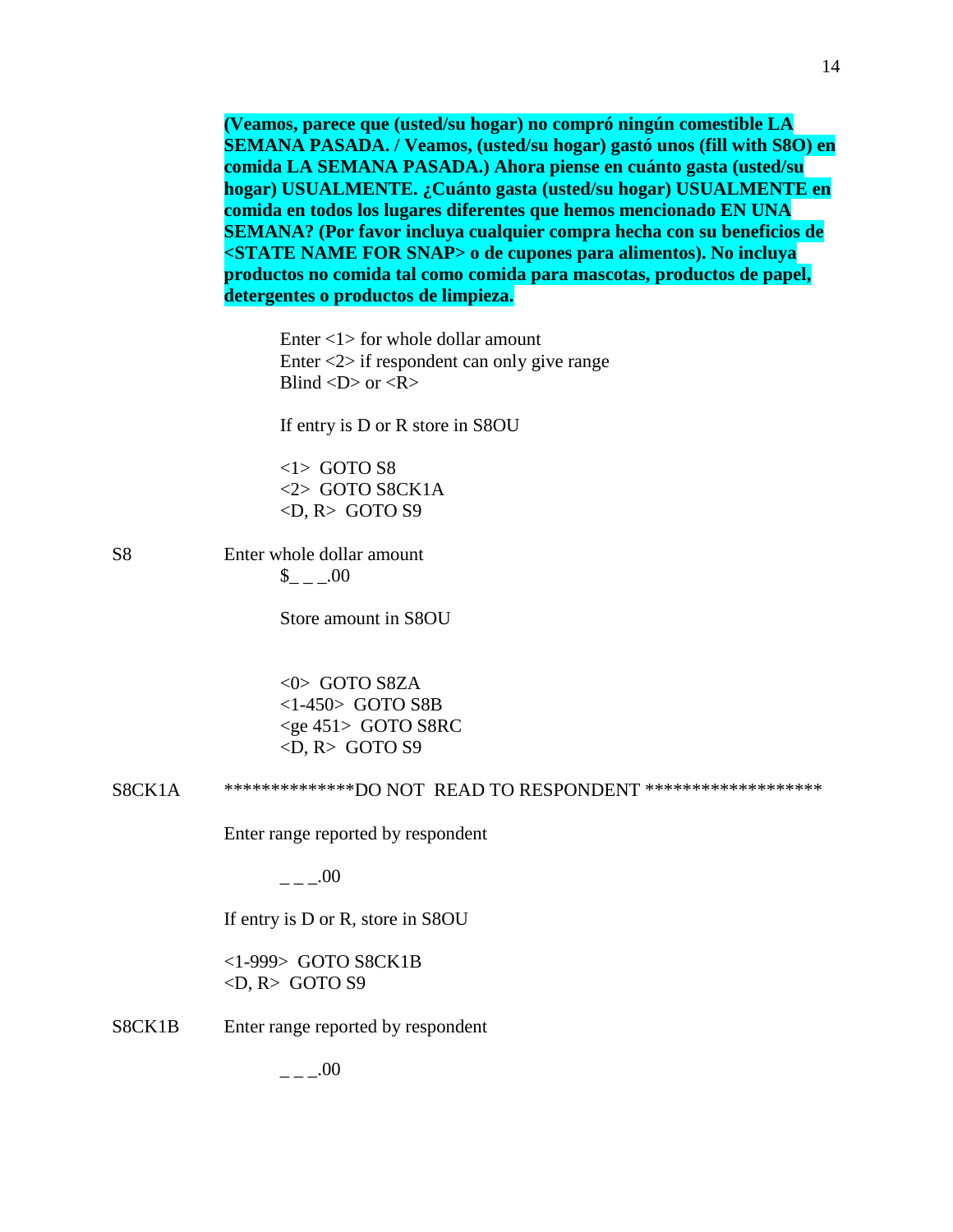|         | If entry is D or R, store in S8OU                                                                                                                                                                    |
|---------|------------------------------------------------------------------------------------------------------------------------------------------------------------------------------------------------------|
|         | $<$ 1-999> GOTO S8RG<br>$\langle D, R \rangle$ GOTO S9                                                                                                                                               |
| S8RG    | Add the entries in S8CK1A and S8CK1B and divide by 2. Store the<br>answer in S8OU. If S8OU is between \$1.00 and \$450.00 go to S8B otherwise go<br>to S8RC.                                         |
| S8ZA    | If that is because you shop for food infrequently, how much would the<br>weekly average be over several weeks?                                                                                       |
|         | Si eso se debe a que usted hace compras de comida infrecuentamente,<br>¿cuánto sería el promedio semanal durante varias semanas?                                                                     |
|         | Enter $\langle 1 \rangle$ for whole dollar amount or if the amount really is zero<br>Enter $\langle 2 \rangle$ if respondent can only give range<br>Blind $\langle D \rangle$ or $\langle R \rangle$ |
|         | If entry is D or R store in S8OU<br>$<$ 1> GOTO S8Z<br><2> GOTO S8ZCK1A<br>$\langle D, R \rangle$ GOTO S9                                                                                            |
| S8Z     | Enter whole dollar amount<br>$_{--.00}$                                                                                                                                                              |
|         | Store amount in S8OU                                                                                                                                                                                 |
|         | $<0$ GOTO S8RC<br>$<1-450>$ GOTO S8B<br>$<$ ge 451> GOTO S8RC                                                                                                                                        |
| S8ZCK1A | ***************DO NOT READ TO RESPONDENT ********************                                                                                                                                        |
|         | Enter range reported by respondent                                                                                                                                                                   |
|         | $- - -00$                                                                                                                                                                                            |
|         | If entry is D or R, store in S8OU                                                                                                                                                                    |
|         | <1-999> GOTO S8ZCK1B<br>$\langle D, R \rangle$ GOTO S9                                                                                                                                               |
| S8ZCK1B | Enter range reported by respondent                                                                                                                                                                   |
|         |                                                                                                                                                                                                      |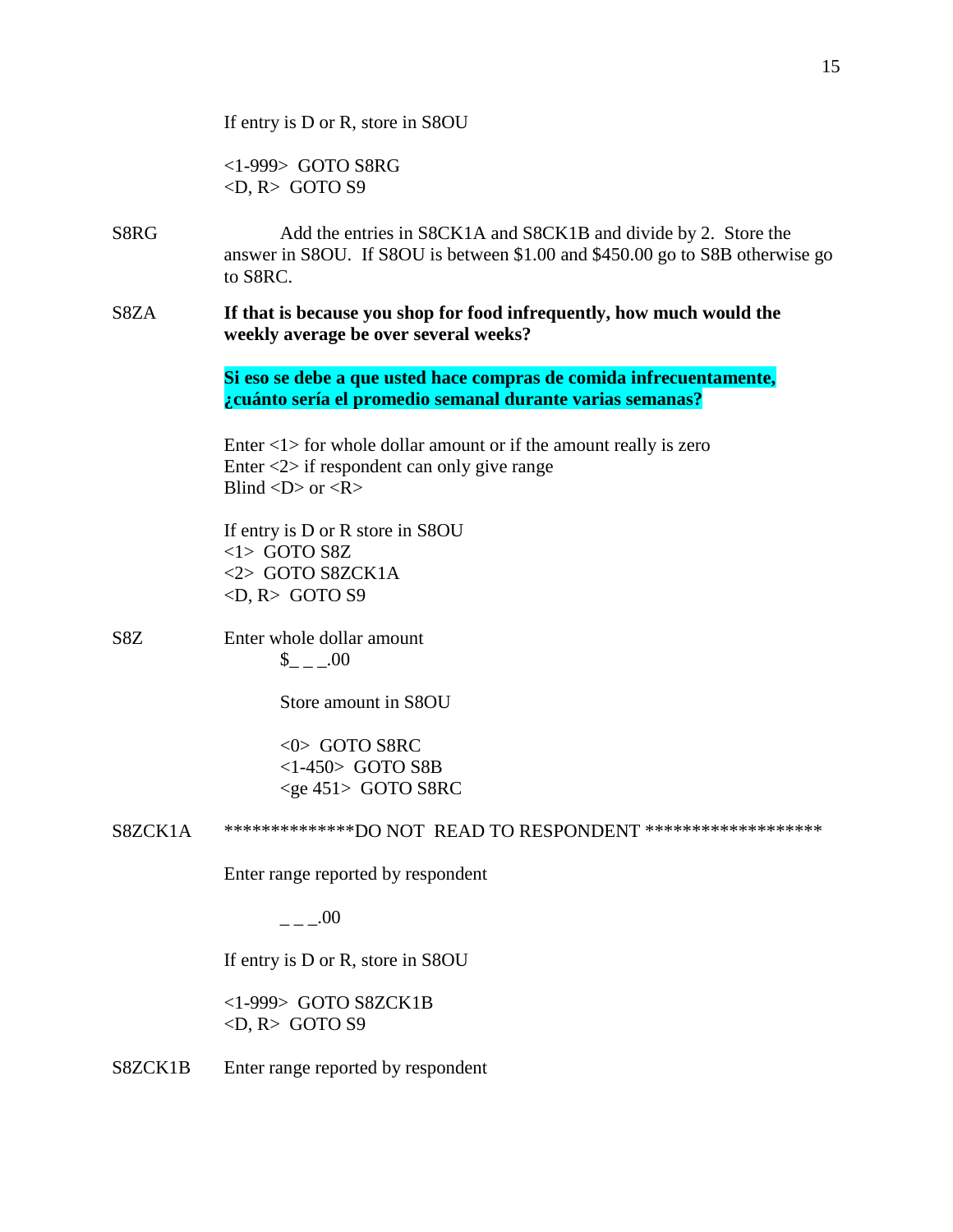$- -00$ 

If entry is D or R, store in S8OU

<1-999> GOTO S8ZRG  $\langle D, R \rangle$  GOTO S9

- S8ZRG Add the entries in S8ZCK1A and S8ZCK1B and divide by 2. Store the answer in S8OU. If S8OU is between \$1.00 and \$450.00 go to S8B otherwise go to S8RC.
- S8RC \*\*\*\*\*\*\*\*\*\*\*\*\*\*DO NOT ASK THE RESPONDENT\*\*\*\*\*\*\*\*\*\*\*\*\*\*\*\*\*\*\*\*\*

Amount spent recorded as: (entry in S8OU) Is this entry correct?

> $\langle$ 1> Yes (GO TO S8B)  $\langle 2 \rangle$  No (GO TO S8COR)

S8COR \*\*\*\*\*\*\*\*\*\*\*\*\*\*DO NOT ASK THE RESPONDENT\*\*\*\*\*\*\*\*\*\*\*\*\*\*\*\*\*\*\*\*\*

Incorrect entry was recorded as: (entry in S8OU) Correct entry is:

 $\frac{\$}{\$}$  \_ \_ \_ \_.00

### **II. MINIMUM SPENDING NEED TO HAVE ENOUGH FOOD**

 $S8B$  If NUMHOU = 1 then fill parenthetical with first option else fill with second option.

> **In order to buy just enough food to meet (your needs/the needs of your household), would you need to spend more than you do now, or could you spend less?**

\*\*\*\*\*\*\*\*\*\*\*\*\*\*\*\*\*\*\*\*\*\*\*\*\*\*\*DO NOT READ\*\*\*\*\*\*\*\*\*\*\*\*\*\*\*\*\*\*\*\*\*\*\*\*\*

 $\langle 1 \rangle$  More (GO TO S8C)  $\langle 2 \rangle$  Less (GO TO S8D) <3> Same (GO TO S9) Blind  $\langle D \rangle$  or  $\langle R \rangle$  (GO TO S9)

**Para comprar suficiente comida sólo para satisfacer (sus necesidades/las necesidades de su hogar) ¿tendría usted que gastar más de lo que gasta ahora o cree que podría gastar menos?**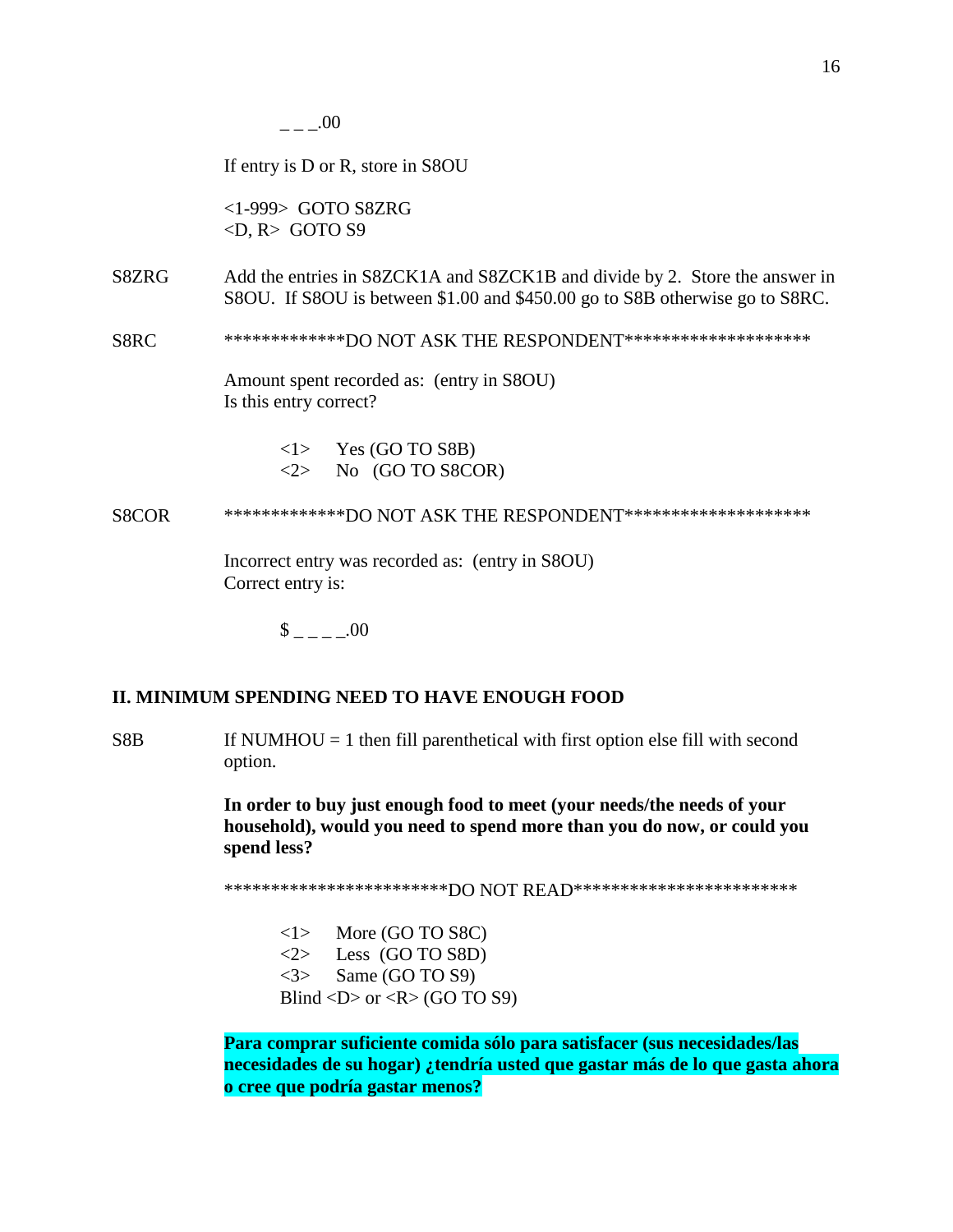\*\*\*\*\*\*\*\*\*\*\*\*\*\*\*\*\*\*\*\*\*\*\*\*\*\*DO NOT READ\*\*\*\*\*\*\*\*\*\*\*\*\*\*\*\*\*\*\*\*\*\*\*\*

| <1>                 | Más (GO TO S8C)     |
|---------------------|---------------------|
| 2>                  | Menos (GO TO S8D)   |
| $\langle 3 \rangle$ | Lo mismo (GO TO S9) |

S8C **About how much MORE would you need to spend each week to buy just enough food to meet the needs of your household?**

> **Aproximadamente, ¿cuánto MÁS tendría que gastar cada semana para poder comprar suficiente comida sólo para satisfacer las necesidades de su hogar?**

Enter whole dollar amount Enter <0> if respondent can only give range

 $$ 00$ 

Blind  $\langle D \rangle$  or  $\langle R \rangle$ 

If entry is 1-999, D, or R store in S8CO

<0> GOTO S8CCKA <1-999, D, R> GOTO S9

S8CCKA \*\*\*\*\*\*\*\*\*\*\*\*\*\*DO NOT READ TO RESPONDENT \*\*\*\*\*\*\*\*\*\*\*\*\*\*\*\*\*\*\*

Enter range reported by respondent

 $---00$ 

If entry is D or R, store in S8CO

<1-999> GOTO S8CCKB <D, R> GOTO S9

S8CCKB Enter range reported by respondent

 $- -00$ 

If entry is D or R, store in S8CO

<1-999> GOTO S8CRG  $\langle D, R \rangle$  GOTO S9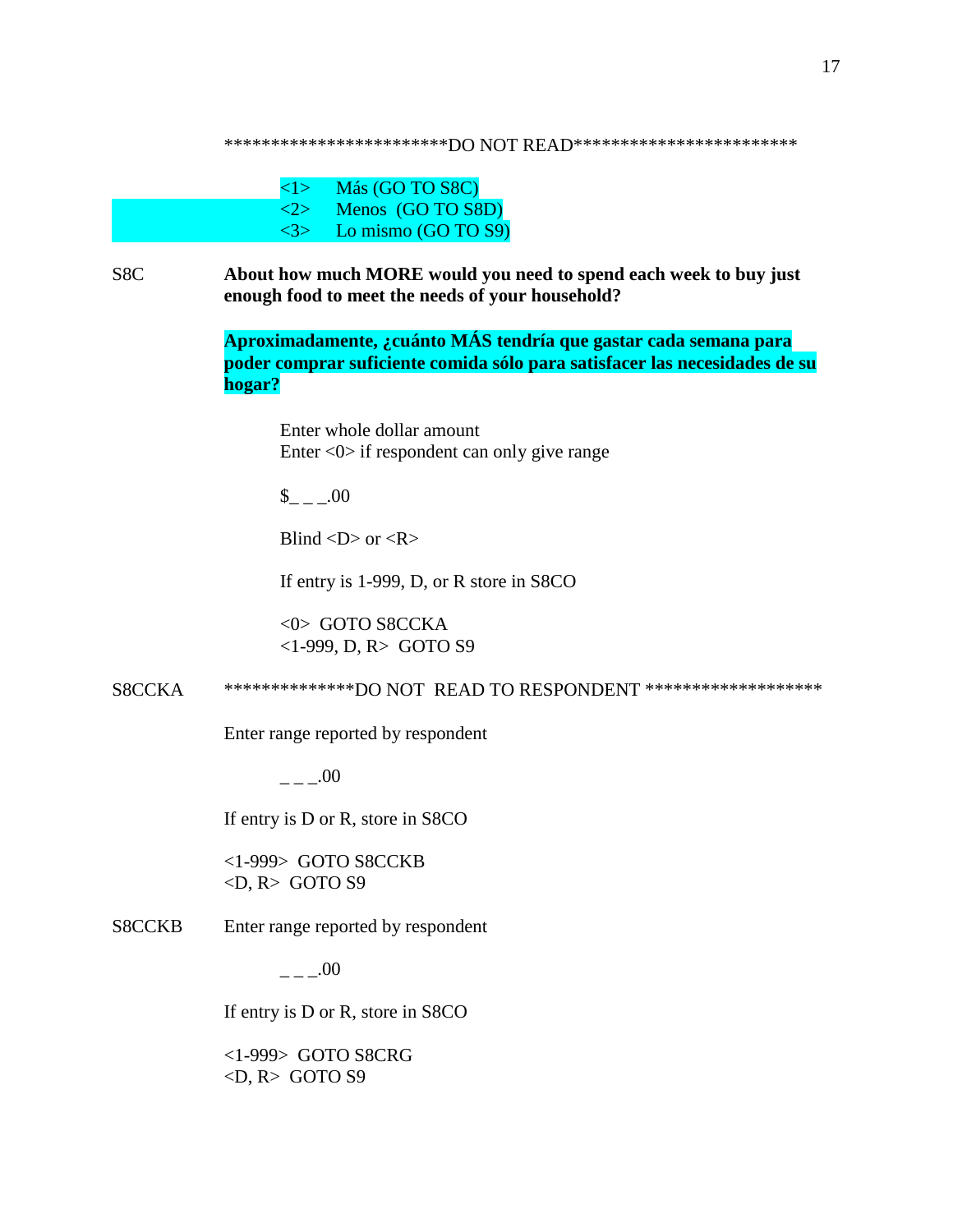- S8CRG Add the entries in S8CCKA and S8CCKB and divide by 2. Store the answer in S8CO. GOTO S9.
- S8D **About how much LESS could you spend each week and still buy enough food to meet the needs of your household?**

**Aproximadamente, ¿cuánto MENOS podría usted gastar cada semana y todavía comprar suficiente comida para satisfacer las necesidades de su hogar?**

Enter whole dollar amount Enter <0> if respondent can only give range

 $_{\sim}$   $.00$ 

Blind  $\langle D \rangle$  or  $\langle R \rangle$ 

If entry is 1-999, D, or R store in S8DO

<0> GOTO S8DCKA <1-999, D, R> GOTO S9

S8DCKA \*\*\*\*\*\*\*\*\*\*\*\*\*\*\*DO NOT READ TO RESPONDENT \*\*\*\*\*\*\*\*\*\*\*\*\*\*\*\*\*\*\*\*\*

Enter range reported by respondent

 $- -100$ 

If entry is D or R, store in S8DO

<1-999> GOTO S8DCKB  $\langle D, R \rangle$  GOTO S9

S8DCKB Enter range reported by respondent

 $- -00$ 

If entry is D or R, store in S8DO

<1-999> GOTO S8DRG  $\langle D, R \rangle$  GOTO S9

S8DRG Add the entries in S8DCKA and S8DCKB and divide by 2. Store the calculated value in S8DO. GOTO S9.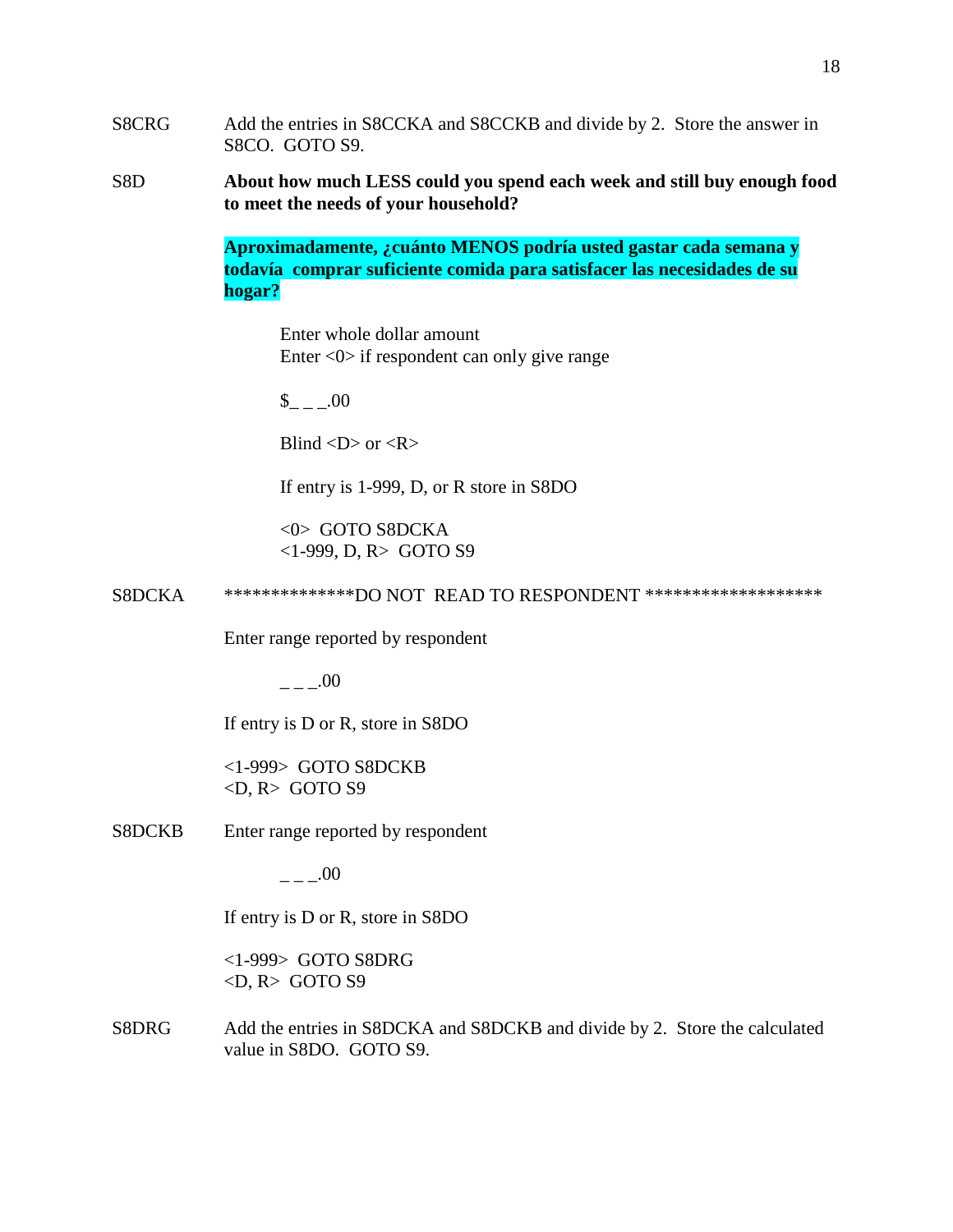### **III. FOOD PROGRAM PARTICIPATION**

S9 **People do different things when they are running out of money for food in order to make their food or their food money go further.**

> **In the last 12 months, since December of last year, did you ever run short of money and try to make your food or your food money go further?**

<1> Yes (GO TO SP1)  $<$ 2 > No (GO TO SP1CK)

Blind  $\langle D \rangle$  or  $\langle R \rangle$  (GO TO SP1)

**La gente hace cosas diferentes cuando se les está acabando el dinero para comida para hacer que la comida o el dinero para comida le rinda más.**

**En los últimos 12 meses, desde diciembre del año pasado, ¿se quedó alguna vez escaso de dinero y trató de hacer que su comida o el dinero para comida le rindiera más?**



**-**------------------------------------------------------------

SP1CK If POOR=2 skip to SS1 else ask SP1.

-------------------------------------------------------------

SP1 If hhnum=1 fill with first option else fill with second.

**In the past 12 months, since December of last year, did (you/anyone in this household) get <SNAPNAME2> or food stamp benefits?**

<1> Yes (GO TO SP2) <2> No (GO TO SP6CK)

Blind  $\langle D \rangle$  or  $\langle R \rangle$  (GO TO SP6CK)

**En los últimos 12 meses, desde diciembre del año pasado, ¿(recibió/recibieron) beneficios de < SNAPNAME2> o de cupones para alimentos?**

 $\overline{\langle 1 \rangle}$  Si  $\langle 2 \rangle$  No

SP2 **In which months of 2013 were <SNAPNAME1> or food stamp benefits received?**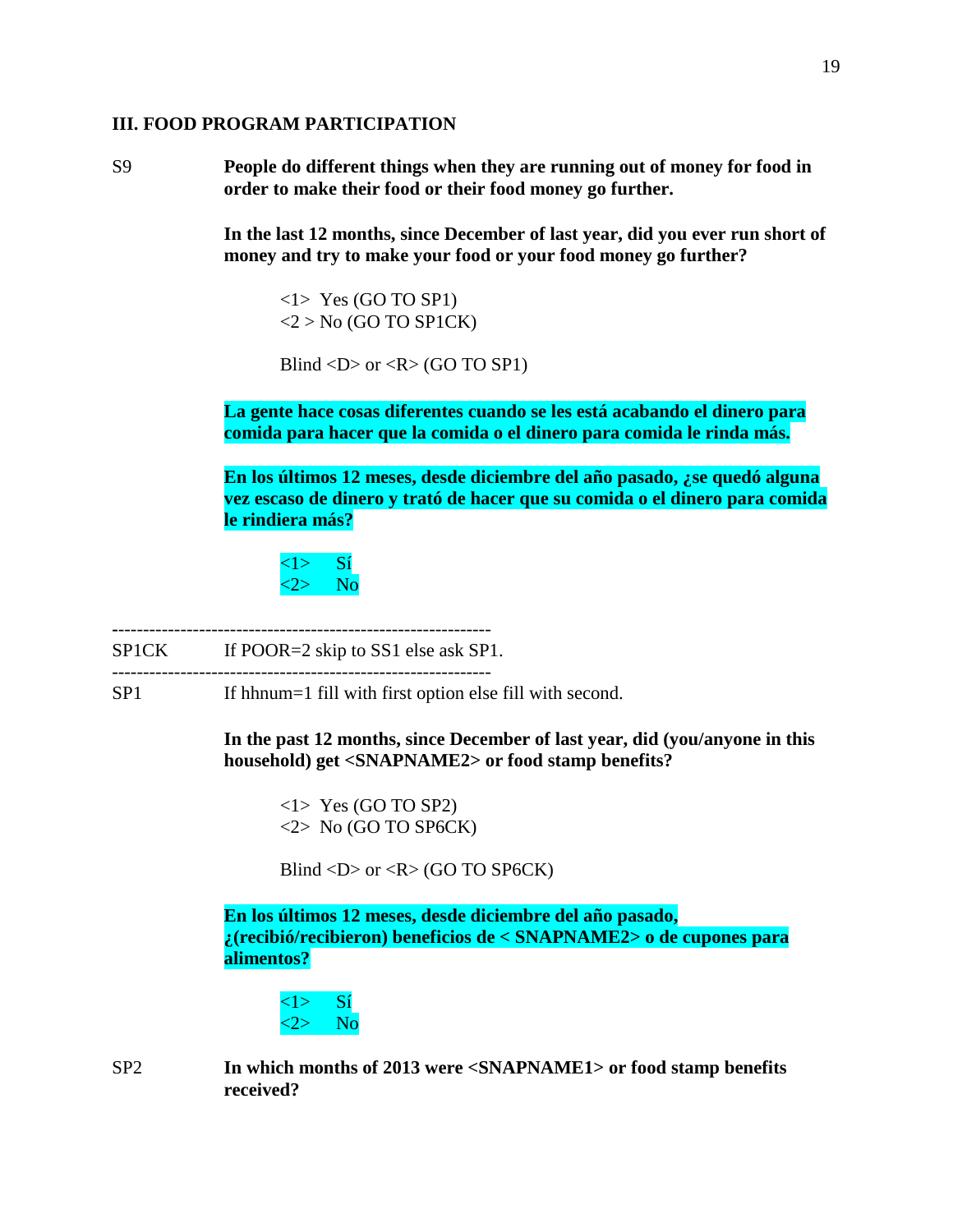# DO NOT READ LIST. MARK ALL THAT APPLY

- <1> January
- <2> February
- <3> March
- <4> April
- $<$ 5> May
- <6> June
- <7> July
- <8> August
- <9> September
- <10> October
- <11> November
- <12> December
- <13> All

# ¿**En qué meses del 2013 fueron recibidos los beneficios de <STATE NAME FOR SNAP> o de cupones para alimentos?**

DO NOT READ LIST. MARK ALL THAT APPLY

|  | $\langle 1 \rangle$ Enero      |
|--|--------------------------------|
|  | $\langle 2 \rangle$ Febrero    |
|  | $\langle 3 \rangle$ Marzo      |
|  | $\langle 4 \rangle$ Abril      |
|  | $5$ Mayo                       |
|  | $\leq 6$ Junio                 |
|  | $\langle 7 \rangle$ Julio      |
|  | $\langle 8 \rangle$ Agusto     |
|  | $\langle 9 \rangle$ Septiembre |
|  | $<$ 10> Octubre                |
|  | $\langle 11 \rangle$ Noviembre |
|  | $\langle 12 \rangle$ Diciembre |
|  | $<$ 13> Todos                  |

# SP2DCK If  $SP2 = 11$  AND  $\neq$  12 AND  $\neq$  13 go to SP2D else go to SP3

----------------------------------------------------------------------------------

SP2D If hhnum = 1 fill with first option else fill with second.

**On what date in November did (you/your household) receive <SNAPNAME1> or food stamp benefits?**

----------------------------------------------------------------------------------

**¿En qué fecha en noviembre (recibió/recibieron) los beneficios de**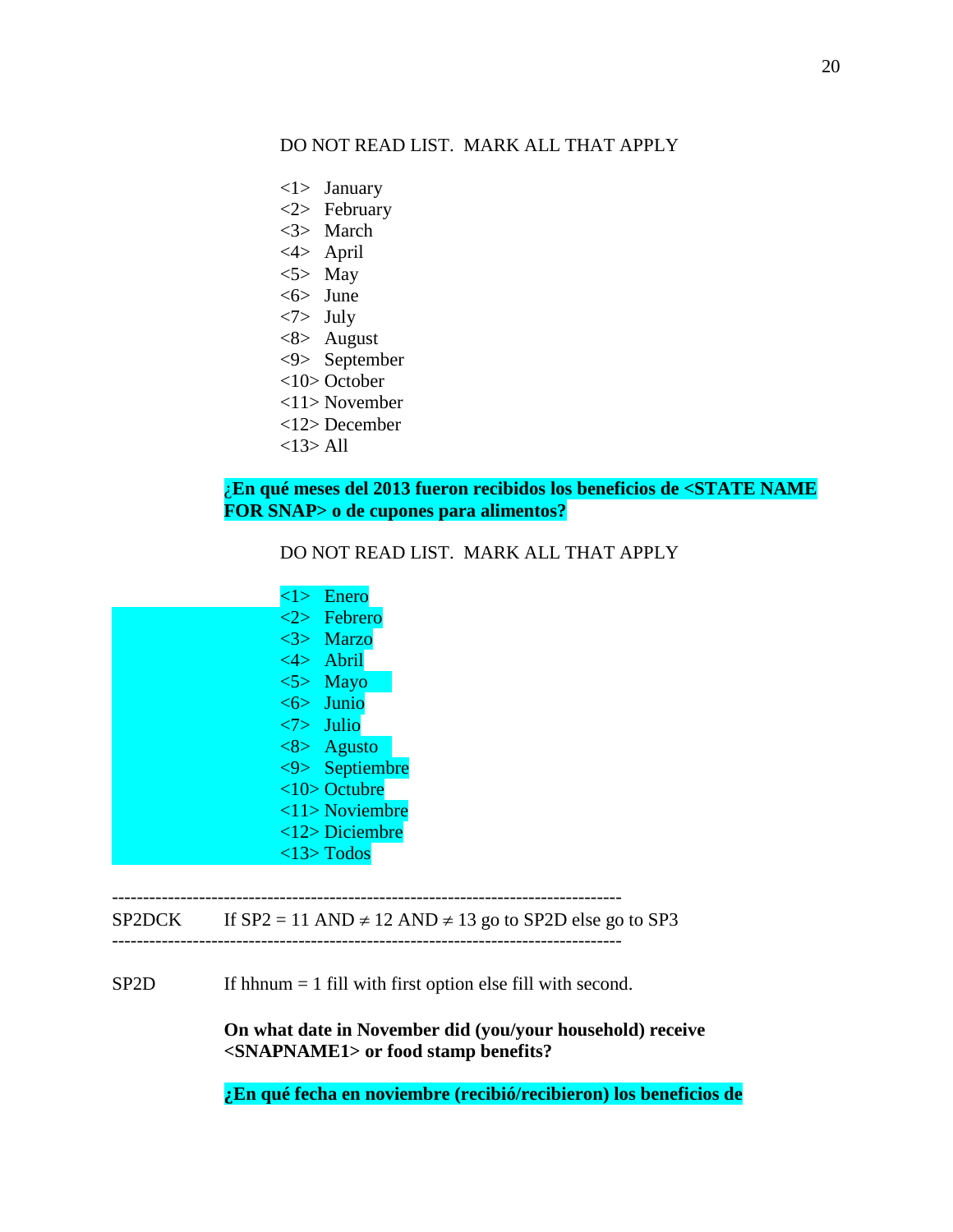### **< SNAPNAME1> o de cupones para alimentos?**

SP2D Day  $<1-31>$ Blind  $\langle D \rangle$  or  $\langle R \rangle$ 

SP3 If hhnum=1 fill with first option else fill with second.

**How much did (you/your household) receive the last time you got <SNAPNAME1> or food stamp benefits?**

¿**Cuál fue la cantidad recibida la última vez que (recibió/recibieron) beneficios de<STATE NAME FOR SNAP> o de cupones de alimentos del gobierno?**

 $\sim -100$ 

Blind  $\langle D \rangle$  or  $\langle R \rangle$ 

-------------------------------------------------------------

SP3CK Store entry in SP3O. If SP3O is between \$1.00 and \$700.00 go to SP6CK otherwise go to SP3RC.

-------------------------------------------------------------

SP3RC \*\*\*\*\*\*\*\*\*\*\*\*\*\*DO NOT ASK THE RESPONDENT\*\*\*\*\*\*\*\*\*\*\*\*\*\*

 AMOUNT RECEIVED RECORDED AS: (entry in SP3O) IS THIS ENTRY CORRECT?

> <1> YES (GO TO SP6CK) <2> NO (GO TO SP3COR)

SP3COR \*\*\*\*\*\*\*\*\*\*DO NOT ASK THE RESPONDENT\*\*\*\*\*\*\*\*\*\*\*\*

INCORRECT ENTRY WAS RECORDED AS: (entry in SP3O) CORRECT ENTRY IS:

 $\_{\_ \_ \_ \_0}$ .00 (store entry in SP3O)

Items SP3 through SP3COR go into making the out variable SP3O. This is the amount received in food stamp benefits.

SP6CK If HHMEM=1 and AGE is 5 THROUGH 18 for anyone in the household ask SP6 else skip to SP7ACK.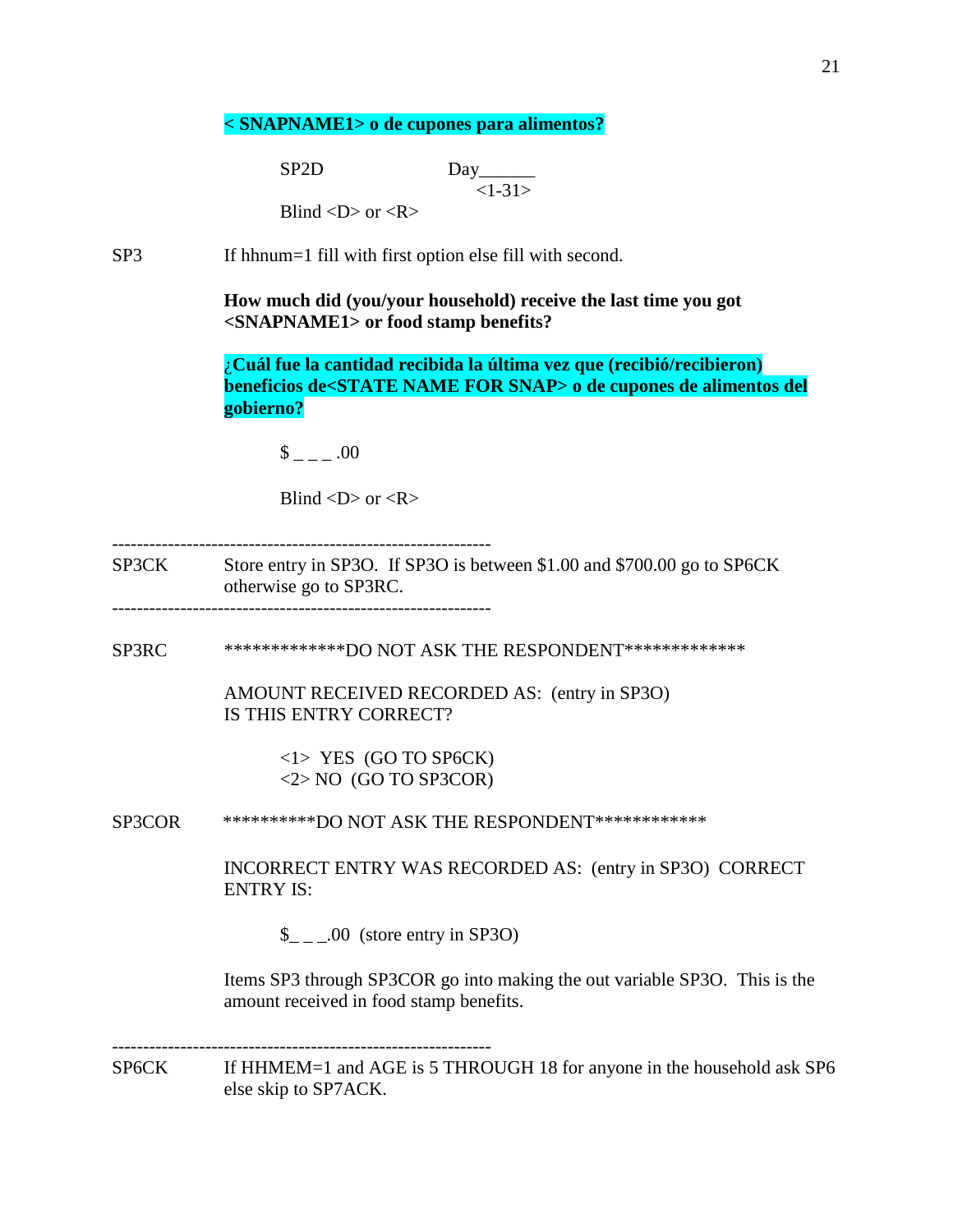-------------------------------------------------------------

SP6 If 1 or more children under 5 years old, fill parenthetical, else fill blank.

**During the past 30 days, did any children in the household (between 5 and 18 years old) receive free or reduced-cost lunches at school?**

<1> Yes <2> No (GO TO SP7ACK)

Blind <D> or < $R$ > (GO TO SP7ACK)

**Durante los últimos 30 días, ¿algún niño en el hogar (entre 5 y 18 años de edad) recibió almuerzos gratis o a costo reducido en la escuela?**

<1> Sí  $\langle 2 \rangle$  No

SP7 If 1 or more children under 5 years old, fill parenthetical, else fill blank.

**During the past 30 days, did any children in the household (between 5 and 18 years old) receive free or reduced-cost breakfasts at school?**

<1> Yes <2> No

Blind  $\langle D \rangle$  or  $\langle R \rangle$ 

**Durante los últimos 30 días, ¿algún niño en el hogar (entre los 5 y 18 años de edad) recibió desayunos gratis o a costo reducido en la escuela?**

<1> Sí  $\langle 2 \rangle$  No

----------------------------------------------------------- SP7ACK If HHMEM=1 and AGE is 0-13 for anyone in the household ask SP7A else skip to SP8CK. -----------------------------------------------------------

SP7A If only 1 child under age 13 fill with first option else fill with second option

**During the past 30 days, did any children in the household receive free or reduced-cost food at a day-care or Head Start program?**

**<**1> Yes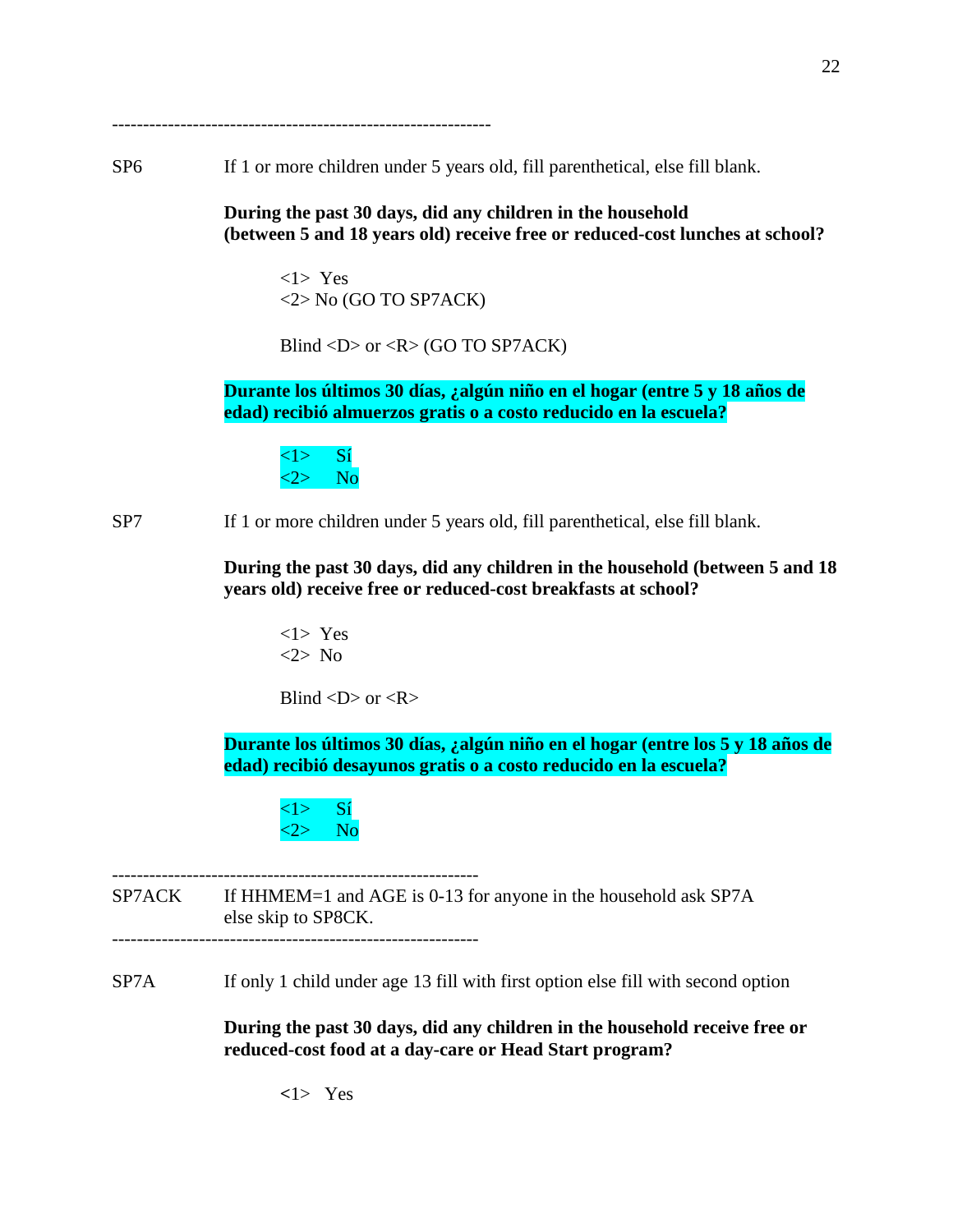<2> No

Blind  $\langle D \rangle$  or  $\langle R \rangle$ 

**Durante los últimos 30 días, ¿algún niño del hogar recibió comida gratis o a costo reducido en una guardería o en un programa de Head Start?**

 $\langle 1 \rangle$  Sí  $\langle 2 \rangle$  No

-------------------------------------------------------------

SP8CK If  $[(SEX = 2 \text{ and } AGE = 15-45) \text{ OR } (AGE 0-4)]$  and HHMEM=1 for anyone in the household then ask SP8 else skip to SS1. -------------------------------------------------------------

SP8 If  $[(SEX=2 \text{ and } AGE=15-45)$  for any hh member and  $(AGE=0-4)$  for any hh member] then fill second option else if

> $(SEX = 2$  and  $AGE = 15-45$  for any hh member and (no  $AGE = 0-4$ ) for any hh member then fill first option else fill third option.

**During the past 30 days, did any (women/women or children/children) in this household get food through the WIC program?**

<1> Yes  $\langle 2 \rangle$  No (GO TO SS1)

Blind  $\langle D \rangle$  or  $\langle R \rangle$  (GO TO SS1)

**Durante los últimos 30 días, ¿(algunas mujeres/algunas mujeres o niños/algunos niños) en este hogar recibieron comida a través del programa WIC?**

<1> Sí  $\langle 2 \rangle$  No

SP9 If  $[(SEX=2 \text{ and } AGE=15-45)$  for any hh member and  $(AGE=0-4)$  for any hh member] then fill second option else if

> $(SEX = 2$  and  $AGE = 15-45)$  for any hh member and (no  $AGE = 0-4$ ) for any hh member then fill first option else fill third option.

### **How many (women/women or children/children) in the household got WIC foods?**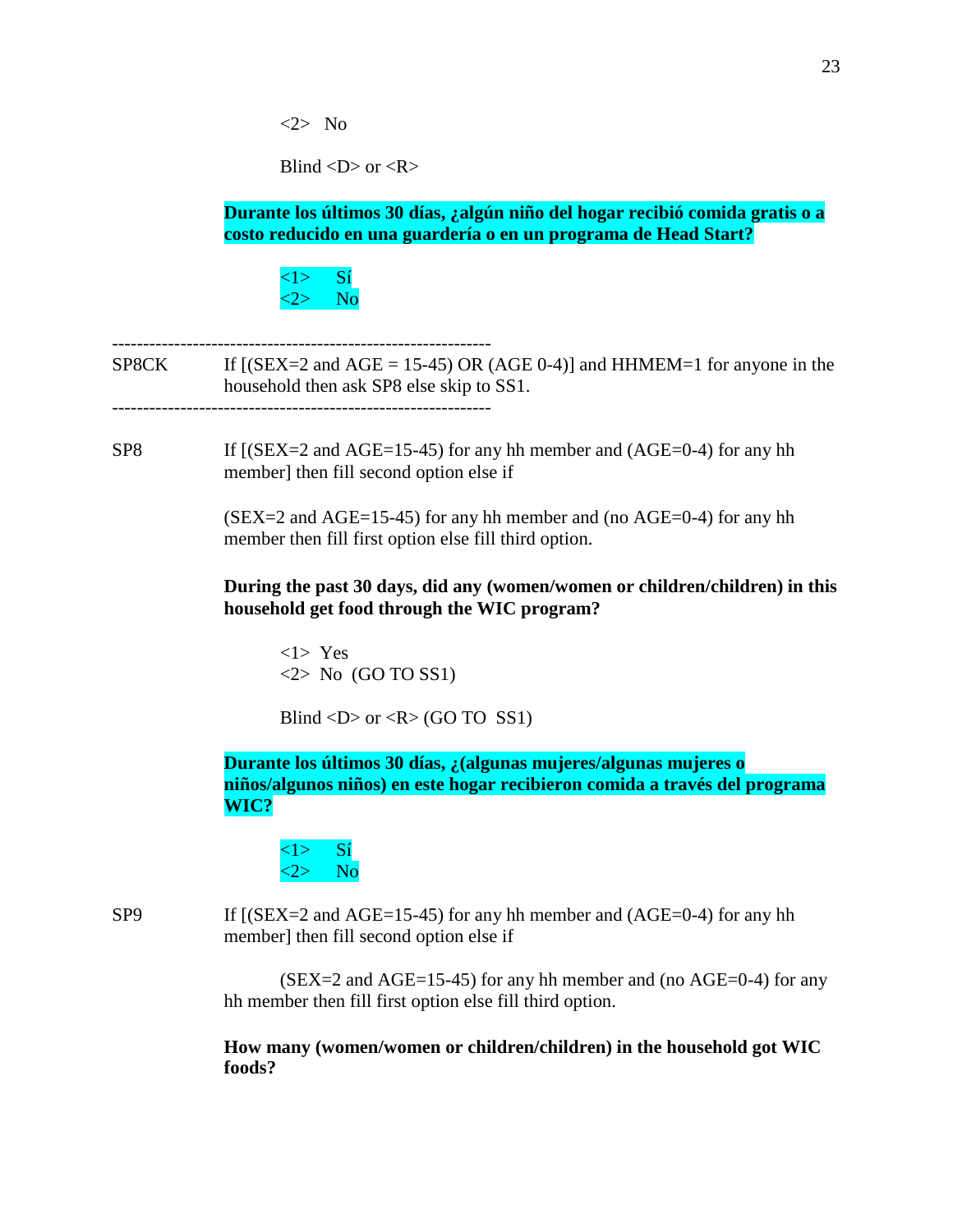¿**Cuántas (mujeres/mujeres o niños/niños) en el hogar recibieron comida WIC?**

Number  $\blacksquare$ 

Blind  $\langle D \rangle$  or  $\langle R \rangle$ 

### IV. FOOD SUFFICIENCY AND FOOD SECURITY

SS1\_LEAD **The next questions are about the food eaten in your household in the last 12 months, since December of last year, and whether you were able to afford the food you need.**

> **Las siguientes preguntas tratan sobre los alimentos consumidos en su hogar durante los últimos 12 meses, desde Diciembre del año pasado, y su capacidad para comprar la comida que se necesitaba.**

If NUMHOU  $= 1$  then fill parenthetical with first option else fill with second option.

- SS1 **Which of these statements best describes the food eaten in your household- enough of the kinds of food (I/we) want to eat, enough but not always the kinds of food (I/we) want to eat, sometimes not enough to eat, or often not enough to eat?**
	- <1> Enough of the kinds of food we want to eat
	- $\langle 2 \rangle$  Enough but not always the kinds of food we want to eat
	- <3> Sometimes not enough to eat
	- <4> Often not enough to eat

Blind  $\langle D \rangle$  or  $\langle R \rangle$ 

**¿Cuál de las siguentes declaraciones describe mejor (su situación alimentaria/la situación alimentaria en su hogar) en los últimos 12 meses? Siempre (como/comemos) lo suficiente y los tipos de alimentos que (deseo/deseamos), (como/comemos) lo suficiente pero no siempre lo que (deseo/deseamos), a veces no (como/comemos) lo suficiente, o frecuentemente no (como/comemos) lo suficiente?**

- $\langle 1 \rangle$  Lo suficiente y los tipos de alimentos que (deseo/deseamos)
- <2> Lo suficiente pero no siempre lo que (deseo/deseamos)
- <3> A veces no lo suficiente
- <4> Frecuentemente no lo suficiente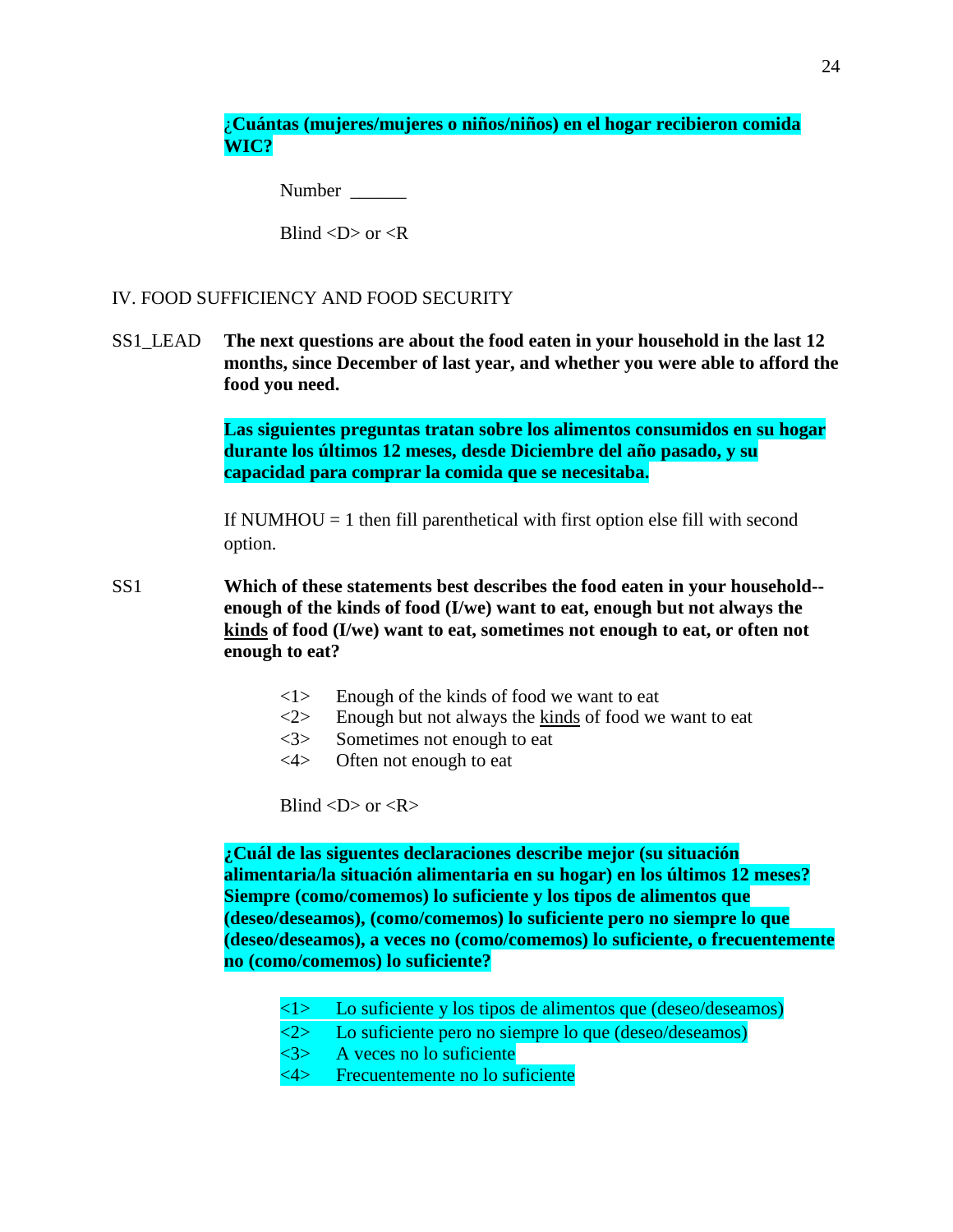-----------------------------------------------------

SX1CK If POOR=2 and (SS1= <1> or <R>) and (S9= <2> or <R>), then go to END OF SUPPLEMENT else ask SS2

------------------------------------------------------

NOTE: ADULT COUNT=number of household members with AGE>=18 or PURRP=1, 2, 3, 13, or 14

> CHILD\_COUNT=number of household members with AGE<=17 and PURRP>=4 and PURRP not 13 or 14

------------------------------------------------------

SS2 If ADULT COUNT=1 for the household then fill first option in parenthetical else fill second option.

> **Now I'm going to read you several statements that people have made about their food situation. For these statements, please tell me whether the statement was OFTEN true, SOMETIMES true, or NEVER true for (you/your household) in the last 12 months.**

**The first statement is "(I/We) worried whether (my/our) food would run out before (I/we) got money to buy more." Was that OFTEN true, SOMETIMES true, or NEVER true for (you/your household) in the last 12 months?**

<1> Often true <2> Sometimes true <3> Never true (GO TO SS3)

Blind <D> or <R> (GO TO SS3)

**Ahora le voy a leer algunas declaraciones que las personas han hecho sobre situaciónes alimentarias. Para cada uno, favor de indicar si ha ocurrido frecuentemente, a veces, o nunca (a usted/en su hogar) en los últimos 12 meses.**

**La primera situación es "(Me preocupó/Nos preocupamos) que la comida se podía acabar antes de tener dinero para comprar más." (Para usted/En su hogar), ¿ésto ocurrió frecuentemente, a veces, o nunca en los últimos 12 meses?**

- <1> Ocurrió frecuentemente
- <2> Ocurrió a veces
- <3> Nunca ocurrió

SSM2 **Did this ever happen in the last 30 days?**

<1> Yes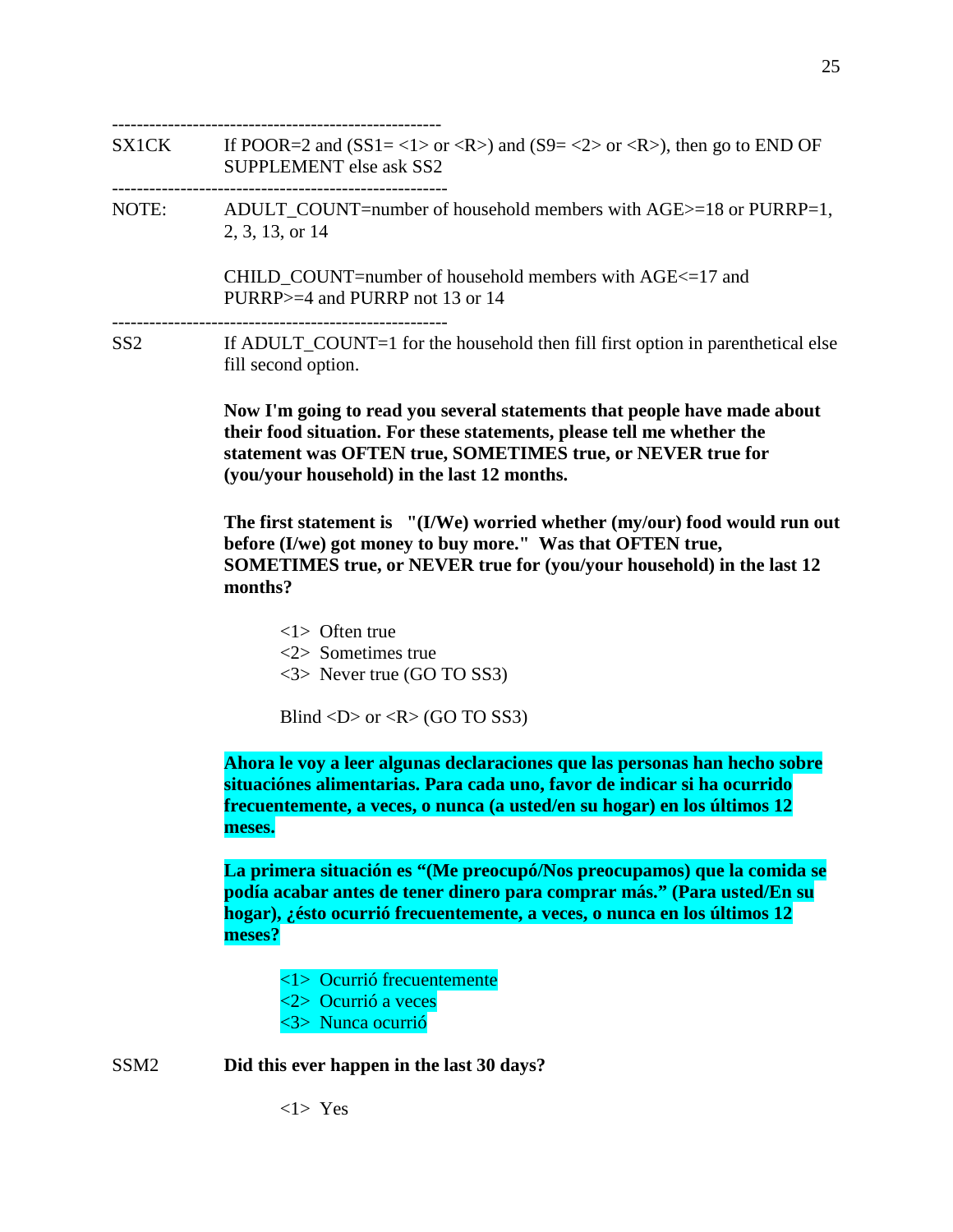<2> No

Blind  $\langle D \rangle$  or  $\langle R \rangle$ 

**¿Ocurrió ésto alguna vez en los últimos 30 días?**

 $\langle 1 \rangle$  Si <2> No

SS3 **"The food that (I/we) bought just didn't last, and (I/we) didn't have money to get more." Was that OFTEN, SOMETIMES or NEVER true for (you/your household) in the last 12 months?**

> <1> Often true <2> Sometimes true <3> Never true (GO TO SS4)

Blind  $\langle D \rangle$  or  $\langle R \rangle$  (GO TO SS4)

**"La comida que (compré/compramos) no rindió lo suficiente, y (no tenía/no teníamos) dinero para comprar más." (Para usted/En su hogar), ¿ésto ocurrió frecuentemente, a veces, o nunca en los últimos 12 meses?**

- <1> Ocurrió frecuentemente <2> Ocurrió a veces
- <3> Nunca ocurrió
- SSM3 **Did this ever happen in the last 30 days?**
	- <1> Yes <2> No

Blind  $\langle D \rangle$  or  $\langle R \rangle$ 

**¿Ocurrió ésto alguna vez en los últimos 30 días?**

 $\langle 1 \rangle$  S<sub>1</sub> <2> No

- SS4 "**(I/we) couldn't afford to eat balanced meals." Was that OFTEN, SOMETIMES or NEVER true for (you/your household) in the last 12 months?**
	- <1> Often true (GO TO SSM4)
	- <2> Sometimes true (GO TO SSM4)
	- <3> Never true (GO TO SX2CK)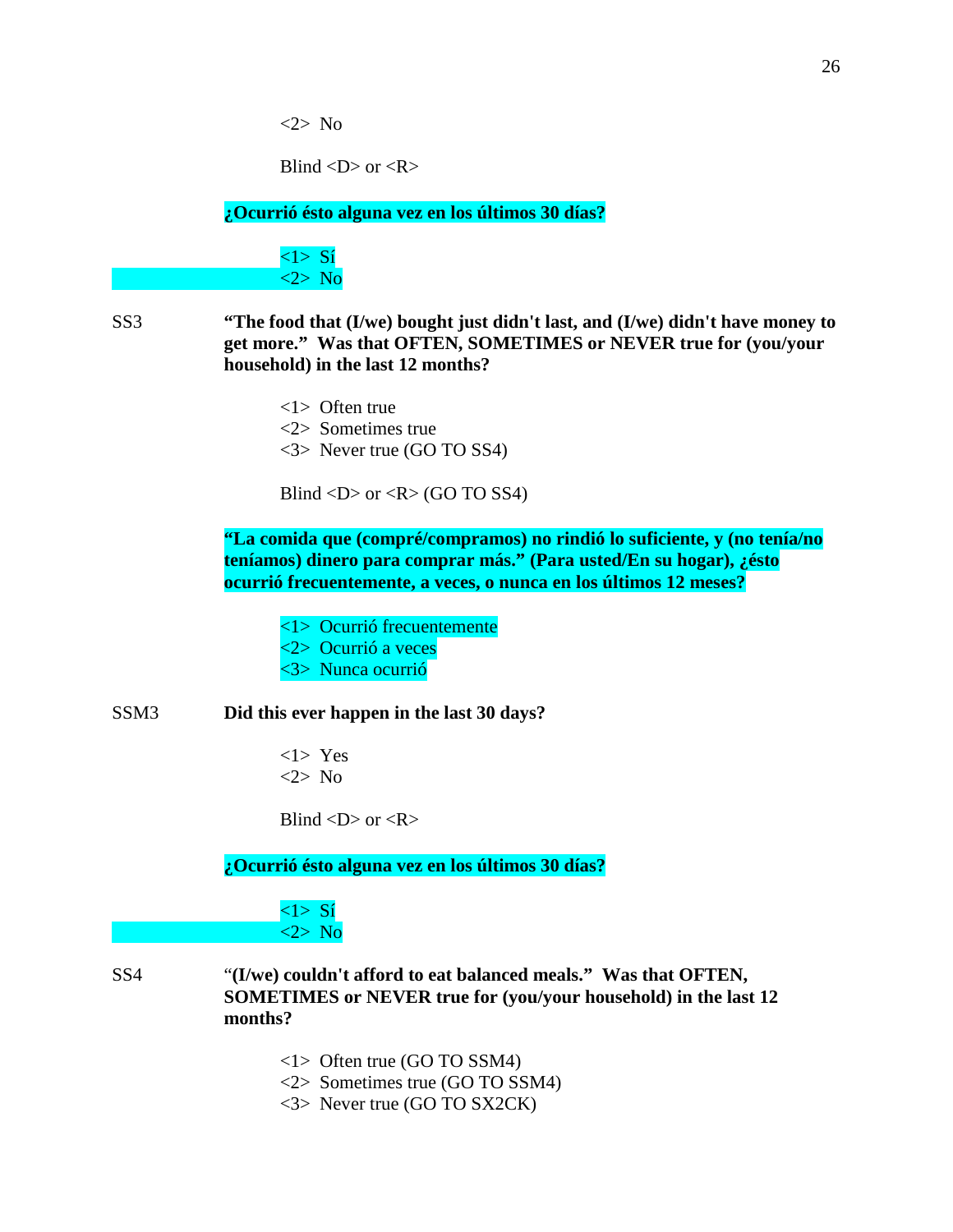Blind <D> or < $R$ > (GO TO SX2CK)

**"(No tenía/No teníamos) recursos suficientes para comer comida variada y nutritiva." (Para usted/En su hogar), ¿ésto ocurrió frecuentemente, a veces, o nunca en los últimos 12 meses?**

<1> Ocurrió frecuentemente <2> Ocurrió a veces <3> Nunca ocurrió

SSM4 **Did this ever happen in the last 30 days?**

<1> Yes <2> No

Blind  $\langle D \text{ or } \langle R \rangle$ 

------------------------------------------------------------

**¿Ocurrió ésto alguna vez en los últimos 30 días?**

<1> Sí <2> No

SX2CK If  $SS1 = <3>$  or  $<4>$  OR  $SS2 = <1>$  or  $<2>$  OR  $SS3 = <1>$  or  $<2>$  OR  $SS4 =$  $\langle$ 1> or  $\langle$ 2> then go to SH2 else go to SX4CK. ------------------------------------------------------------

SH2 If ADULT COUNT=1 for the household then fill first option in parenthetical else fill second option.

> **In the last 12 months, did (you/you or other adults in your household) ever cut the size of your meals or skip meals because there wasn't enough money for food?**

<1> Yes  $\langle 2 \rangle$  No (GO TO SH3)

Blind <D> or < $R$ > (GO TO SH3)

**En los últimos 12 meses, ¿(Usted/Usted u otro adulto del hogar) redujo alguna vez la cantidad de sus comidas o dejó de desayunar, almorzar o cenar porque le faltaba dinero para alimentos?**

 $\langle 1 \rangle$  Sí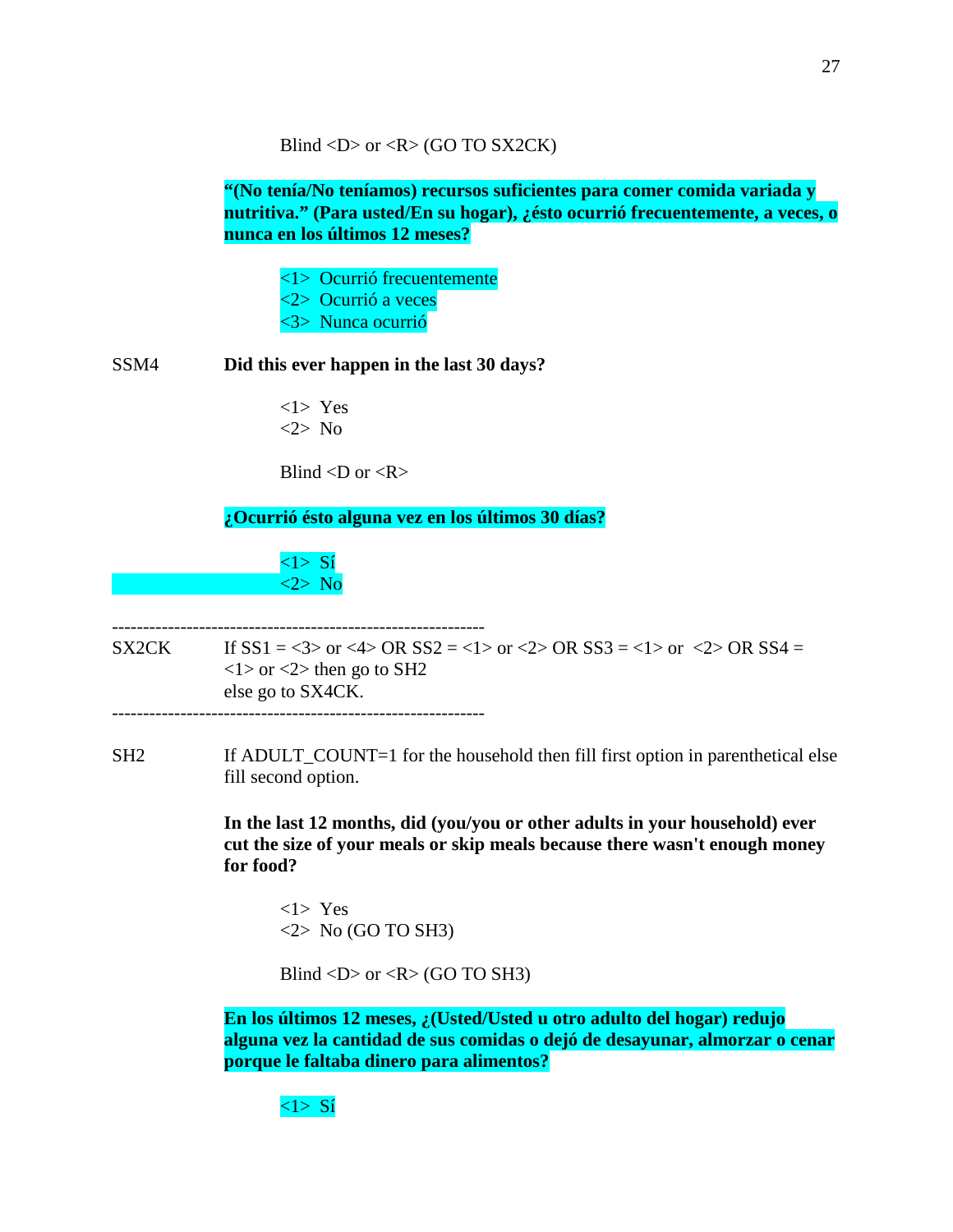#### <2> No

### SHF2 **How often did this happen--almost every month, some months but not every month, or in only 1 or 2 months?**

- <1> Almost every month
- <2> Some months but not every month
- <3> Only 1 or 2 months

Blind  $\langle D \rangle$  or  $\langle R \rangle$ 

**¿Con qué frecuencia sucedió esto? Casi todos los meses, algunos meses pero no todos, o solamente en 1 ó 2 meses?**

<1> Casi todos los meses

<2> Algunos meses pero no todos

- <3> Solamente en 1 ó 2 meses
- SHM2 If ADULT\_COUNT=1 for the household then fill first option in parenthetical else fill second option.

**Now think about the last 30 days. During that time did (you/you or other adults in your household) ever cut the size of your meals or skip meals because there wasn't enough money for food?**

<1> Yes  $\langle 2 \rangle$  No (GO TO SH3)

Blind  $\langle D \rangle$  or  $\langle R \rangle$  (GO TO SH3)

**Ahora, pensando en los últimos 30 días, durante ese tiempo ¿(Usted/Usted u otro adulto del hogar) redujo alguna vez la cantidad de sus comidas o dejó de desayunar, almorzar o cenar porque le faltaba dinero para alimentos?**

<1> Sí <2> No

SHMF2 **How many days did this happen in the last 30 days?**

**Durante los últimos 30 días, ¿cuántos días piensa usted que le ocurrió esto?**

\_\_\_\_\_\_number of days (GO TO SH3)  $<1-30>$ 

Blind  $\langle D \rangle$  or  $\langle R \rangle$  (GO TO SH3)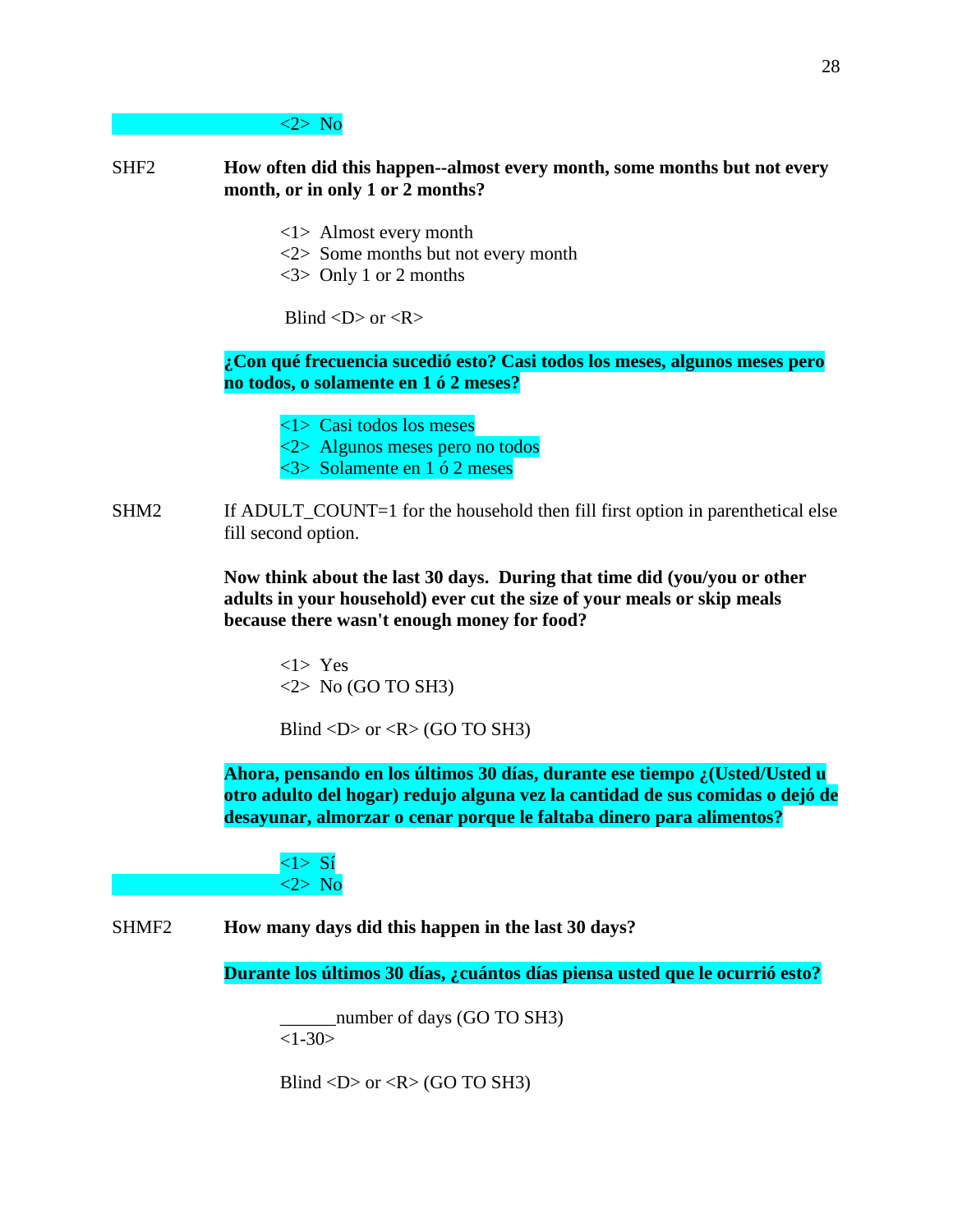SH3 **In the last 12 months, did you ever eat less than you felt you should because there wasn't enough money for food?**

> <1> Yes  $\langle 2 \rangle$  No (GO TO SH4)

Blind  $\langle D \rangle$  or  $\langle R \rangle$  (GO TO SH4)

**En los últimos 12 meses, ¿comió usted alguna vez menos de lo que pensaba que debía comer porque le faltaba dinero para alimentos?**

 $\langle 1 \rangle$  S<sub>1</sub> <2> No

SHF3 **How often did this happen-almost every month, some months but not every month, or in only 1 or 2 months?**

- <1> Almost every month
- <2> Some months but not every month
- <3> Only 1 or 2 months

Blind  $\langle D \rangle$  or  $\langle R \rangle$ 

**¿Con qué frecuencia sucedió esto? Casi todos los meses, algunos meses pero no todos, o solamente en 1 ó 2 meses?**

- <1> Casi todos los meses
- <2> Algunos meses pero no todos
- <3> Solamente en 1 ó 2 meses
- SHM3 **Did this happen in the last 30 days?**

<1> Yes  $\langle 2 \rangle$  No (GO TO SH4)

Blind  $\langle D \rangle$  or  $\langle R \rangle$  (GO TO SH4)

**¿Ocurrió ésto en los últimos 30 días?**

 $\langle 1 \rangle$  S<sub>1</sub> <2> No

SHMF3 **In the last 30 days, how many days did you eat less than you felt you should because there wasn't enough money for food?**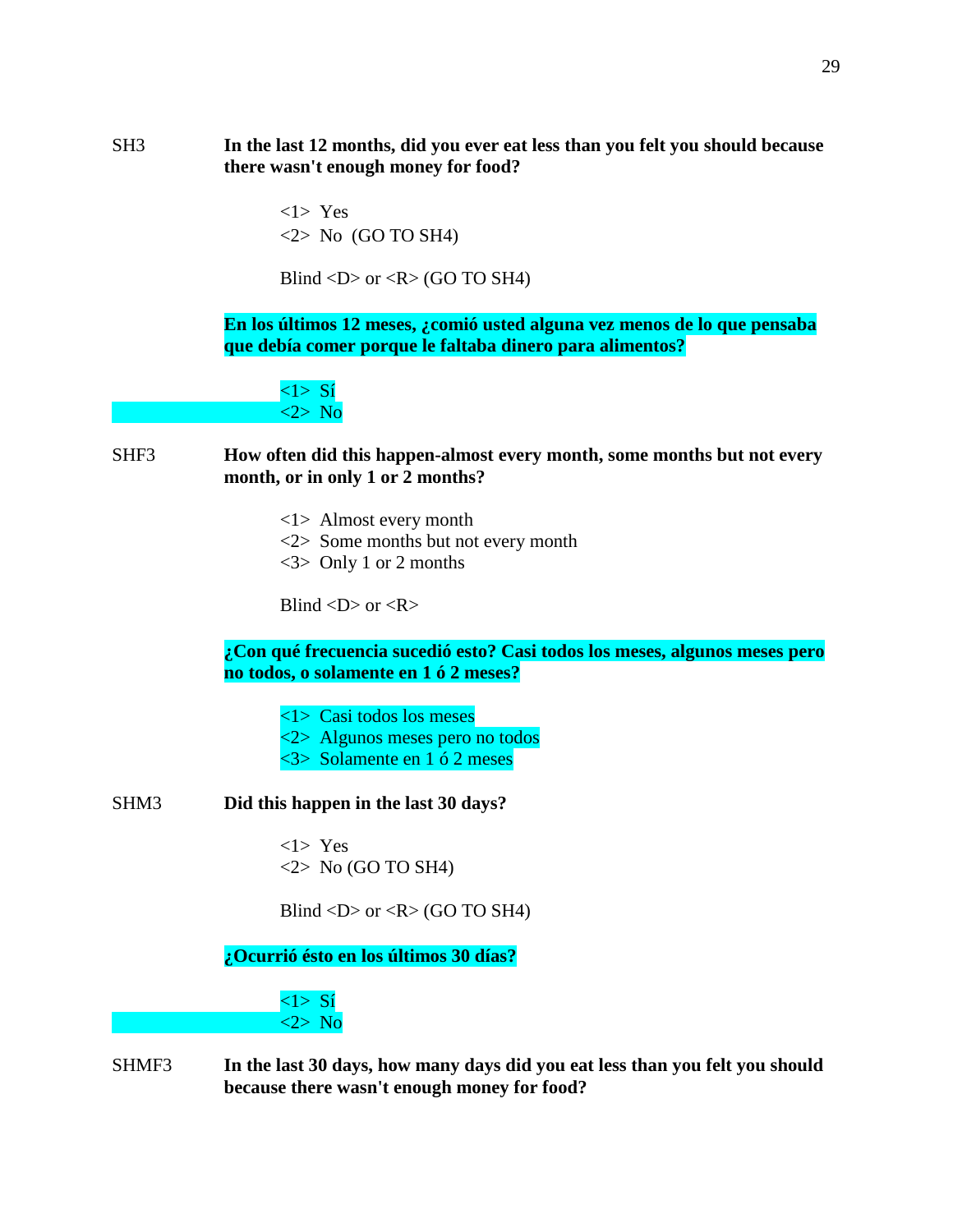**Durante los últimos 30 días, ¿cuántos días comió usted menos de lo que pensaba que debía comer porque le faltaba dinero para alimentos?**

> \_\_\_\_\_\_ number of days  $<1-30>$

Blind  $\langle D \rangle$  or  $\langle R \rangle$ 

# SH4 **In the last 12 months, were you ever hungry but didn't eat because there wasn't enough money for food?**

<1> Yes <2> No (GO TO SH5)

Blind  $\langle D \rangle$  or  $\langle R \rangle$  (GO TO SH5)

**En los últimos 12 meses, ¿Tuvo usted hambre alguna vez pero no comió porque le faltaba dinero para alimentos?**

<1> Sí <2> No

SHF4 **How often did this happen--almost every month, some months but not every month, or in only 1 or 2 months?**

> <1> Yes  $\langle 2 \rangle$  No (GO TO SH5)

Blind  $\langle D \rangle$  or  $\langle R \rangle$  (GO TO SH5)

**¿Con qué frecuencia sucedió esto? Casi todos los meses, algunos meses pero no todos, o solamente en 1 ó 2 meses?**

<1> Casi todos los meses

- <2> Algunos meses pero no todos
- <3> Solamente en 1 ó 2 meses

### SHM4 **Did this happen in the last 30 days?**

<1>Yes  $\langle 2 \rangle$  No (GO TO SH5)

Blind  $\langle D \rangle$  or  $\langle R \rangle$  (GO TO SH5)

**¿Ocurrió ésto en los últimos 30 días?**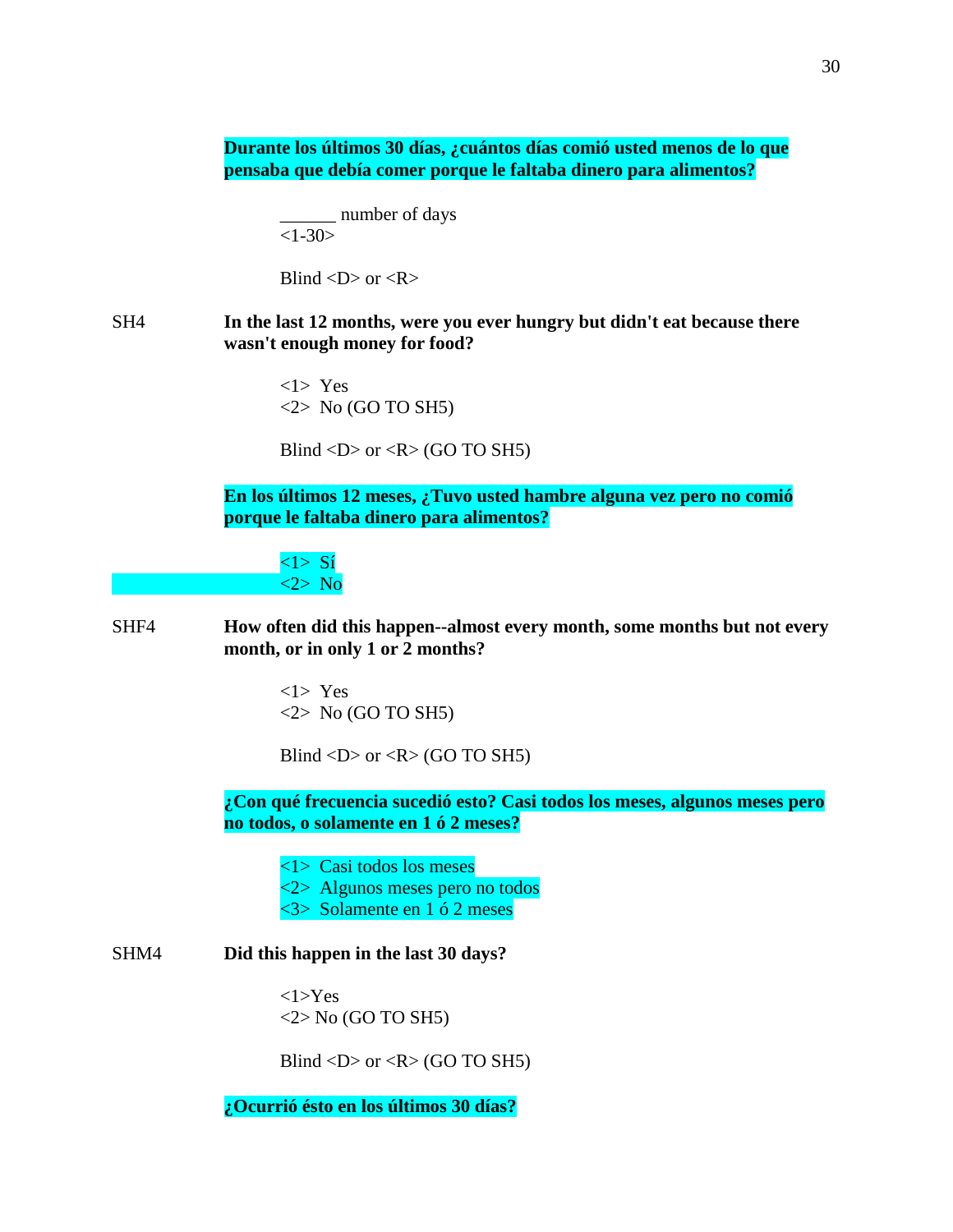# $\langle 1 \rangle$  S<sub>1</sub> <2> No

SHMF4 **In the last 30 days, how many days were you hungry but didn't eat because there wasn't enough money for food?**

> **Durante los últimos 30 días, ¿en cuántos días tuvo usted hambre pero no comió porque le faltaba dinero para alimentos?**

\_\_\_\_\_ number of days  $<1-30>$ 

Blind  $\langle D \rangle$  or  $\langle R \rangle$ 

## SH5 **In the last 12 months, did you lose weight because there wasn't enough money for food?**

<1> Yes <2> No (GO TO SX3CK)

Blind <D> or < $R$ > (GO TO SX3CK)

**En los últimos 12 meses, ¿Perdió usted peso porque no comió los alimentos suficientes por falta de dinero para comida?**

 $\langle 1 \rangle$  S<sub>1</sub> <2> No

# SHM5 **Did this happen in the last 30 days?**

<1> Yes <2> No

Blind  $\langle D \rangle$  or  $\langle R \rangle$ 

**¿Ocurrió ésto en los últimos 30 días?**

<1> Sí <2> No

----------------------------------------------------------------- SX3CK If SH2=<1> OR SH3=<1> OR SH4=<1> OR SH5=<1> then continue to SSH1 else skip to SX4CK -----------------------------------------------------------------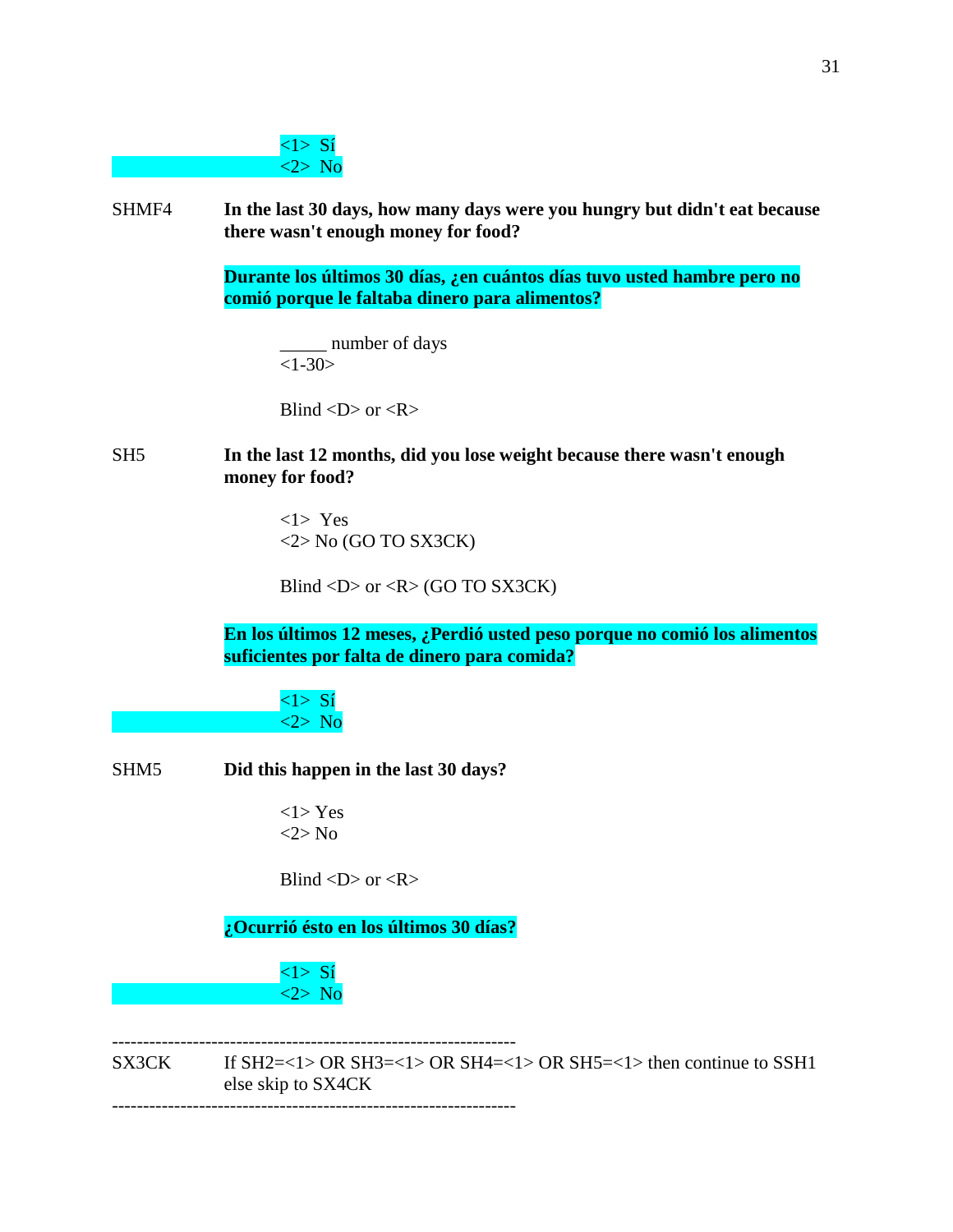SSH1 If ADULT\_COUNT=1 for the household then fill first option in parenthetical else fill second option.

> **In the last 12 months, did (you/you or other adults in your household) ever not eat for a whole day because there wasn't enough money for food?**

<1> Yes  $\langle 2 \rangle$  No (GO TO SX4CK)

Blind <D> or < $R$ > (GO TO SX4CK)

**En los últimos 12 meses, ¿alguna vez no comió (usted/usted u otro adulto del hogar) en todo el día porque le faltaba dinero para comida?**

 $\langle 1 \rangle$  Sí <2> No

### SSHF1 **How often did this happen--almost every month, some months but not every month, or in only 1 or 2 months?**

- <1> Almost every month
- <2> Some months but not every month
- $\langle 3 \rangle$  Only 1 or 2 months

Blind  $\langle D \rangle$  or  $\langle R \rangle$ 

**¿Con qué frecuencia sucedió esto? Casi todos los meses, algunos meses pero no todos, o solamente en 1 ó 2 meses?**

- <1> Casi todos los meses
- <2> Algunos meses pero no todos
- <3> Solamente en 1 ó 2 meses
- SSHM1 If ADULT\_COUNT=1 for the household then fill first option in parenthetical else fill second option.

**Now think about the last 30 days. During that time did (you/you or other adults in your household) ever not eat for a whole day because there wasn't enough money for food?**

<1> Yes  $\langle 2 \rangle$  No (GO TO SX4CK)

Blind <D> or < $R$ > (GO TO SX4CK)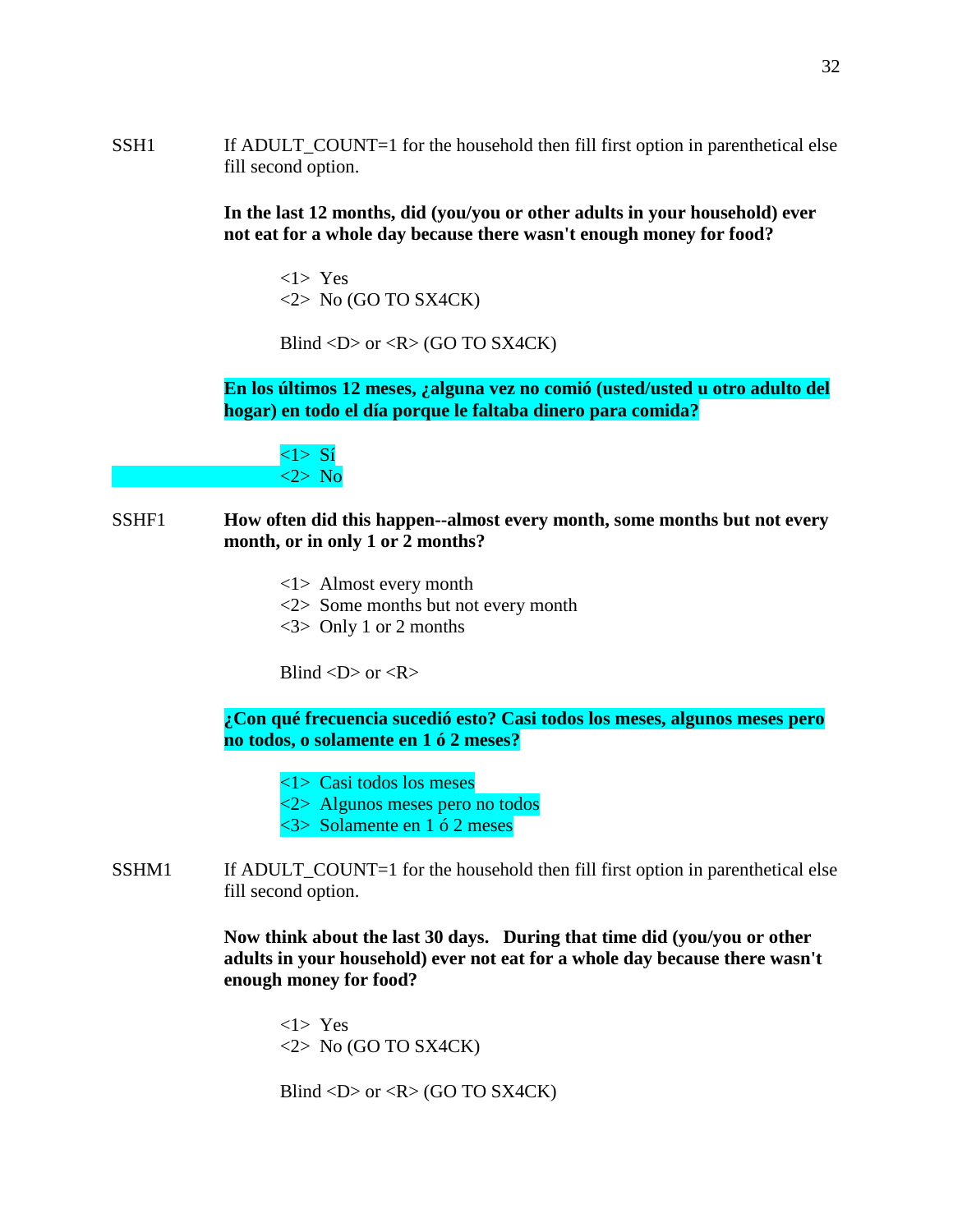**Ahora, pensando en los últimos 30 días, durante ese tiempo ¿alguna vez no comió (usted/usted u otro adulto del hogar) en todo el día porque le faltaba dinero para alimentos?**

 $\langle 1 \rangle$  S<sub>1</sub> <2> No

SSHMF1 **How many times did this happen in the last 30 days?**

**Durante los últimos 30 días, ¿cuántos días piensa usted que le ocurrió esto?**

\_\_\_\_\_\_ times  $<1-30>$ 

Blind  $\langle D \rangle$  or  $\langle R \rangle$ 

--------------------------------------------------------------------

SX4CK If CHILD\_COUNT is greater than or equal to 1 in household go to SS5 else skip to SC1CK.

-------------------------------------------------------------

SS5\_LEAD **Now I'm going to read you several statements that people have made about the food situation of their children. For these statements, please tell me whether the statement was OFTEN true, SOMETIMES true, or NEVER true in the last 12 months for any child under 18 years old living in the household.**

> **Ahora le voy a leer algunas declaraciones que las personas han hecho sobre la situación alimentaria de sus niños. Para cada uno, favor de indicar si ocurrió frecuentemente, algunas veces, o nunca en los últimos 12 meses a niños menores de 18 años que viven en su hogar.**

SS5 If ADULT COUNT=1 for the household fill first, third, fourth and fifth parenthetical with first option else fill with second option.

> If CHILD\_COUNT=1 then fill second parenthetical with first option else fill with second option.

**"(I/we) relied on only a few kinds of low-cost food to feed (the child in (my/our) household/the children) because (I was/we were) running out of money to buy food." Was that OFTEN, SOMETIMES or NEVER true for (you/your household) in the last 12 months?**

- <1> Often true
- <2> Sometimes true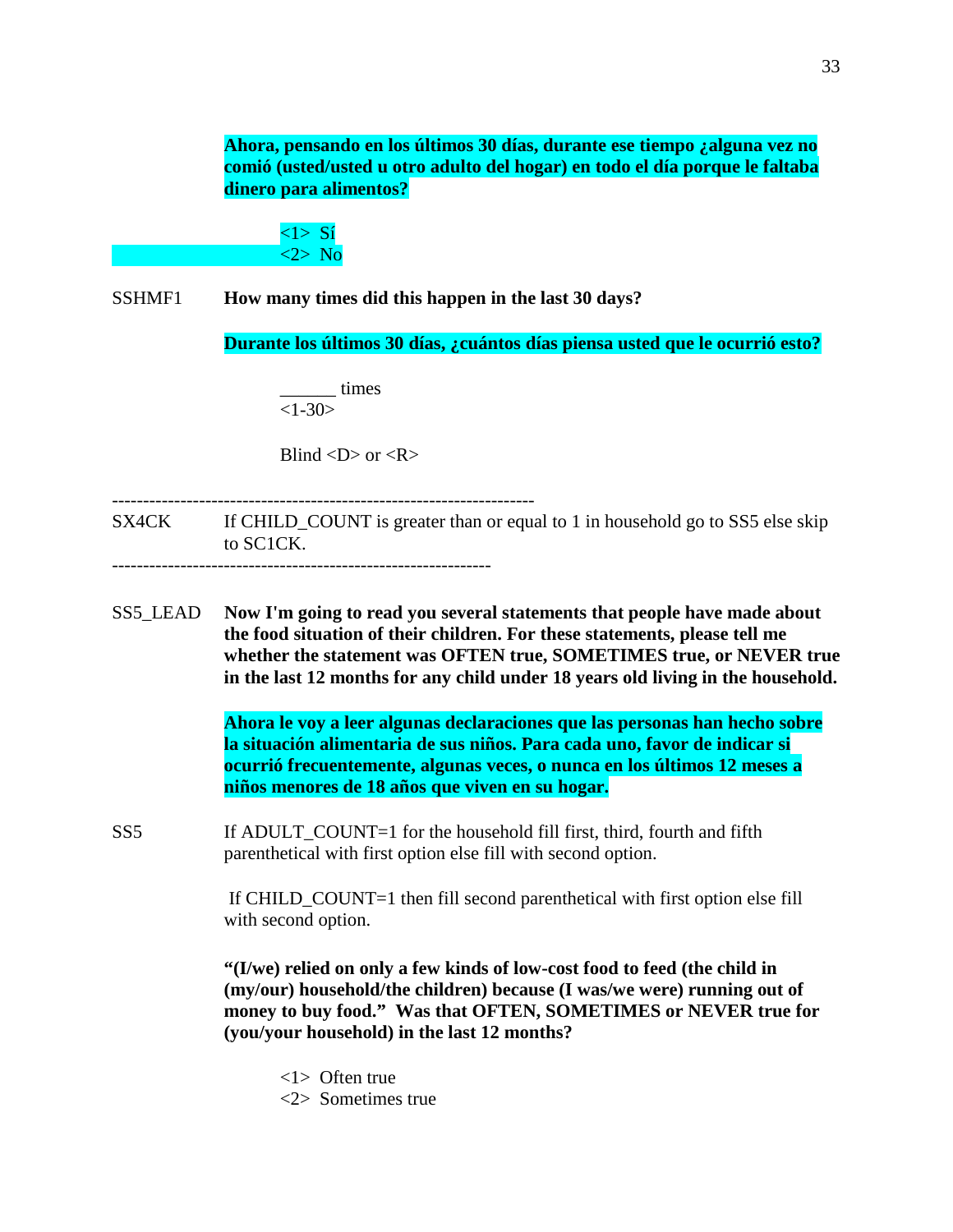<3> Never true (GO TO SS6)

Blind  $\langle D \rangle$  or  $\langle R \rangle$  (GO TO SS6)

**"(Tuve/Tuvimos) que alimentar a los niños/jóvenes del hogar con alimentos de poca variedad y bajo costo porque se nos acababa el dinero para alimentos." En su hogar, ¿ésto ocurrió frecuentemente, a veces, o nunca en los últimos 12 meses?**

<1> Ocurrió frecuentemente

<2> Ocurrió a veces

<3> Nunca ocurrió

SSM5 **Did this ever happen in the last 30 days?**

<1> Yes <2> No

Blind  $\langle D \rangle$  or  $\langle R \rangle$ 

**¿Ocurrió ésto alguna vez en los últimos 30 días?**

 $\langle 1 \rangle$  S<sub>1</sub> <2> No

SS6 If ADULT\_COUNT=1 fill first, third, fourth and fifth parenthetical with first option else fill with second option.

> If CHILD\_COUNT=1 then fill second parenthetical with first option else fill with second option.

**"(I/we) couldn't feed (the child in (my/our) household/the children) a balanced meal, because (I/we) couldn't afford that." Was that OFTEN, SOMETIMES or NEVER true for (you/your household) in the last 12 months?**

- <1> Often true (GO TO SSM6)
- <2> Sometimes true (GO TO SSM6)
- <3> Never true (GO TO SH1)

Blind  $\langle D \rangle$  or  $\langle R \rangle$  (GO TO SH1)

**"(No pude/No pudimos) alimentar a los niños/jóvenes del hogar con comida variada y nutritiva porque nos faltaba dinero para alimentos." En su hogar, ¿ésto ocurrió frecuentemente, a veces, o nunca en los últimos 12 meses?**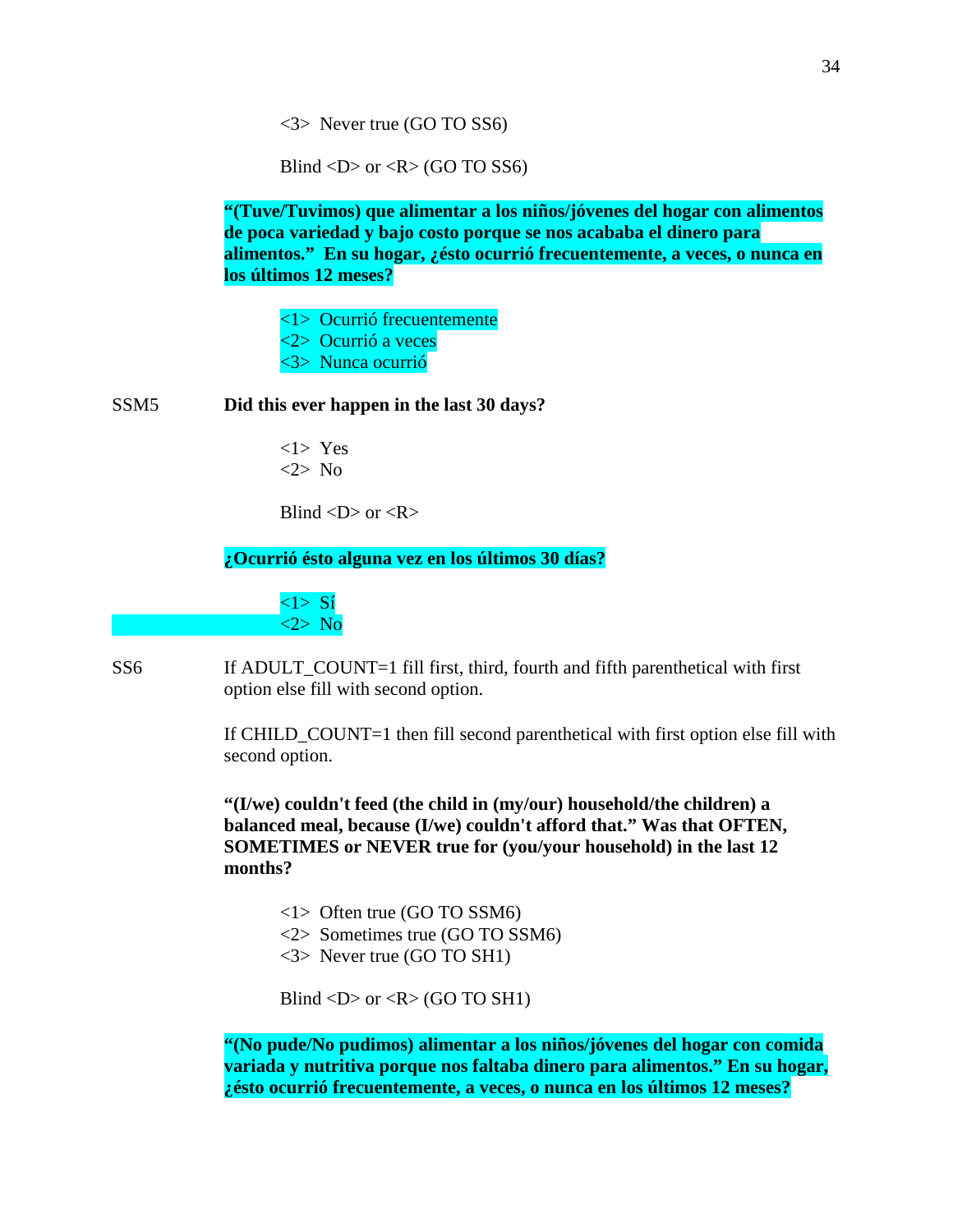<1> Ocurrió frecuentemente <2> Ocurrió a veces <3> Nunca ocurrió

SSM6 **Did this ever happen in the last 30 days?** <1> Yes <2> No

Blind  $\langle D \rangle$  or  $\langle R \rangle$ 

**¿Ocurrió ésto alguna vez en los últimos 30 días?**

 $\langle 1 \rangle$  Si <2> No

SH1 If ADULT COUNT=1 then fill second, third, and fourth parenthetical with first option else fill with second option.

> If CHILD\_COUNT=1 then fill first parenthetical with first option else fill with second option.

**"(The child in (my/our) household was/The children were) not eating enough because (I/we) just couldn't afford enough food." Was that OFTEN, SOMETIMES or NEVER true for (you/your household) in the last 12 months?**

- <1> Often true
- <2> Sometimes true
- <3> Never true (GO TO SX5CK)

Blind <D> or < $R$ > (GO TO SX5CK)

**"Los niños/jóvenes del hogar no comían lo suficiente porque nos faltaba dinero para comprar alimentos." En su hogar, ¿ésto ocurrió frecuentemente, a veces, o nunca en los últimos 12 meses?**

- <1> Ocurrió frecuentemente
- <2> Ocurrió a veces
- <3> Nunca ocurrió

SHM1 **Did this ever happen in the last 30 days?**

<1> Yes <2> No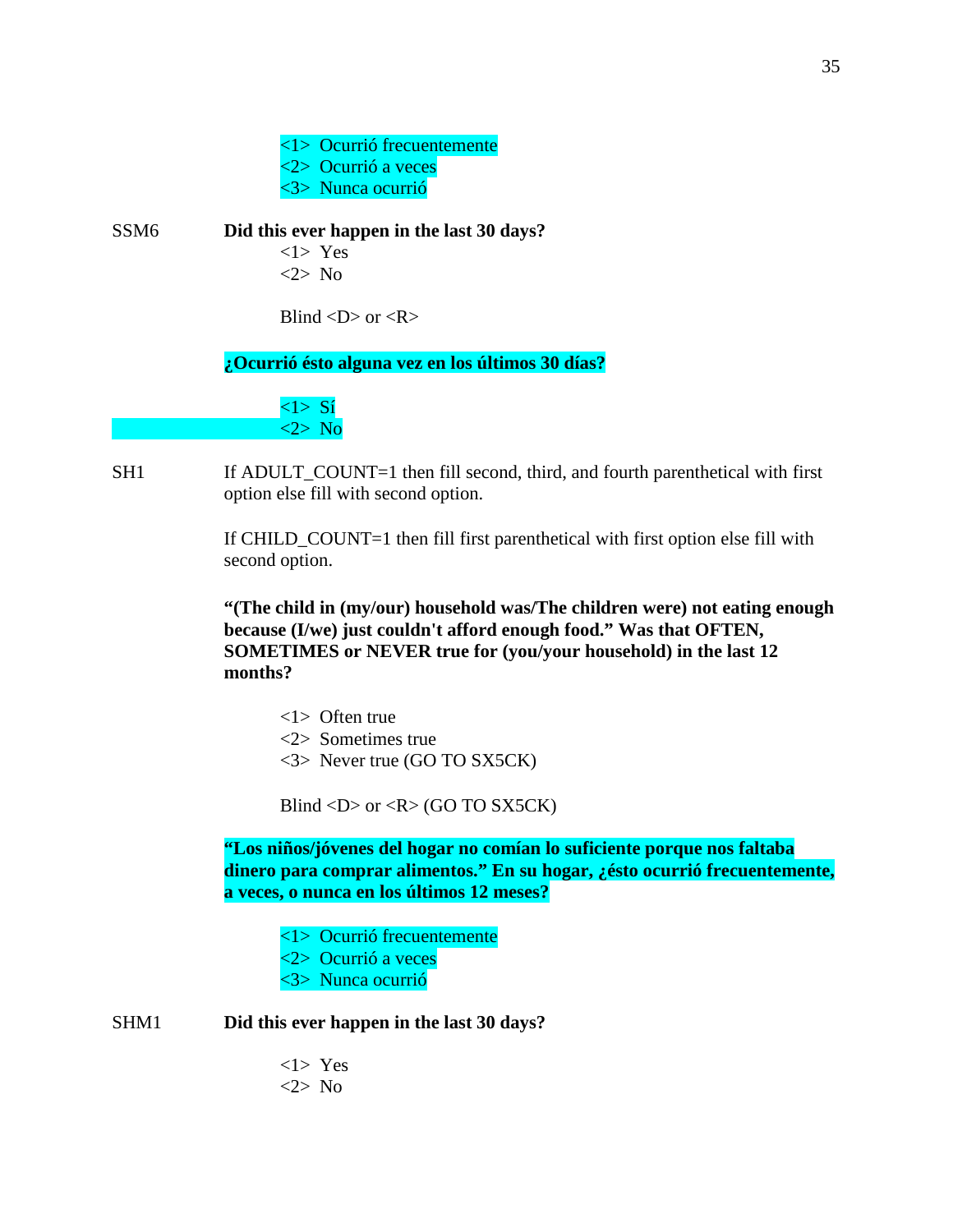Blind  $\langle D \rangle$  or  $\langle R \rangle$ 

**¿Ocurrió ésto alguna vez en los últimos 30 días?**

 $\langle 1 \rangle$  S<sub>1</sub> <2> No

- SX5CK If  $SS5 = <1>$  or  $<2>$  OR  $SS6 = <1>$  or  $<2>$  OR  $SH1 = <1>$  or  $<2>$  go to SSH2 else skip to SC1CK. ------------------------------------------------------------
- SSH2 If CHILD\_COUNT=1 then fill with first option else fill with second option.

**In the last 12 months, did you ever cut the size of (the child's/any of the children's) meals because there wasn't enough money for food?**

<1> Yes  $\langle 2 \rangle$  No (GO TO SSH3)

Blind  $\langle D \rangle$  or  $\langle R \rangle$  (GO TO SSH3)

**En los últimos 12 meses, ¿reducieron alguna vez la cantidad de la comida de un niño/joven del hogar por falta de dinero para comprar alimentos?**

 $\langle 1 \rangle$  Sí <2> No

- SSHF2 **How often did this happen - almost every month, some months but not every month, or in only 1 or 2 months?**
	- <1> Almost every month
	- <2> Some months but not every month
	- <3> Only 1 or 2 months

Blind  $\langle D \rangle$  or  $\langle R \rangle$ 

**¿Con qué frecuencia sucedió esto? Casi todos los meses, algunos meses pero no todos, o solamente en 1 ó 2 meses?**

<1> Casi todos los meses

- <2> Algunos meses pero no todos
- <3> Solamente en 1 ó 2 meses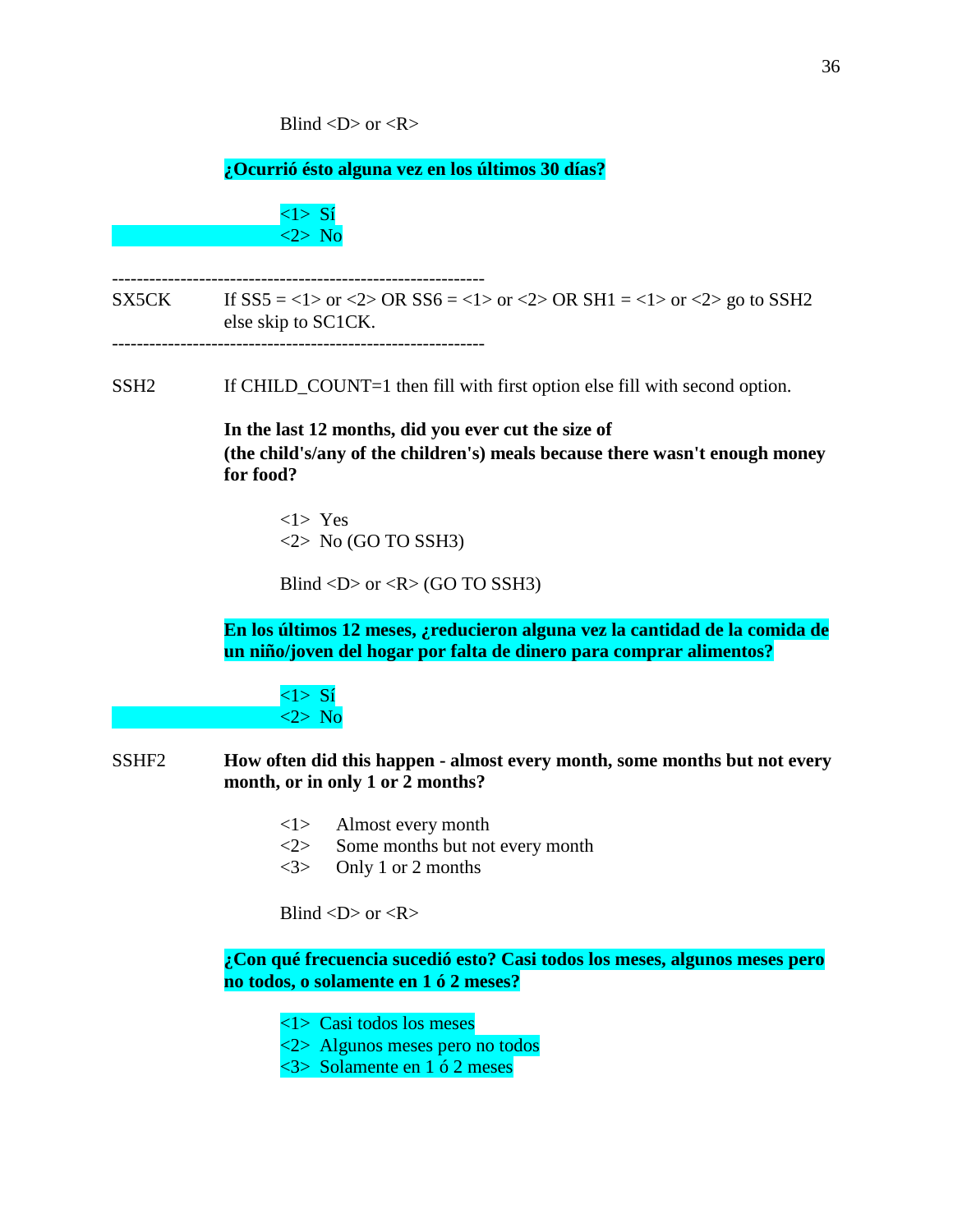SSHM2 **Did this happen in the last 30 days?** <1> Yes  $\langle 2 \rangle$  No (GO TO SSH3)

Blind  $\langle D \rangle$  or  $\langle R \rangle$  (GO TO SSH3)

**¿Ocurrió ésto en los últimos 30 días?**

<1> Sí <2> No

SSHMF2 If CHILD\_COUNT=1 then fill with first option else fill with second option.

**In the last 30 days, how many days did you cut the size of (the child's/any of the children's) meals because there wasn't enough money for food?**

**Durante los últimos 30 días, ¿cuántos días, se redujo la cantidad de la comida de niños/jóvenes del hogar por falta de dinero para comprar alimentos?**

\_\_\_\_\_\_days  $<1 - 30$ 

Blind  $\langle D \rangle$  or  $\langle R \rangle$ 

SSH3 If CHILD\_COUNT=1 then fill with first option else fill with second option.

**In the last 12 months, (was the child/were the children) ever hungry but you just couldn't afford more food?**

<1> Yes  $\langle 2 \rangle$  No (GO TO SSH4)

Blind  $\langle D \rangle$  or  $\langle R \rangle$  (GO TO SSH4)

**En los últimos 12 meses, ¿alguna vez, algun niño/joven del hogar tuvo hambre pero faltaba dinero para comprar más alimentos?**



SSHF3 **How often did this happen – almost every month, some months but not every month, or in only 1 or 2 months?**

<1> Almost every month

<2> Some months but not every month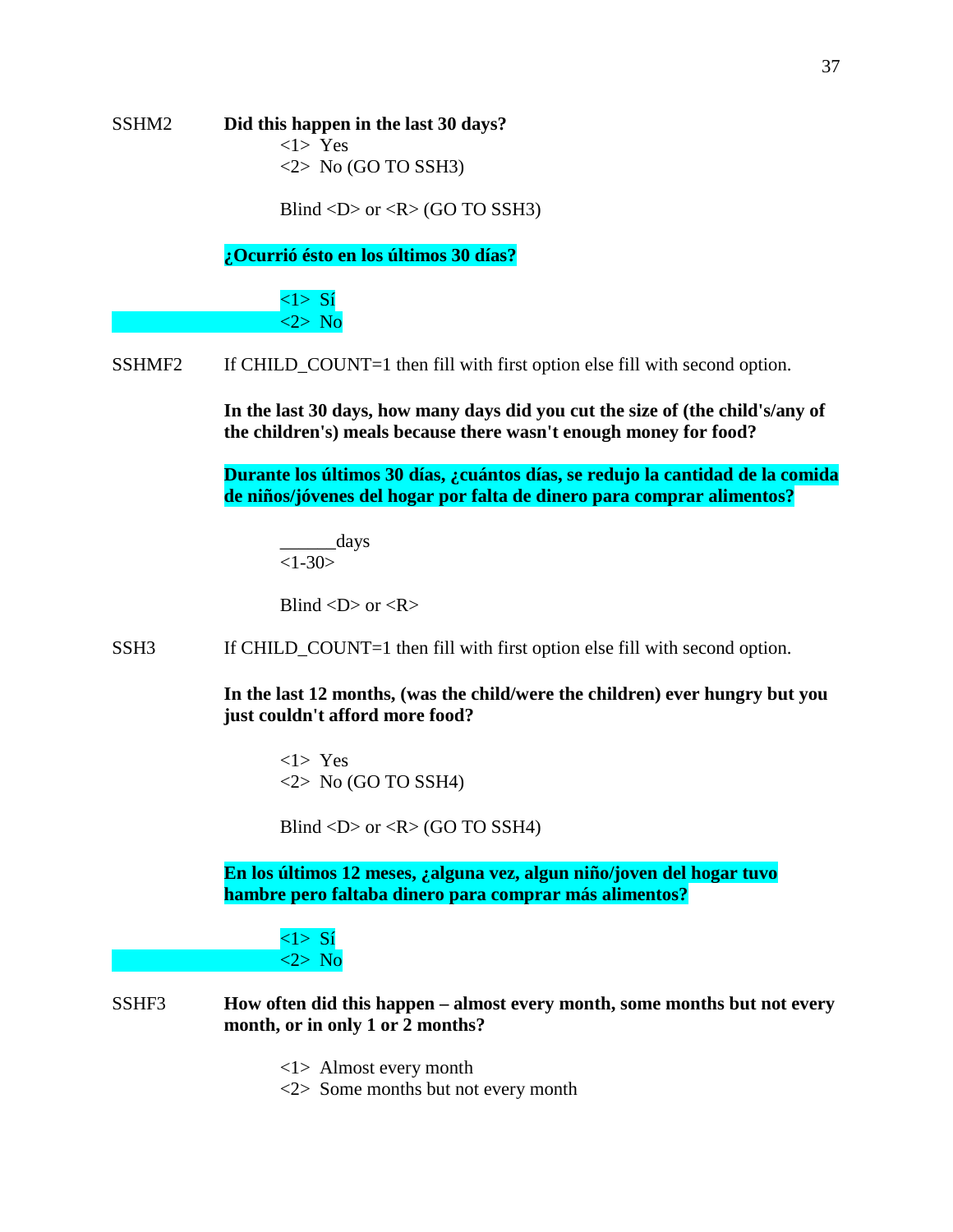<3> Only 1 or 2 months

Blind  $\langle D \rangle$  or  $\langle R \rangle$ 

# **¿Con qué frecuencia sucedió esto? Casi todos los meses, algunos meses pero no todos, o solamente en 1 ó 2 meses?**

<1> Casi todos los meses

<2> Algunos meses pero no todos

<3> Solamente en 1 ó 2 meses

### SSHM3 **Did this happen in the last 30 days?**

<1> Yes  $\langle 2 \rangle$  No (GO TO SSH4)

Blind  $\langle D \rangle$  or  $\langle R \rangle$  (GO TO SSH4)

**¿Ocurrió ésto en los últimos 30 días?**

 $\langle 1 \rangle$  S<sub>1</sub> <2> No

SSHMF3 If CHILD\_COUNT=1 then fill with first option else fill with second option.

**In the last 30 days, how many days (was the child/were the children) hungry but you just couldn't afford more food?**

**Durante los últimos 30 días, ¿en cuántos días, un niño/joven del hogar tuvo hambre pero faltaba dinero para comprar más alimentos?**

\_\_\_\_\_\_ number of days  $<1-30>$ 

Blind  $\langle D \rangle$  or  $\langle R \rangle$ 

SSH4 If CHILD\_COUNT=1 then fill with first option else fill with second option.

**In the last 12 months, did (the child/any of the children) ever skip a meal because there wasn't enough money for food?**

<1> Yes  $\langle 2 \rangle$  No (GO TO SSH5)

Blind  $\langle D \rangle$  or  $\langle R \rangle$  (GO TO SSH5)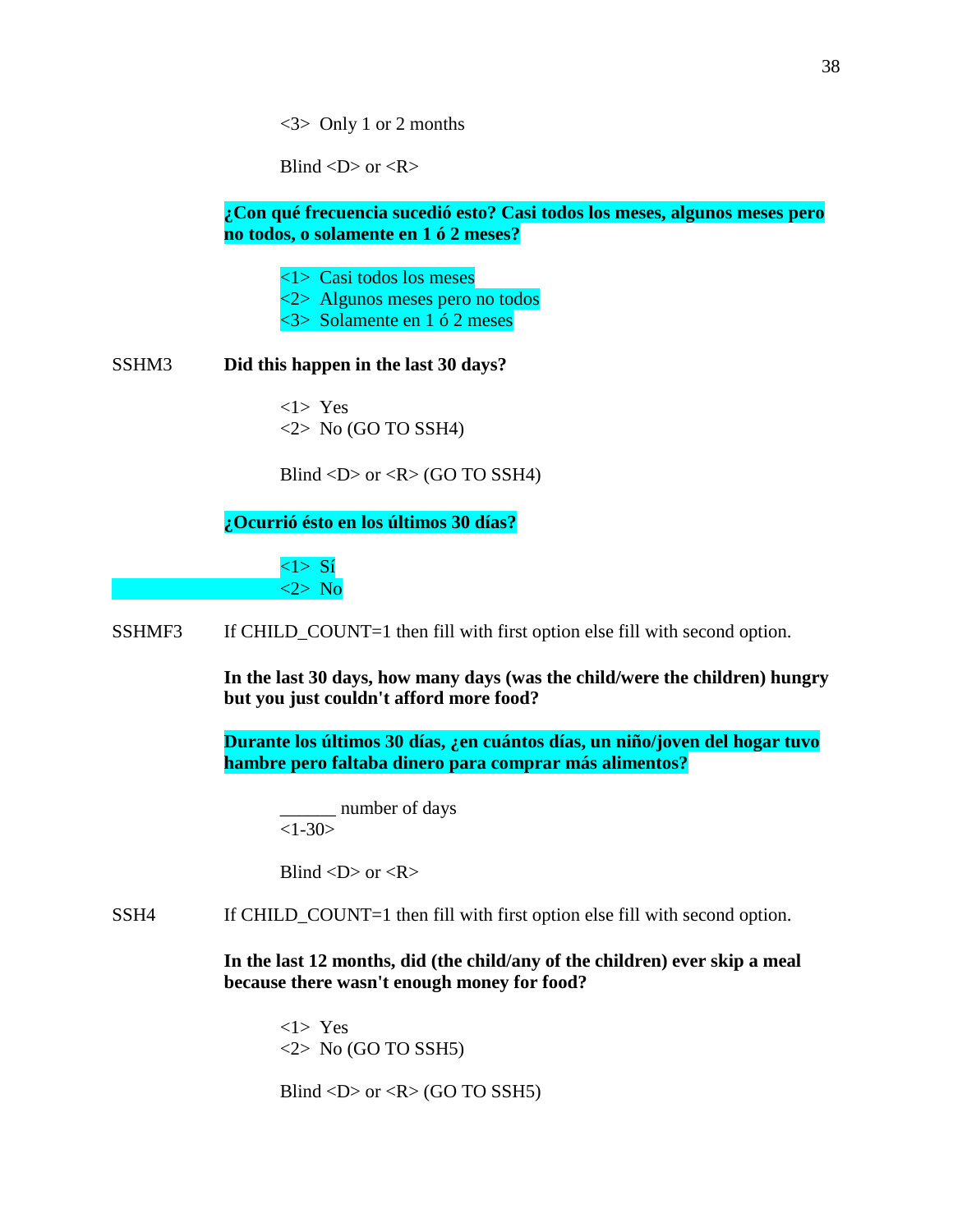**En los últimos 12 meses, ¿alguna vez un niño/joven del hogar dejó de desayunar, almorzar o cenar por falta de dinero para alimentos?**

> <1> Sí <2> No

SSHF4 **How often did this happen--almost every month, some months but not every month, or in only 1 or 2 months?**

<1> Almost every month

<2> Some months but not every month

<3> Only 1 or 2 months

Blind  $\langle D \rangle$  or  $\langle R \rangle$ 

**¿Con qué frecuencia sucedió esto? Casi todos los meses, algunos meses pero no todos, o solamente en 1 ó 2 meses?**

<1> Casi todos los meses

<2> Algunos meses pero no todos

<3> Solamente en 1 ó 2 meses

SSHM4 If CHILD\_COUNT=1 then fill with first option else fill with second option.

**Now think about the last 30 days. Did (the child/any of the children) ever skip a meal during that time because there wasn't enough money for food?**

<1> Yes  $\langle 2 \rangle$  No (GO TO SSH5)

Blind  $\langle D \rangle$  or  $\langle R \rangle$  (GO TO SSH5)

**Ahora, pensando en los últimos 30 días, durante ese tiempo ¿Alguna vez, un niño/joven del hogar dejó de desayunar, almorzar o cenar por falta de dinero para alimentos?**

 $\langle 1 \rangle$  Sí <2> No

SSHMF4 **How many days did this happen in the last 30 days?**

**Durante los últimos 30 días, ¿cuántos días Piensa usted que le ocurrió esto?**

\_\_\_\_\_\_days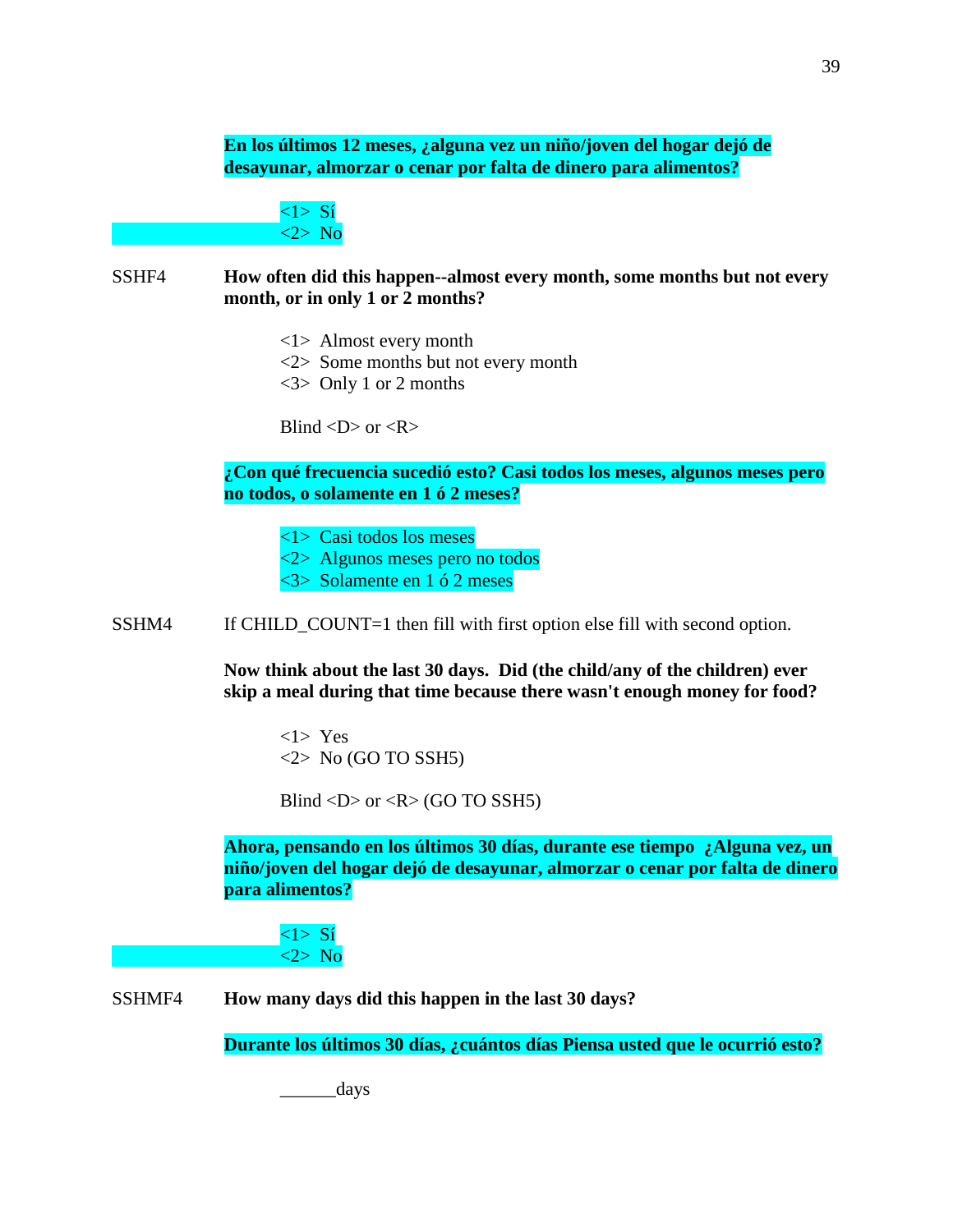Blind  $\langle D \rangle$  or  $\langle R \rangle$ 

SSH5 If CHILD\_COUNT=1 then fill with first option else fill with second option.

**In the last 12 months, did (the child/any of the children) ever not eat for a whole day because there wasn't enough money for food?**

<1> Yes  $\langle 2 \rangle$  No (GO TO SC1CK)

Blind <D> or < $R$ > (GO TO SC1CK)

**En los últimos 12 meses, ¿alguna vez un niño/joven del hogar no comió en todo el día porque faltaba dinero para alimentos?**

<1> Sí <2> No

### SSHM5 **Did this happen in the last 30 days?**

<1> Yes <2> No

Blind  $\langle D \rangle$  or  $\langle R \rangle$ All responses go to SC1CK

**¿Ocurrió ésto en los últimos 30 días?**

 $\langle 1 \rangle$  Sí <2> No

# **V. WAYS OF COPING WITH NOT HAVING ENOUGH FOOD**

--------------------------------------------------------------  $SCICK$  If HHMEM = 1 and AGE is 60 years old or older of anyone in the household ask SC1 else go to SC3. --------------------------------------------------------------

SC1 If more than one person in household fill with second option, else fill with first option.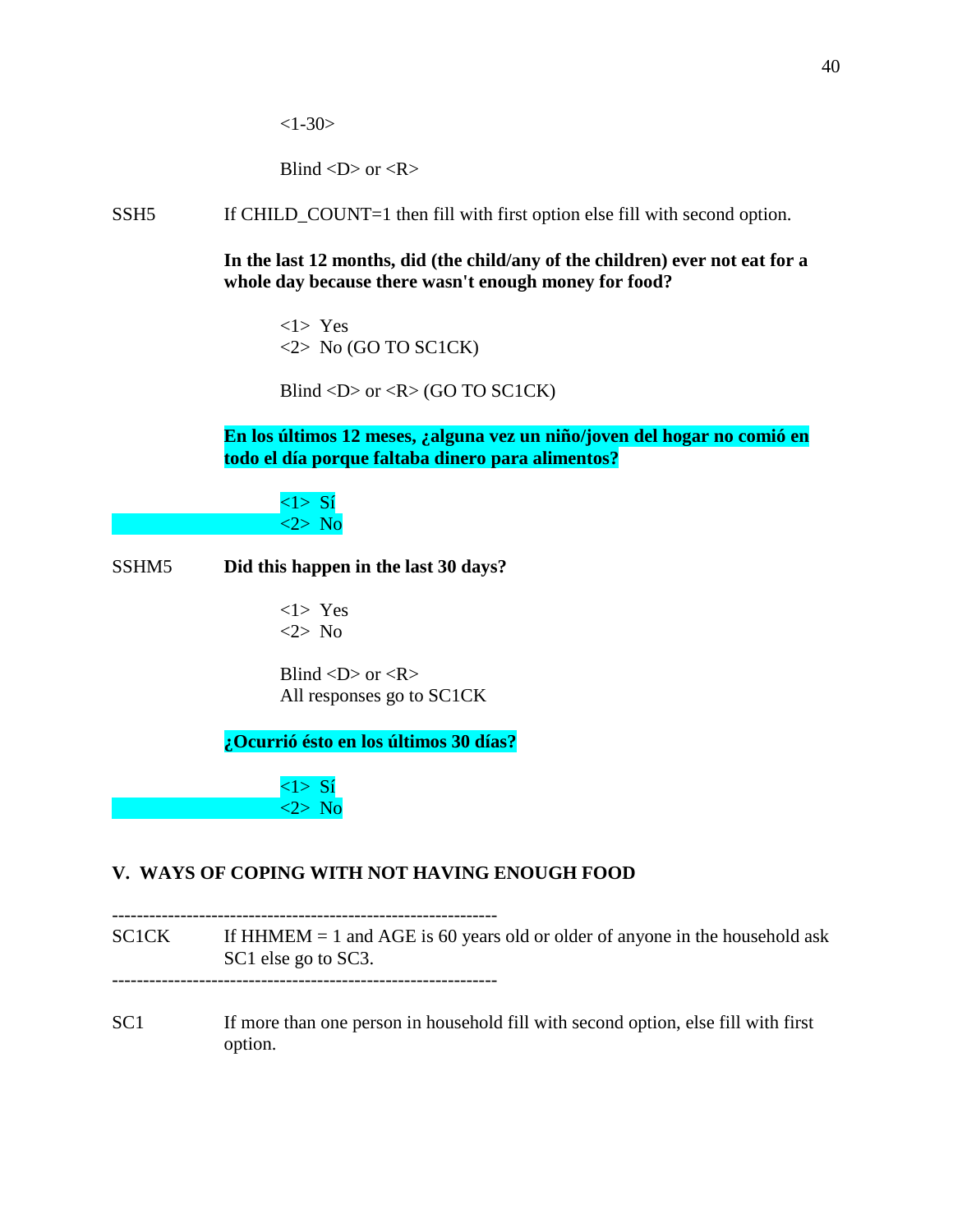**During the past 30 days, did (you/anyone in this household) receive any meals delivered to the home from community programs, "Meals on Wheels," or any other programs?**

<1> Yes <2> No

Blind  $\langle D \rangle$  or  $\langle R \rangle$ 

**Durante los últimos 30 días, ¿(recibió/recibieron) alguna comida entregada a domicilio por programas de la comunidad, "Meals on Wheels", o de cualquier otro programa?**

 $\langle 1 \rangle$  Sí <2> No

SC2 If more than one person in household fill with second option, else fill with first option.

> **During the past 30 days, did (you/anyone in this household) go to a community program or senior center to eat prepared meals?**

> > <1> Yes <2> No

Blind  $\langle D \rangle$  or  $\langle R \rangle$ 

**Durante los últimos 30 días, ¿fue (usted/usted o algún miembro del hogar) a un programa de la comunidad o centro de personas mayores para comer comidas preparadas?**

<1> Sí <2> No

For items SC3 and SC4, if only 1 HHMEM = 1 and  $(AGE>=18$  or PURRP <= 3) in household then fill first parenthetical with first option else fill with second option.

SC3 **In the last 12 months, did (you/you or other adults in your household) ever get emergency food from a church, a food pantry, or food bank?**

> <1> Yes  $\langle 2 \rangle$  No (GO TO SC3A)

Blind  $\langle D \rangle$  or  $\langle R \rangle$  (GO TO SC4)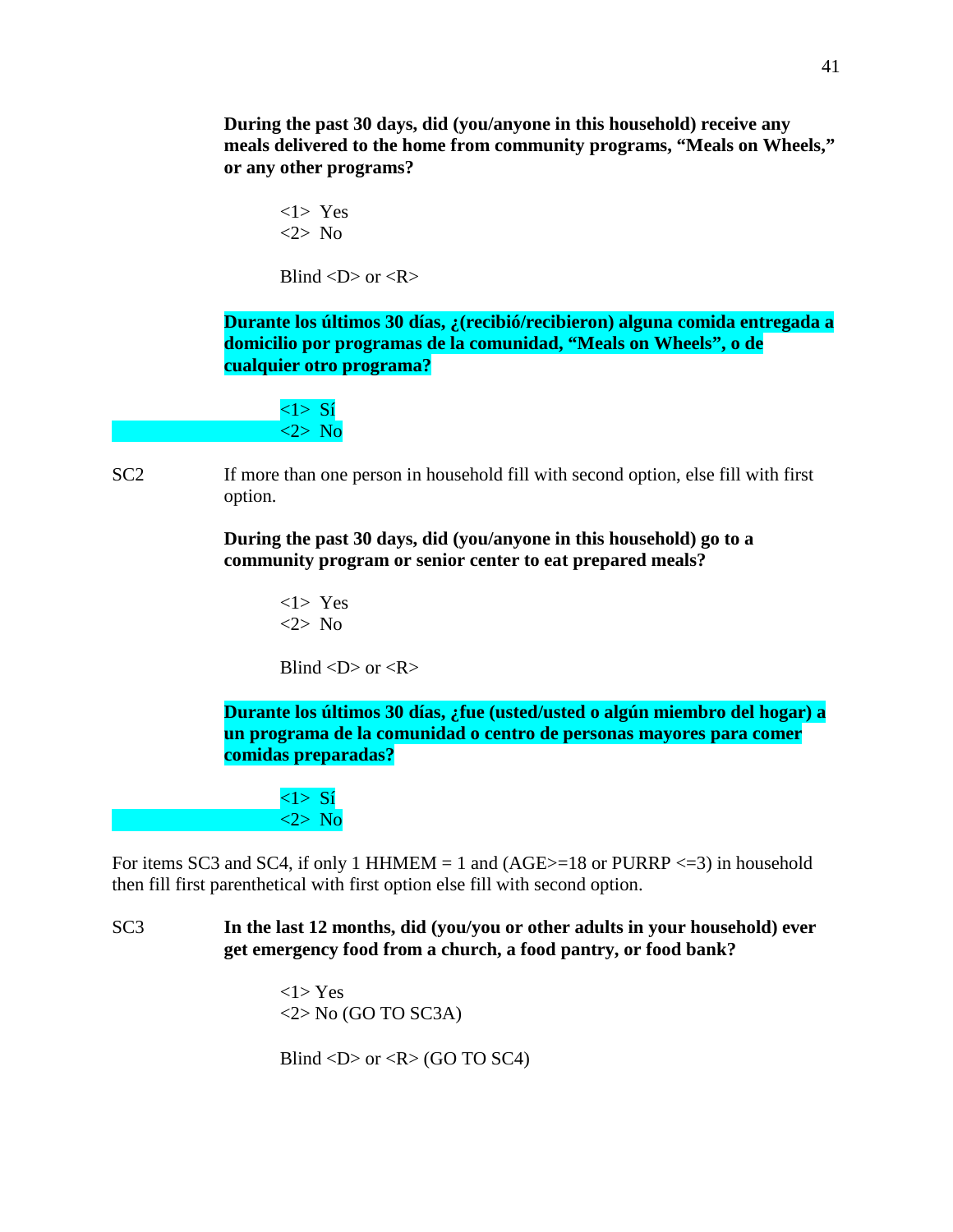**En los últimos 12 meses, ¿(recibió usted/recibieron usted u otros adultos en su hogar) alguna vez comidas de emergencia de una iglesia, una despensa general (food pantry) o un banco de comida (food bank)?**

 $\langle 1 \rangle$  S<sub>1</sub> <2> No

SCF3 **How often did this happen-almost every month, some months but not every month, or in only 1 or 2 months?**

<1> Almost every month

<2> Some months but not every month

<3> Only 1 or 2 months

Blind  $\langle D \rangle$  or  $\langle R \rangle$ 

¿**Con qué frecuencia sucedió esto: casi todos los meses, algunos meses pero no todos los meses o solamente en 1 o 2 meses?**

<1> Casi todos los meses

<2> Algunos meses pero no todos

<3> Solamente en 1 ó 2 meses

SCM3 **Did this happen in the last 30 days?**

 $\langle$ 1> Yes (GO TO SC4)  $\langle 2 \rangle$  No (GO TO SC4)

**¿Ocurrió esto en los últimos 30 días?**

 $\langle 1 \rangle$  Sí <2> No

SC3A **Is there a church, food pantry or food bank in your community where you could get emergency food if you needed it?**

> <1> Yes <2> No

Blind  $\langle D \rangle$  or  $\langle R \rangle$ 

¿**Hay una iglesia, una despensa general (food pantry) o un banco de comida (food bank) en su comunidad donde podría conseguir comida de emergencia si la necesitara?**

# <1> Sí